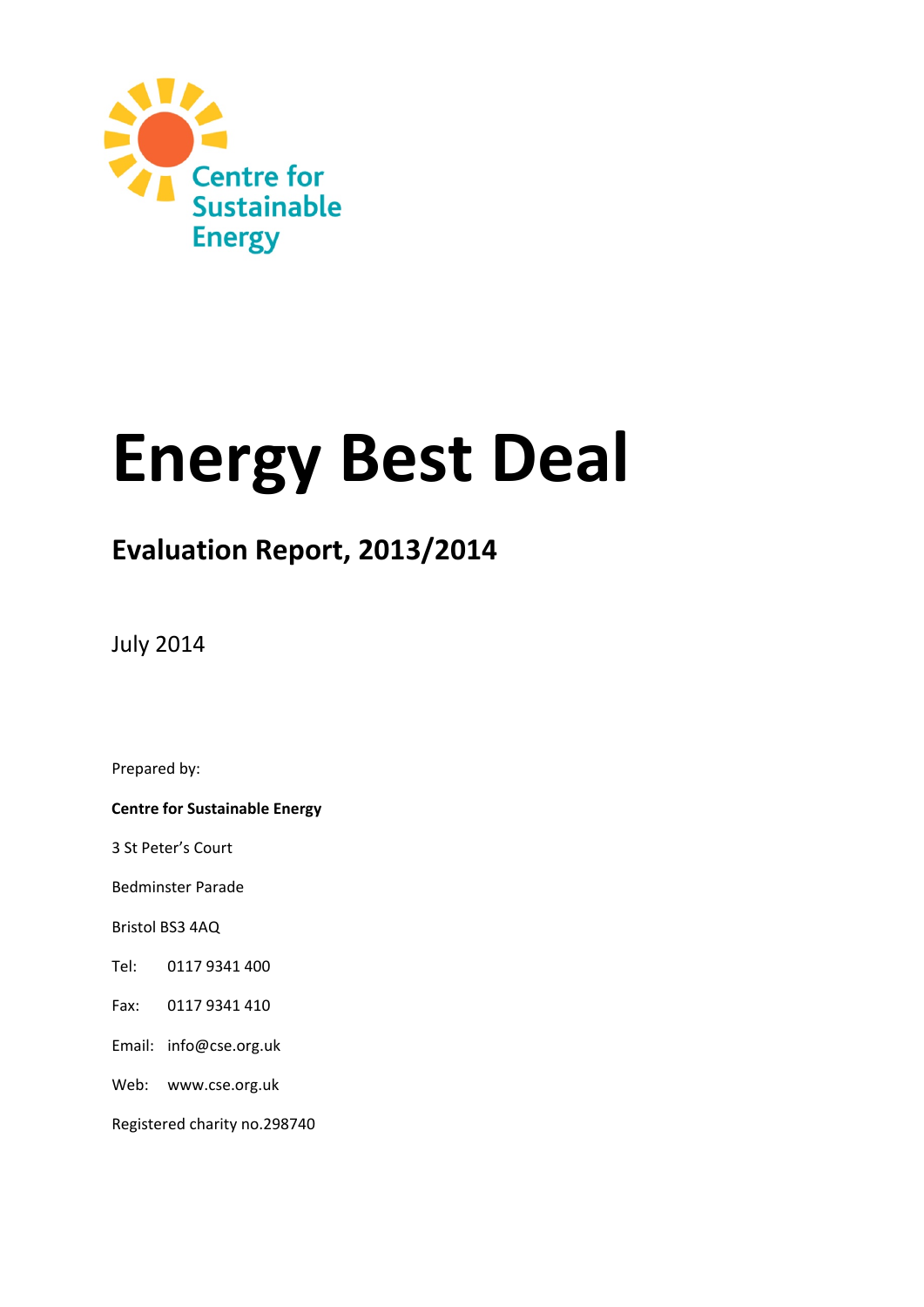# <span id="page-1-0"></span>**Contents**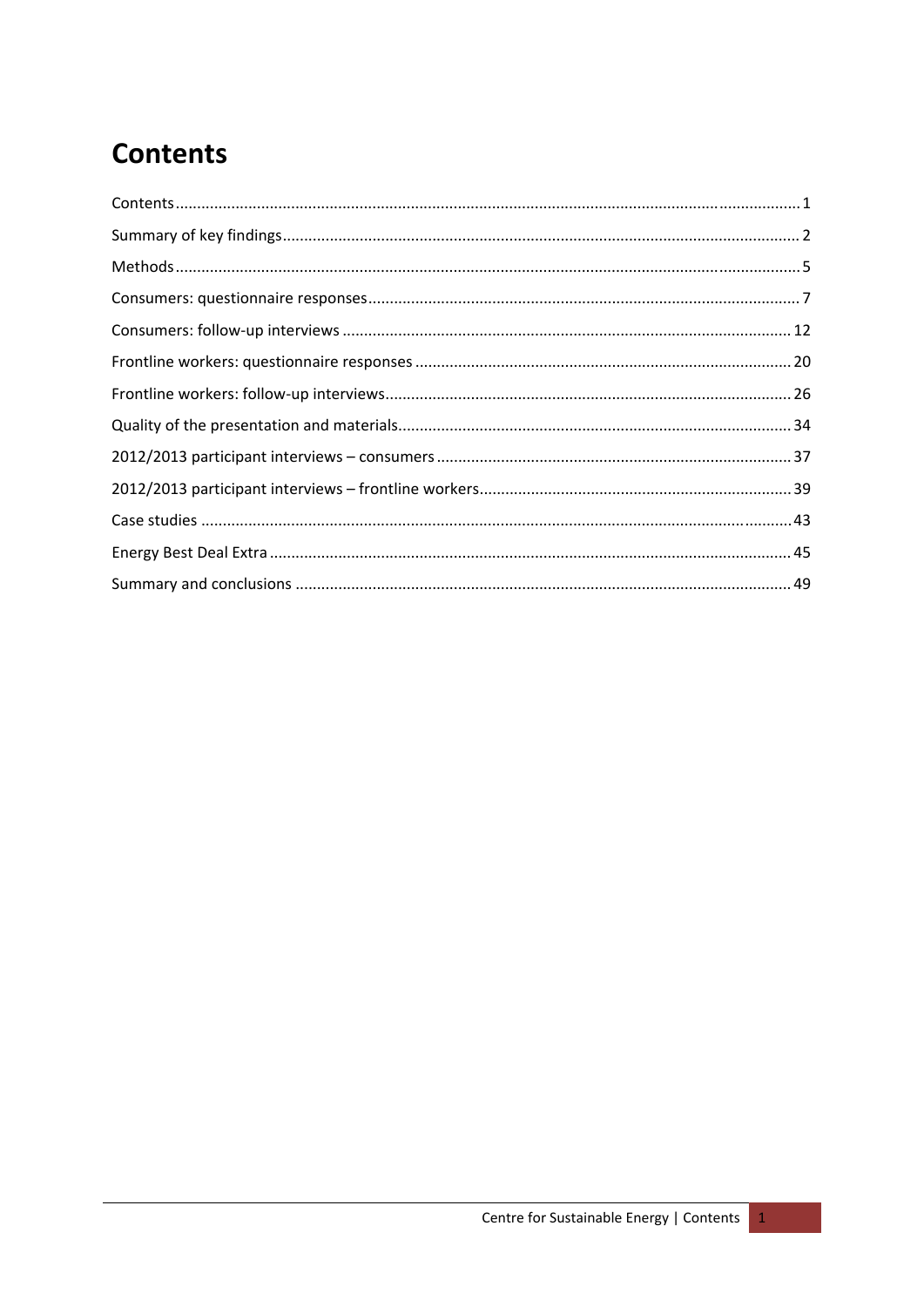# <span id="page-2-0"></span>**Summary of key findings**

The Energy Best Deal programme seeks to inform domestic energy consumers about how they could reduce their energy costs: by changing tariff, payment method and / or supplier and taking up energy efficiency measures, and by providing debt advice. Run by Citizens Advice in England and Wales and Citizens Advice Scotland in Scotland, the programme offers domestic energy consumers and frontline workers (both paid workers and volunteers) the opportunity to attend an information session on getting a better deal on their energy bills.

Between October 2013 and April 2014, 1,297 sessions were delivered by 179 delivery partners across the [1](#page-2-1)4 regions of the Citizens Advice Financial Capability Forums<sup>1</sup> in England and Wales, and 187 sessions were delivered by 18 Citizens Advice Bureaux in Scotland. In total during 2013/2014, the programme reached 10,349 consumers and 5,408 frontline workers. The programme will have an ongoing impact through the consumer advice work of the frontline workers.

This report describes the results of an evaluation of the 2013/2014 programme. The evaluation was carried out using paper questionnaires completed immediately following the session, and follow‐up telephone interviews carried out an average of three months after the session. A total of 9,423 questionnaires and 150 telephone interviews were completed. The ongoing effect of the 2012/2013 programme was also investigated, using a smaller sample of 50 interviews with people who attended Energy Best Deal sessions in 2012/2013.

# **Impact of the 2013/2014 programme – consumers**

- In total, 10,349 consumers attended the Energy Best Deal sessions, and questionnaire responses were received from 6,086 consumers, 59% of all consumers who attended sessions. Of the consumer questionnaire respondents, 80% attended sessions in England, 10% in Scotland, and 10% in Wales.
- Almost all (97%) consumers who responded said they found the session useful.
- Seventy-five percent of consumers who responded to the questionnaire said they would probably or definitely do something as a result of the session.
- Follow‐up interviews with 150 consumers found that 35% had looked for a better deal on their energy bills since the session (an average of three months later).
- Consumers were also asked about other actions relating to seeking further advice, energy efficiency and applying for grants and other support. When these actions are also taken into account, 75% of consumer interviewees had taken some kind of action following the session.
- Just over half of the 35% of consumers who looked for a better deal found one. This is equal to 19% of all consumers interviewed<sup>[2](#page-2-2)</sup>.

<span id="page-2-1"></span>  $1$  The Financial Capability Forums are open to all organisations in a region with an interest in financial education. They meet quarterly and provide a way for member organisations to share experiences and resources and to develop new partnerships.

<span id="page-2-2"></span> $2$  One consumer who found a better deal did not switch and so the total proportion of interviewees switching was 18%.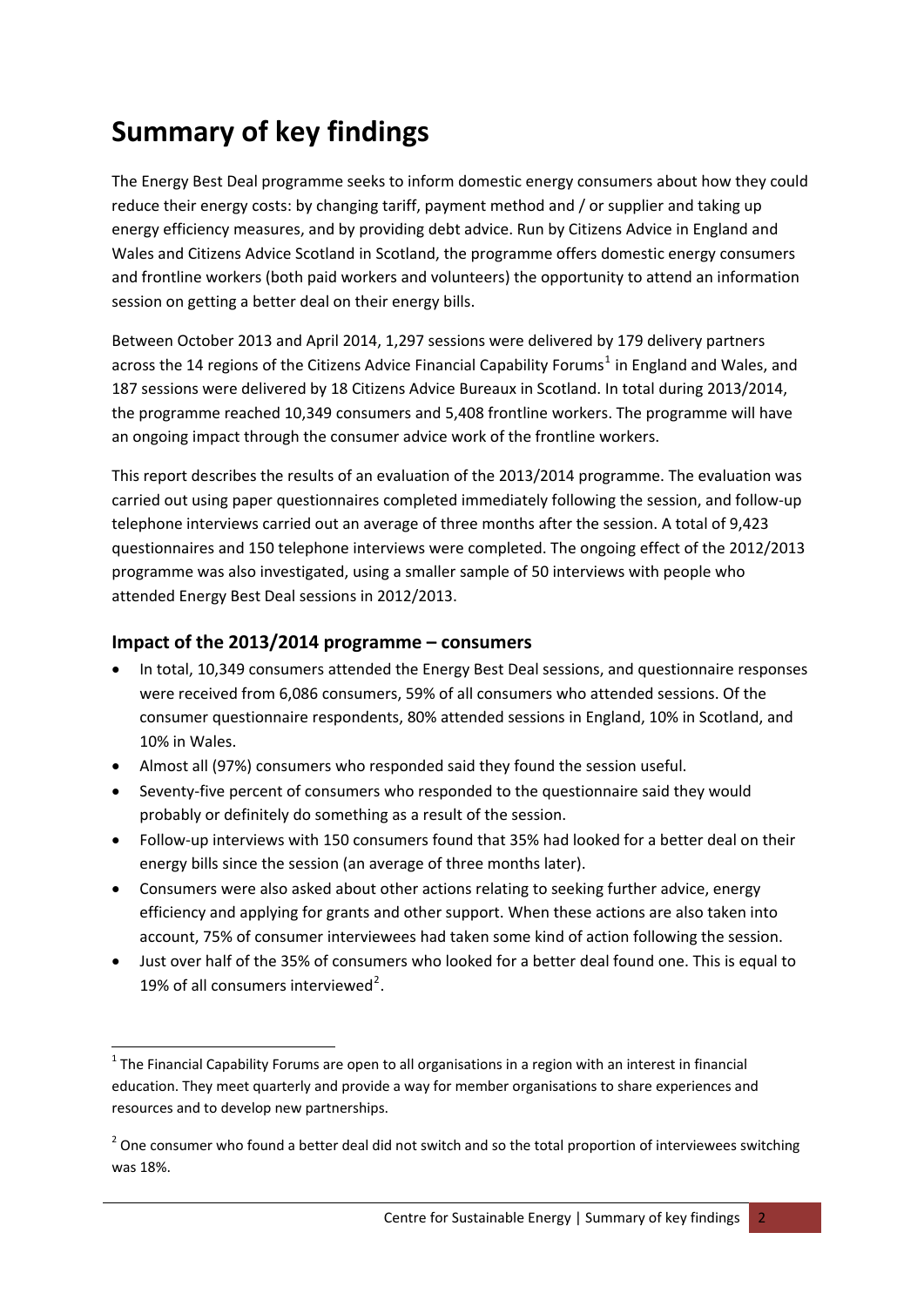- Forty-eight percent of consumer interviewees had taken some kind of action to save energy in their home, as a result of the session.
- Since the session, 20 people (13%) had applied for the Warm Home Discount.

# **Impact of the 2013/2014 programme ‐ frontline workers**

- In total, 5,408 frontline workers attended Energy Best Deal sessions, and questionnaire responses were received from 3,337 frontline workers, 62% of all those who attended sessions.
- Of the frontline worker questionnaire respondents, 78% attended sessions in England, 11% in Scotland, and 11% in Wales.
- Ninety‐seven percent of frontline workers said they felt better informed following the session: 52% to a great extent and 45% to some extent.
- Eighty‐one percent of frontline workers said the session had changed their opinion on the importance of fuel poverty for the people they work with.
- Thirty‐two percent of frontline workers estimated that between 60% and 80% of their clients were experiencing, or were at risk of, fuel poverty. A further 20% estimated this figure to be 80%‐ 100% of their clients.
- Following the session, 93% of frontline workers said they felt more confident advising on at least one of the topics covered in the presentation, while only 6% felt less confident in at least one topic.
- Of the 150 frontline workers who were interviewed three months after the session, 71% had given advice on getting a better deal on energy supply, and 69% had advised on energy efficiency.
- Where frontline workers had given advice on Energy Best Deal topics following the session, 61% said they would not have been able to provide as much information to clients if they had not attended the session.
- On average, frontline workers interviewed rated their level of knowledge across all topics covered in the presentation as higher after the presentation than before the presentation, with the largest increase being in 'grants for insulation and heating'.
- In an average of three months since the session, frontline workers had passed on information from the session to a median of thirteen clients. On average this represented around 50% of the clients they had seen in this time.

# **Ongoing impact of the 2012/2013 programme**

- Follow‐up telephone interviews were conducted with 25 consumers and 25 frontline workers who attended Energy Best Deal sessions in the previous campaign, 2012/2013.
- There was evidence that the session had had an ongoing impact for some of the consumers in terms of making them aware of energy consumption and making the idea of switching less scary.
- The majority of frontline workers interviewed said they had learnt something at the session which had been useful to them in their work since then.

# **Energy Best Deal Extra**

• Ninety-nine Citizens Advice Bureaux were involved in delivering one-to-one 'Energy Best Deal Extra' advice appointments to a total of 4,318 clients.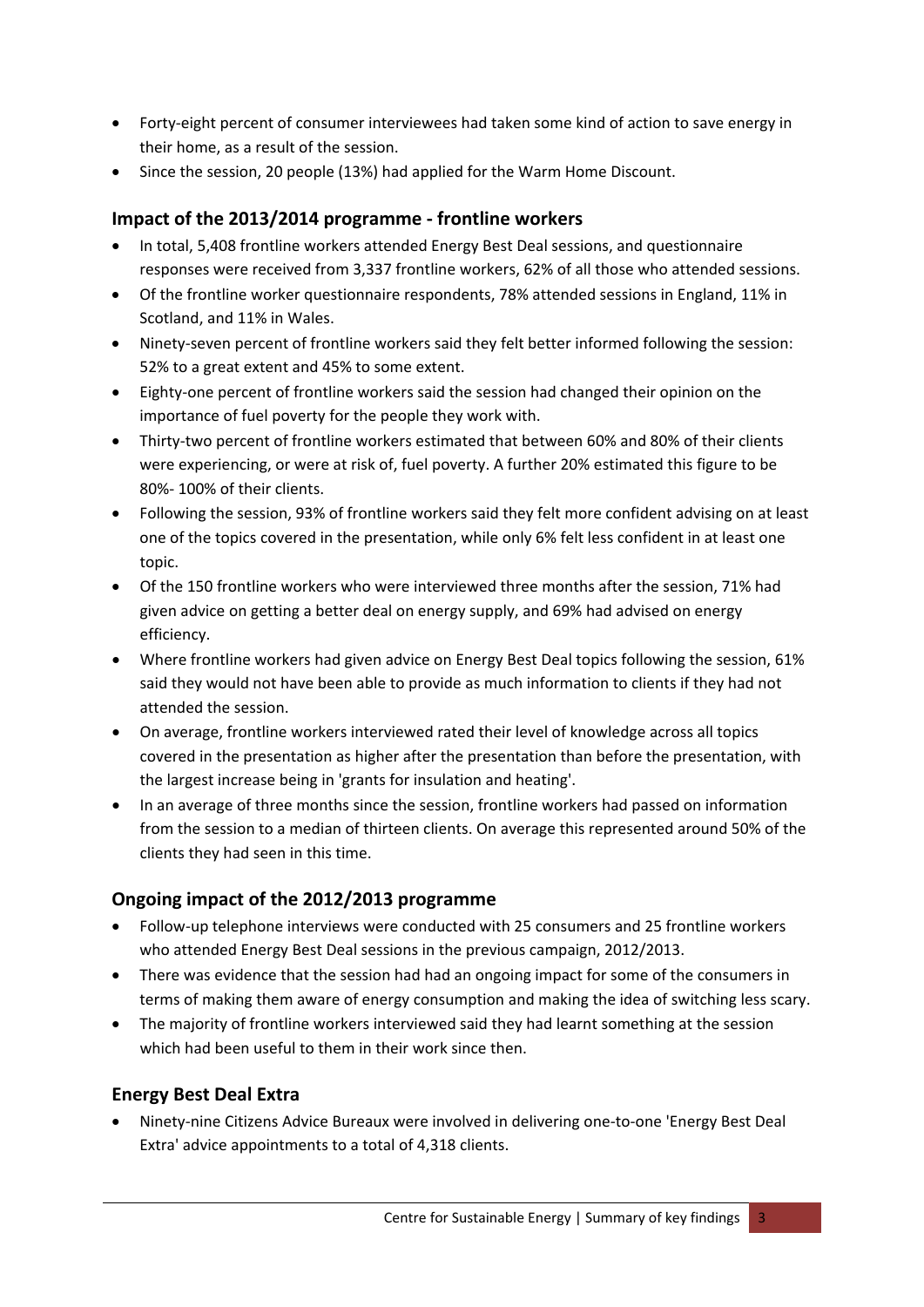- Fifty‐two people who attended an Energy Best Deal Extra advice appointment were interviewed by telephone following the appointment.
- Forty-eight people (92%) who were interviewed said that they found the advice appointments helpful.
- Twelve people interviewed switched supplier or tariff as a result of the advice appointment and two people switched from prepayment meters to credit meters. Six people had applied for and received the Warm Home Discount.
- Those who were interviewed were given advice about or directly helped with the following at their Energy Best Deal Extra advice appointment : switching supplier (27 people), benefits (13), energy efficiency (12), Warm Home Discount (10), debt (7), changing meter (2), water bills (2), finances (1), job search (1).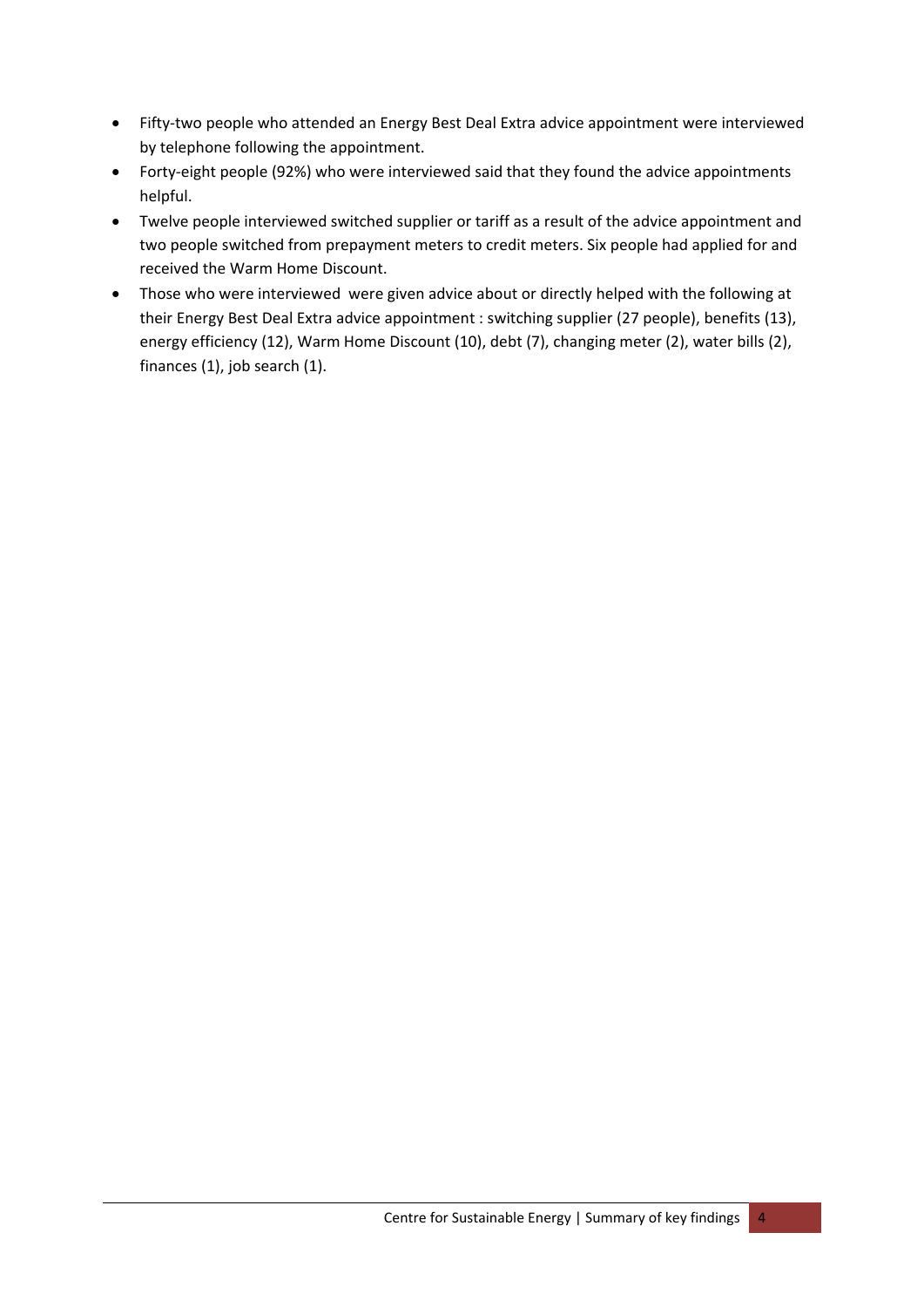# <span id="page-5-0"></span>**The Energy Best Deal programme**

Energy Best Deal is a consumer campaign developed by Ofgem and run by Citizens Advice in England and Wales and Citizens Advice Scotland in Scotland. For 2013/2014, Citizens Advice secured record funding of £605.5k from British Gas; EDF Energy; First Utility; ScottishPower; and SSE . This compares with funding of £400k in 2012/13.

Energy Best Deal provides trainer‐led group sessions to frontline workers and consumers. Sessions raise awareness on how to:

- reduce energy costs by switching tariff, payment method and/ or supplier;
- get help from suppliers and government if paying energy bills is a struggle; and
- save money by being more energy efficient at home.

The Energy Best Deal programme started with a pilot funded by Ofgem in 2008 and was then rolled out across England and Wales; it has been running annually in England and Wales since then. In Scotland, Energy Best Deal was first delivered in 2010/2011 by Consumer Focus Scotland to frontline workers only, and in 2011/2012 and 2012/13 was delivered by Citizens Advice Scotland to both frontline workers and consumers.

Between October 2013 and April 2014, 1,297 sessions were delivered by 179 delivery partners across the 14 regions of the Citizens Advice Financial Capability Forums<sup>[3](#page-5-1)</sup> in England and Wales, and 187 sessions were delivered by 18 Citizens Advice Bureaux in Scotland. In total during 2013/2014, the programme reached 10,349 consumers and 5,408 frontline workers.

In 2013, Citizens Advice obtained funding for 99 Bureaux to provide one‐to‐one follow‐up advice appointments, called 'Energy Best Deal Extra'. These were offered to attendees of Energy Best Deal sessions, as well as through other channels such as referral by a case worker or attendance at a financial capability session. This ran from January 2013 to April 2013. Citizens Advice obtained funding to repeat the Energy Best Deal Extra programme in winter 2013‐2014. This ran from October 2013 to April 2014, with a total of 4,318 advice appointments delivered by 89 Bureaux in England and Wales and 10 Bureaux in Scotland.

# **Methods**

A survey of consumers was conducted at the end of each Energy Best Deal session using a self‐ completion questionnaire distributed by the trainer. The delivery partner then input this information into an online form using the web tool 'Survey Monkey'. The web tool collated the responses into a spreadsheet format which was then passed to the evaluator. The total number of valid responses from consumers was 6,086.

<span id="page-5-1"></span><sup>&</sup>lt;sup>3</sup> The Financial Capability Forums are open to all organisations in a region with an interest in financial education. They meet quarterly and provide a way for member organisations to share experiences and resources and to develop new partnerships.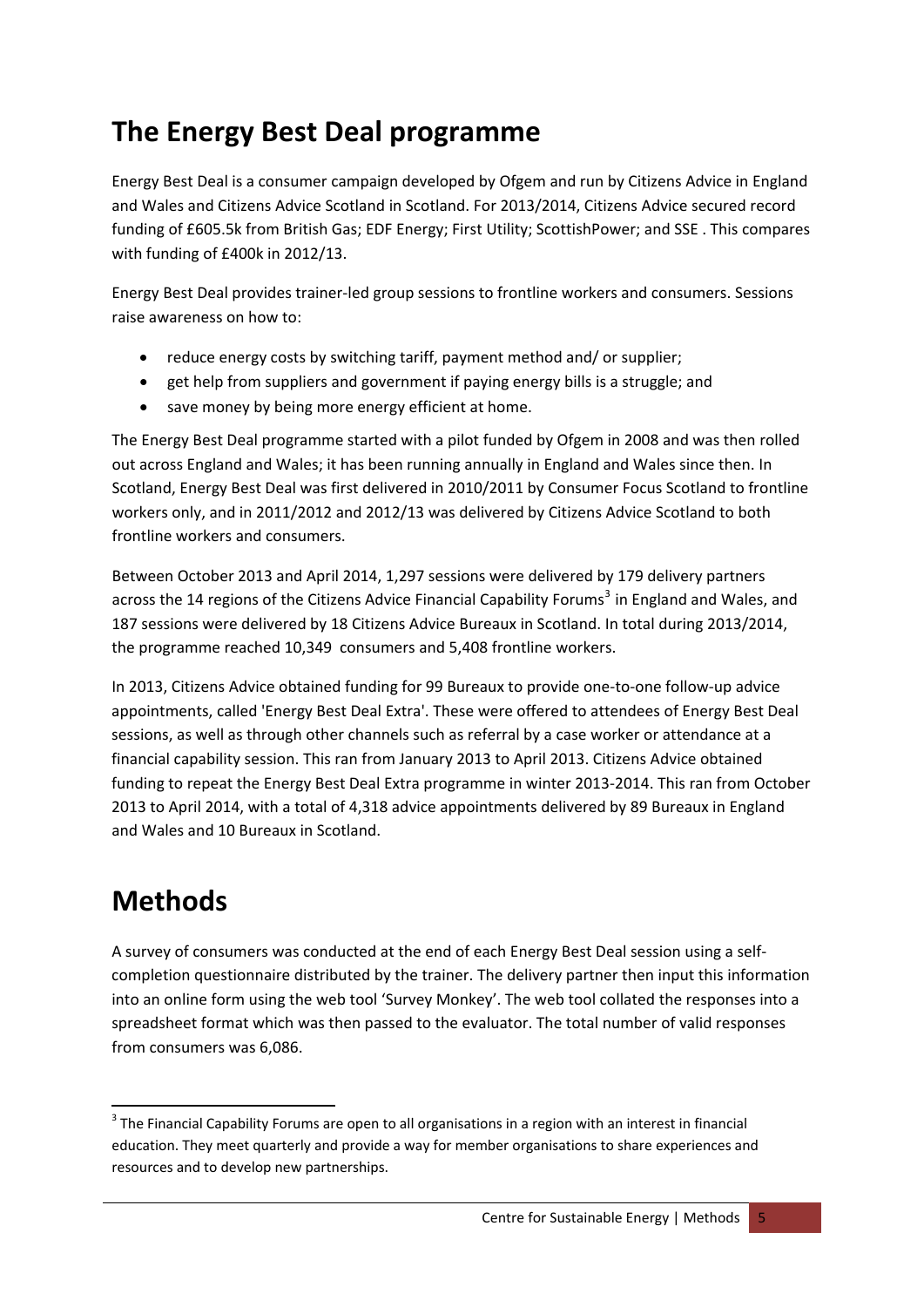A survey of frontline workers was conducted in the same manner. The total number of valid responses from frontline workers was 3,337.

In both the consumer and frontline worker questionnaires, some respondents omitted answers for some questions, and so all the percentages given in this report are calculated as percentages of the total number of respondents who gave answers to the relevant questions.

An average of three months after the session, a telephone survey of consumers (n=150) and frontline workers (n=150) was carried out, using information provided on the self-completion questionnaires.

The ongoing effect of the 2012/2013 programme was also evaluated, using telephone interviews with 25 consumers and 25 frontline workers who attended Energy Best Deal sessions in 2012/2013.

The questionnaires and interview questions were designed by the Centre for Sustainable Energy, with input from Citizens Advice and Ofgem.

Analysis of the 2013/2014 questionnaires and interviews was undertaken using the statistical analysis software package SPSS. In order to assist statistical analysis, the questionnaires and interview schedules consisted mostly of closed questions, with a limited number of open questions.

This report shows the results for England, Scotland and Wales combined. Results for the individual countries are reported in an appendix, to be published separately, and in presentations in each country.

As well as the main Energy Best Deal programme, this report also includes an evaluation of Energy Best Deal Extra. Energy Best Deal Extra advice appointments were available to people who attended Energy Best Deal group sessions as well as others who were referred through other channels. Citizens Advice provided contact details of people who had attended Energy Best Deal Extra one to one advice appointments and telephone interviews were undertaken with fifty of them. The advice appointments could cover a wide variety of topics and situations and so the telephone interviews used very open questions in order to capture this.

Throughout this report, the main Energy Best Deal group sessions are referred to as 'sessions', 'presentations' and 'training', while the Energy Best Deal Extra one‐to‐one advice appointments are referred to as 'appointments' and 'meetings'.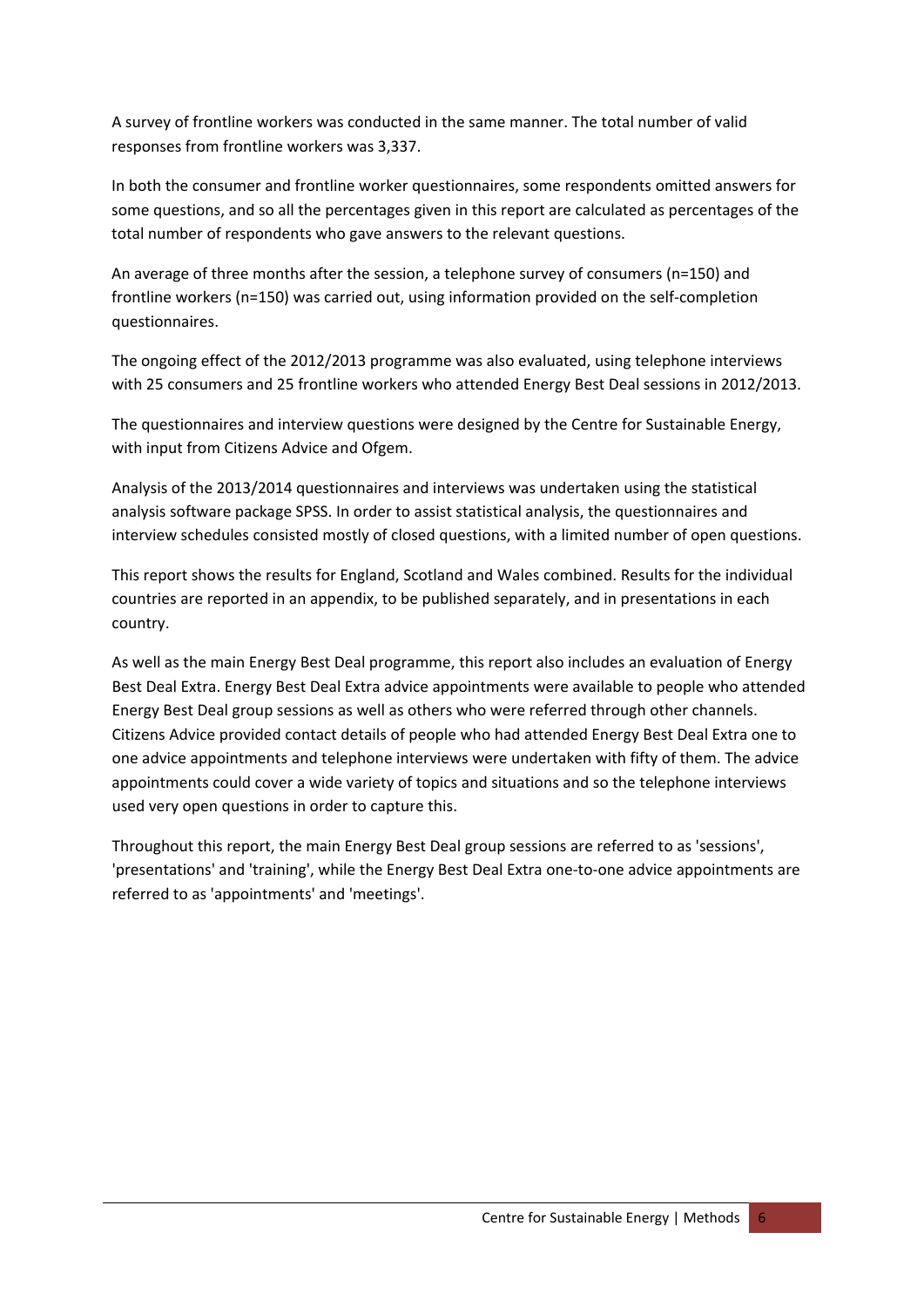# <span id="page-7-0"></span>**Consumers: questionnaire responses**

# **Demographic information**

In total questionnaire responses were received from 6,086 consumers who attended the Energy Best Deal sessions: 80% of these were from consumers in England, 10% in Scotland, and 10% in Wales. This represents 59% of the 10,349 consumers who attended Energy Best Deal sessions (the rest either were not submitted or a questionnaire was not completed). [Figure](#page-7-2) 1 shows how the questionnaire responses were divided between the three countries, while [Figure](#page-7-2) 2 to [Figure](#page-8-0) 4 show demographic characteristics of the consumer respondents<sup>[4](#page-7-1)</sup>. A breakdown of the questionnaire results by country can be found in the Annex Report.





<span id="page-7-2"></span>**Figure 1: Country of respondents Figure 2: Age of respondents**

<span id="page-7-1"></span><sup>&</sup>lt;sup>4</sup> Not all respondents answered all questions on the questionnaire forms. Throughout this report, the results are shown as percentages of those that answered the specific question.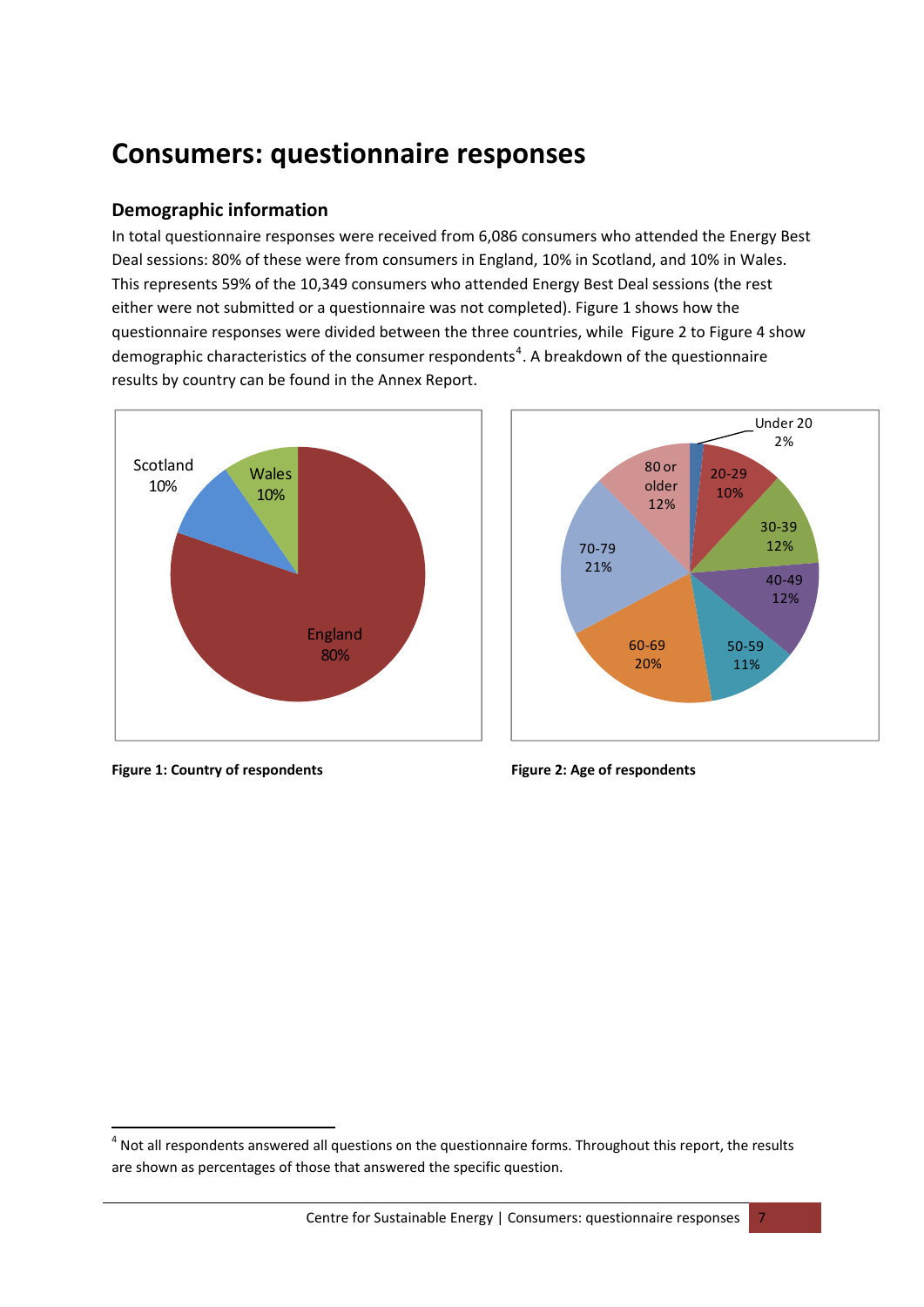





<span id="page-8-0"></span>

Several respondents identified themselves as having more than one occupation (for example, a student and a carer) and so the percentages in [Figure](#page-8-0) 4 sum to more than 100.

### **Attitudes to bills**

To find out how consumers coped with heating their home in winter, they were asked two questions. The first asked whether they were able to heat their home to a comfortable level [\(Figure](#page-9-0) [5\)](#page-9-0) and the second asked about their winter fuel bills [\(Figure](#page-9-1) 6). Thirty-eight percent of respondents said they were not able to heat their home to a comfortable level, with the majority (26%) saying they did not use the heating as much as they would like due to the cost, and the rest (12%) saying that they could not heat their home sufficiently due to the quality of the building fabric or the heating system. A fifth of respondents (21%) said that they had no concerns about their winter fuel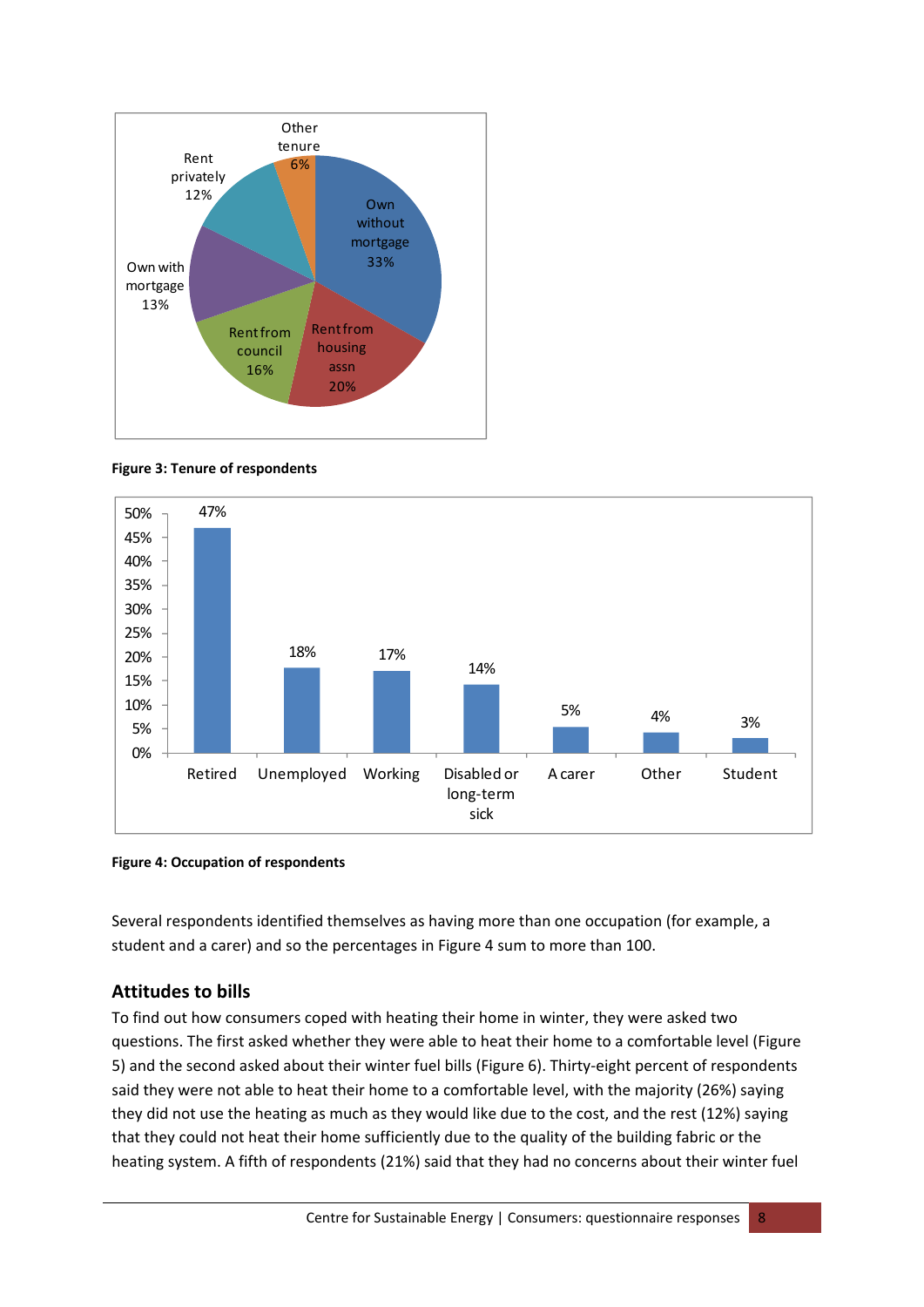bills. Seventeen percent said they found their winter bills a financial strain, and a small minority (4%) said that their winter bills were impossible to manage and they were in debt to their fuel supplier.



<span id="page-9-0"></span>**Figure 5: Can you heat your home to a comfortable level in winter?**



<span id="page-9-1"></span>**Figure 6: Attitudes to winter fuel bills** 

# **Experience and knowledge of switching prior to the session**

Eighty-nine percent of consumers already knew that it was possible to switch energy supplier. Thirtytwo percent of respondents had already switched suppliers *once* in the past, while a further 19% had switched more than once, making a total of 50% who had switched in the past. Nearly three quarters (72%) of those who had switched in the past were proactive switchers, having switched of their own initiative to get a better deal; the rest were reactive switchers, switching in response to an approach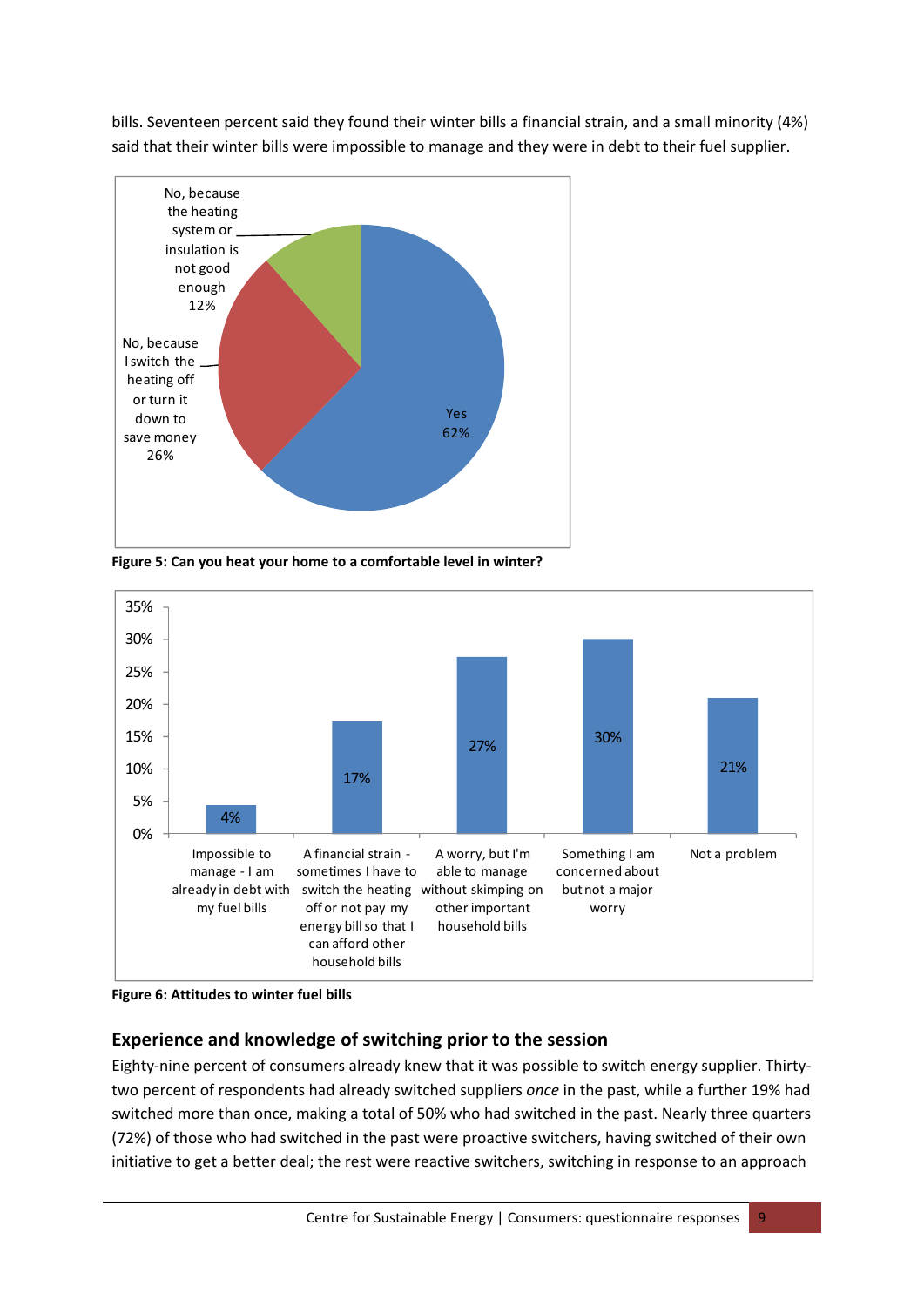from a fuel company salesperson. Those switching as a result of an approach by an energy supplier salesperson may not have considered the full range of tariffs available to them before switching.

Fifty-seven percent of respondents said they had never switched to a different tariff with the same supplier, while 26% had done so and the other 16% did not know whether they had or not<sup>[5](#page-10-0)</sup>.

# **The impact of the session**

Ninety‐seven percent of those who answered said they found the session useful (this question was left unanswered by 7% of all consumer questionnaire respondents). [Figure](#page-10-1) 7 shows what consumers said they found useful about the session. Information about how to find the best deal was considered useful by the highest number of people (69%) and information about how to switch was the second most useful (58%).



<span id="page-10-1"></span>**Figure 7: What did you find useful about the session?**

Responses given under 'something else' included:

- Finding out about the Warm Home Discount
- Finding out about how much energy different appliances use
- Information about Green Deal
- Finding out about the Priority Services Register
- Learning how to read an energy bill
- Information about using storage heaters
- Finding out that men over 62 (i.e. not of pension age) can receive the Winter Fuel Payment
- Finding out about lesser‐known energy companies
- Finding out that you can switch with a debt on a prepayment meter
- Finding out about ways that the Citizens Advice Bureau can help people

<span id="page-10-0"></span>  $5$  Total does not sum to 100 due to rounding.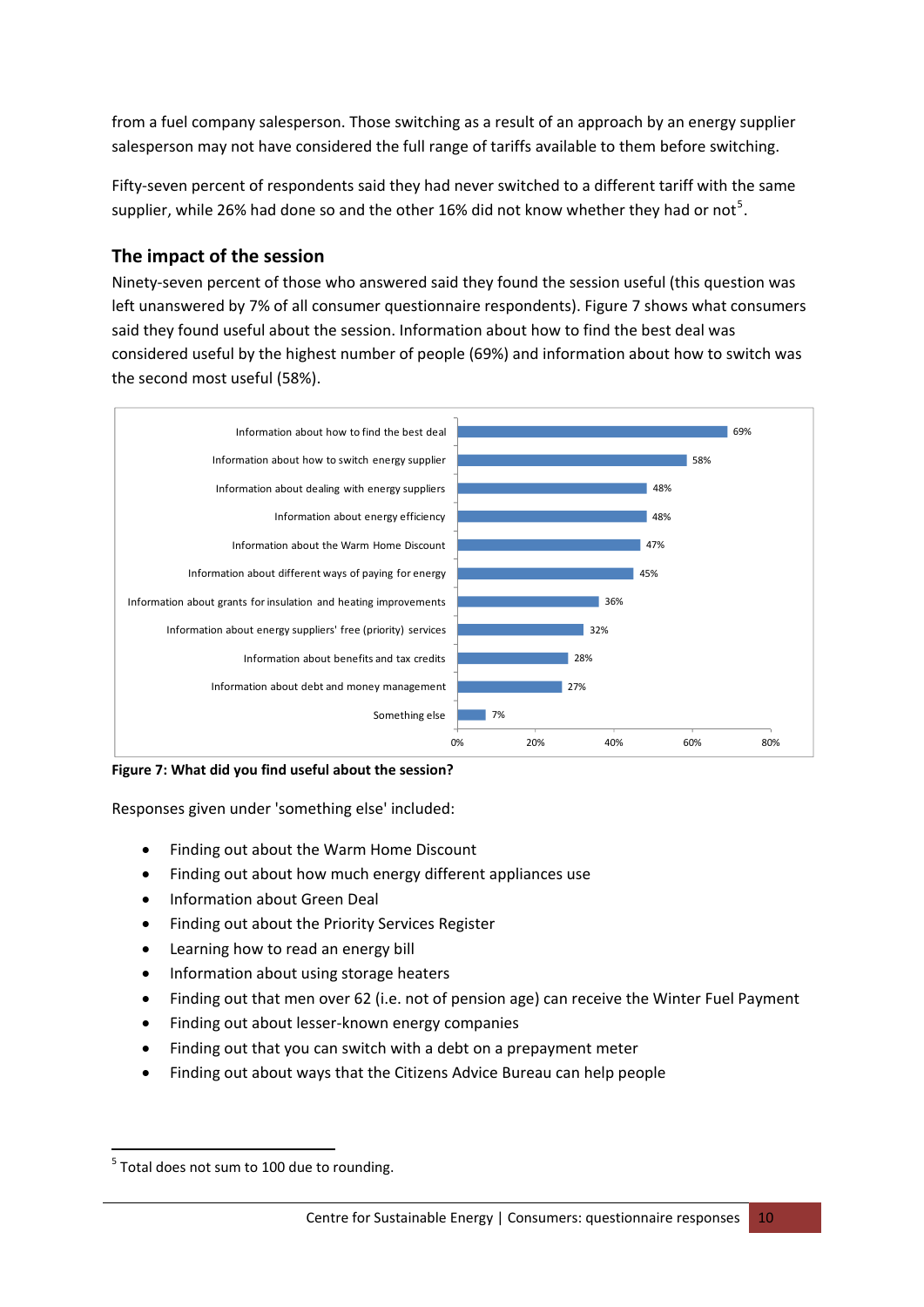# **Planned follow‐up actions**

Seventy‐five percent of people said they would definitely or probably do something as a result of the session, as illustrated in [Figure](#page-11-0) 8.



#### <span id="page-11-0"></span>**Figure 8: Will you do anything as a result of the session today?**

Consumers were asked what they planned to do as a result of the session. The responses are shown in [Figure](#page-11-1) 9. Contacting the current energy supplier was the most popular planned action (43% of respondents), while looking at switching websites and telling friends and family were also popular, at 30% and 28% respectively. Comments given under 'Other' included changing to direct debit, asking a family member for help with using a switching website, finding out about Charis grants, talking to their landlord, giving the supplier a meter reading, getting a basic bank account, and making a follow‐up appointment with a Citizens Advice Bureau (CAB).



<span id="page-11-1"></span>**Figure 9: Planned actions following the session**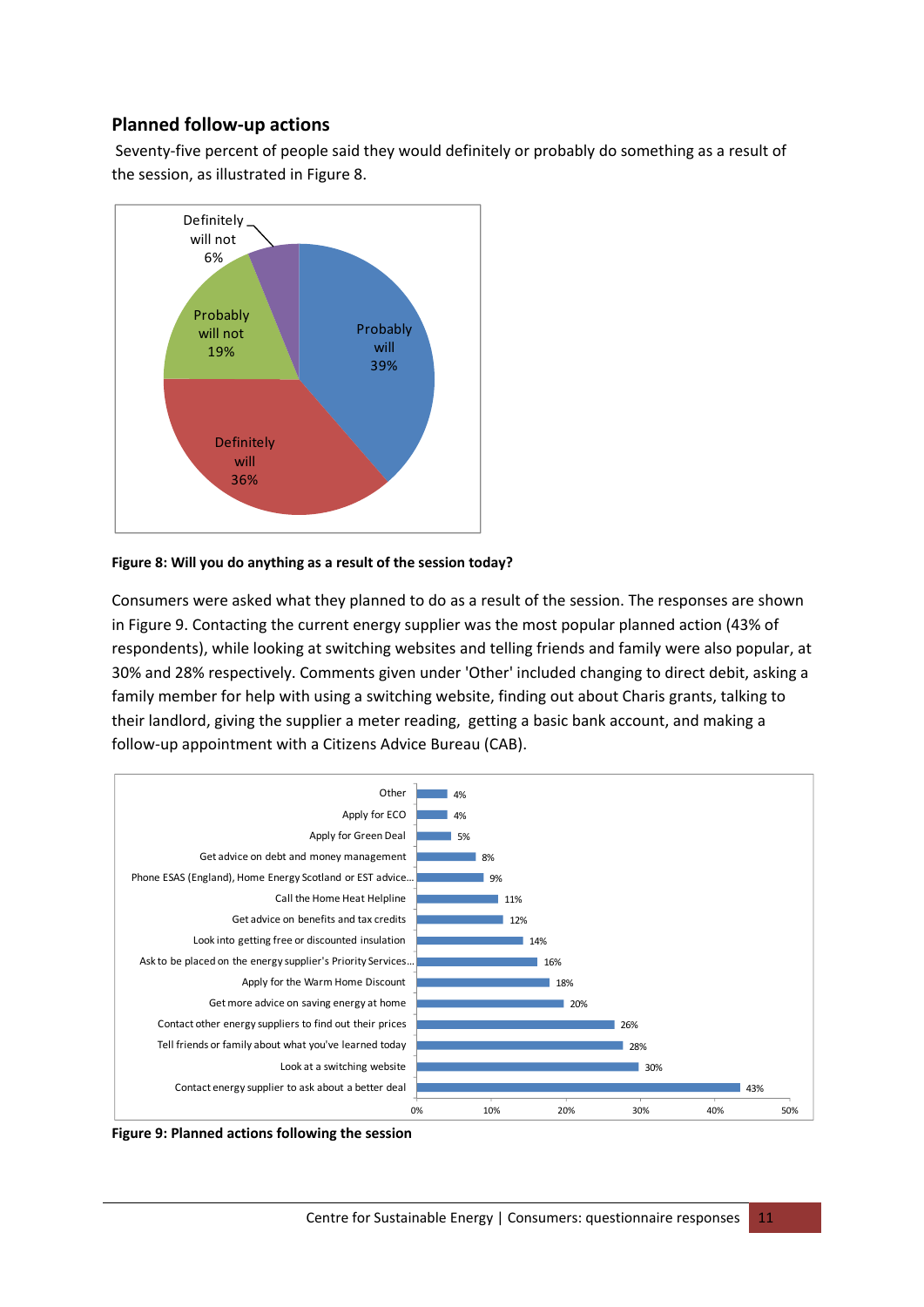# <span id="page-12-0"></span>**Consumers: follow‐up interviews**

From the set of consumers who had completed questionnaires with contact details, 150 were selected at random to take part in a follow‐up interview, an average of three months after attending a session. Seventy‐three percent (109) were from England, 15% (22) were from Scotland and 13% (19) were from Wales.

# **Action taken since the session**

In the interview, consumers were asked whether following the session they did any of the following:

- Found out about prices from suppliers;
- Changed payment method;
- Looked for more information about energy efficiency or improving their heating system;
- Applied for a grant, free or discounted insulation, or the Warm Home Discount;
- Sought advice on benefits, tax credits, debt or money management (specifically prompted by the Energy Best Deal session);
- Asked to be placed on the Priority Services Register;
- Took any steps to save energy in their home (specifically prompted by the Energy Best Deal session).

Each of these is discussed separately in the following sections. However, overall across all actions, a total of 111 people (75%) had taken at least one of these actions. Ninety-four people (63%) had told friends and family about something they had learnt in the session.

Of those that had not taken any action as a result of the session, four had taken energy saving measures but did not attribute them to the session. Some had been prevented from taking action by illness. One person said that she was put off switching supplier because people at the Energy Best Deal event had said that they had switched and then the tariff had changed and they had lost their saving (it is not clear what timescale this was over). However, it is unusual for an interviewee to say this: most comments indicated that consumers tended to be reassured by the group discussion forum that Energy Best Deal sessions can provide.

# **Looking for a better energy tariff**

Fifty-three people (35% of all interviewees) had looked for a better energy tariff since the session. Forty‐one (27%) people contacted their existing supplier, while 31 (21%) checked prices from different suppliers: these groups overlapped because 19 (13%) people checked prices from both their existing supplier and others.

Nineteen of the people who looked for a better tariff had switched supplier once in the past. Seventeen had switched more than once and the remaining 17 had never switched. Ten of these had never even changed to a different tariff with the same supplier.

[Figure](#page-13-0) 10 shows the number of interviewees who checked prices, the number who were offered a better deal, and whether they switched or intended to switch to the better deal. They are colour‐ coded to show whether it was the current supplier, a new supplier, or both, that was approached and which offered a better deal. The first column shows the numbers that checked prices: those that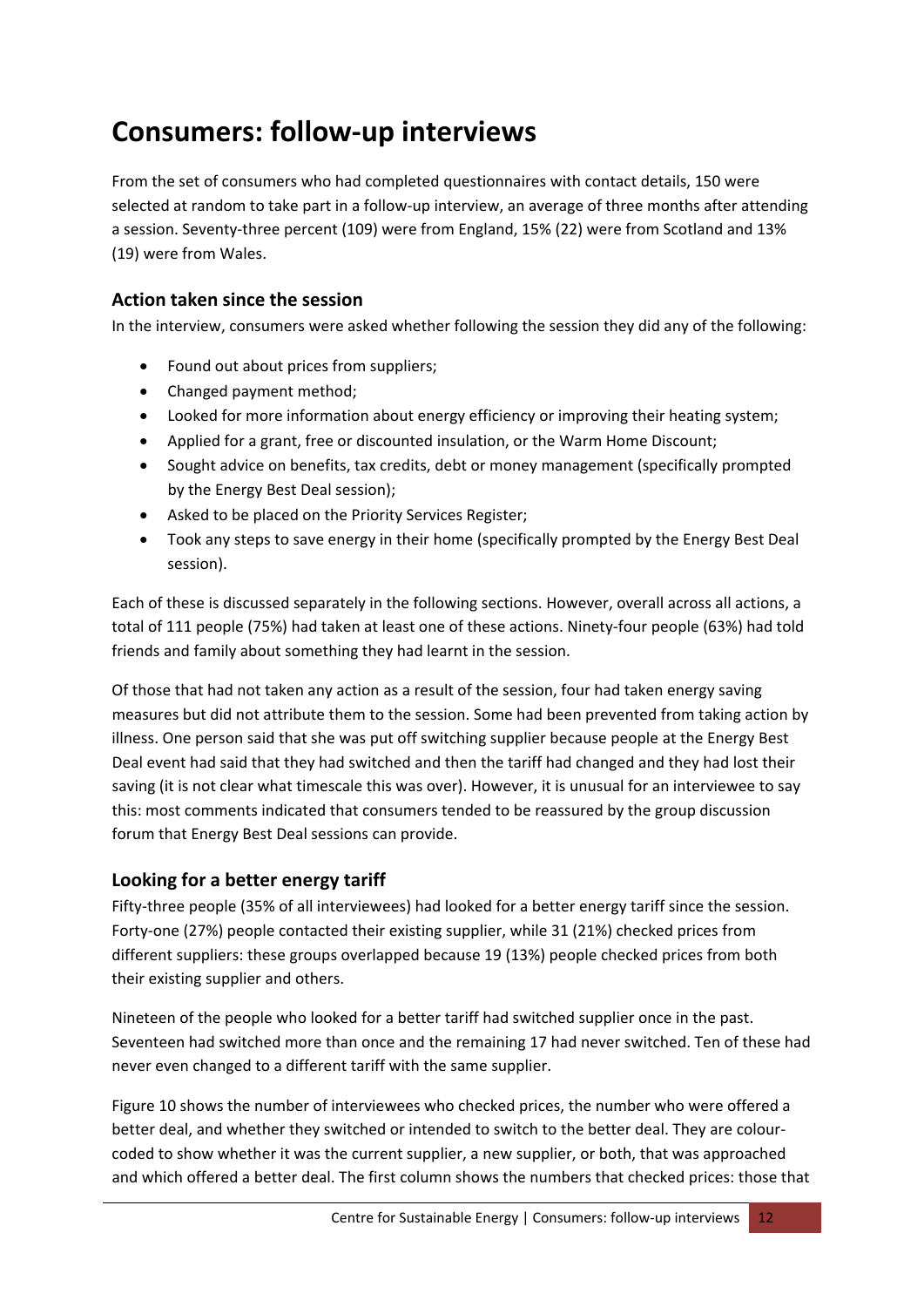checked only their current supplier's (blue), those that checked other suppliers' prices but did not contact their current supplier directly (red), and those that did both (green). The second column shows where the better deals came from: blue shows the number that were offered a better deal by their current supplier only, red shows those that were offered a better deal by a different supplier, and green shows the number that were offered a better deal by both. The next two columns show the deal that was actually taken up (or intended to take up soon), split into red for a deal from a new supplier and blue for a deal from an existing supplier.



#### <span id="page-13-0"></span>**Figure 10: Looking for a better deal: results**

[Figure](#page-13-0) 10 shows that 28 of the 53 people who checked prices found a better deal (53%) and that 93% of those who were offered a better deal switched to it. Twenty-seven people (18% of interviewees) switched or were about to switch.

Where interviewees checked prices from different suppliers, they were asked what sources of information they used. Nineteen people (61% of all people who checked prices from a different supplier) used a price comparison website, with one additional person using a price comparison phone service. Five people phoned other energy suppliers directly, while one person looked at an energy supplier's website. Three people were helped by an advisor from CAB or other advice service, and one person asked friends and family. Three people said they were approached by energy suppliers (one by phone, one door-knocking, one unclear). People who relied on an approach from a supplier rather than investigating all the options themselves may not have received the best deal for them available on the market.

How did interviewees satisfy themselves that the tariff offered really was a better deal? Of the 19 people who had been offered a better deal by their current supplier, 6 relied on the supplier to work out what was the best deal and did not check prices from other suppliers. Therefore they may have obtained the best deal that their own supplier had to offer but missed out on the best tariff for them on the market. Of the 31 that checked prices from a new supplier, most had shopped around using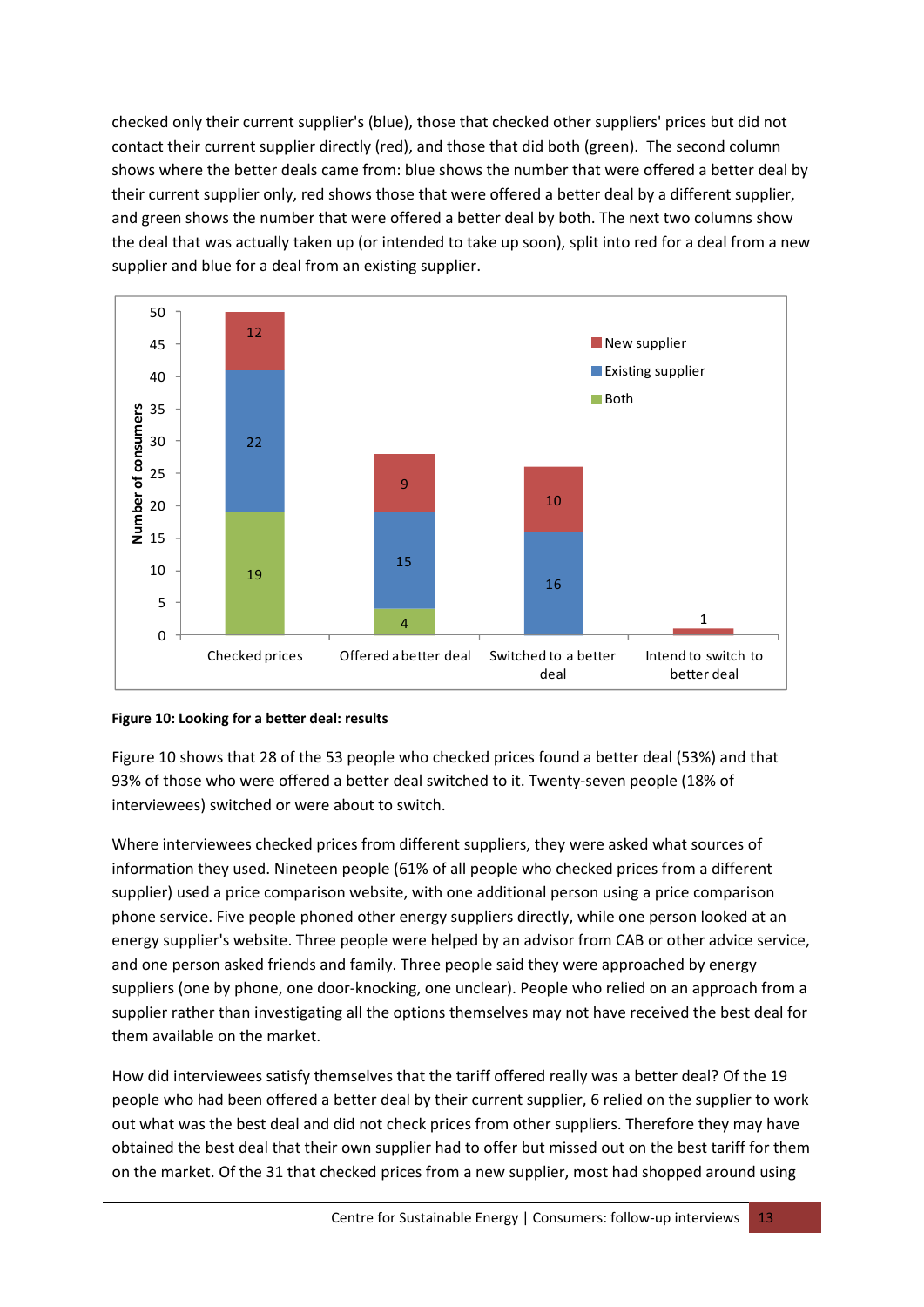price comparison services, made their own comparison in another way, or received help from an impartial advisor. One person had been approached by a supplier with a new tariff and before switching asked a CAB advisor to check that it was a good deal. One person had switched as a result of door‐knocking by a supplier, which could mean that they did not obtain the best deal available for them on the market. However, this person did also ask another person to help check the tariff before switching.

Thirteen out of 31 people (42%) who checked prices from other suppliers were offered a better deal, while 19 out of 41 (46%) who contacted their own supplier were offered a better deal, so there was little difference in terms of whether existing or new suppliers could offer a better deal. There were four consumers who were offered a better deal with both their own and another energy supplier. Two of these switched to a better tariff with their current supplier, one switched to a different supplier, and the fourth decided to stay with the current supplier because the deal with the new supplier would only have saved a small amount of money for a limited time.

The 27 interviewees who switched or intended to switch to the better deals they found were asked how much they expected to save. Fourteen people had an idea of how much they would save. The largest amount saved was £430 per year while the smallest was £40 per year. On average the expected saving was just over £150 per year.

Of the 27 people who switched or intended to switch, eight had never switched supplier before, with four of these never even having switched to a different tariff with the same supplier. Eleven had switched once in the past and eight had switched more than once.

### **The process of switching supplier**

Of the 26 people who had already switched to a new deal, 15 found the process 'very easy', nine found it 'easy' and two found it 'fairly difficult'. One of the people who had difficulties had been contacted several times by the old supplier to try to get the customer to return; meanwhile the new supplier did not take the direct debit payments and the consumer had to pay by debit card over the phone to keep the agreed tariff.

When asked what they found helpful about the process of switching, six people had positive comments, including that the comparison service was clear, the switch was straightforward, the supplier was helpful, the supplier did everything and that the consumer received a refund from the old supplier. One consumer also commented that it was very useful to have help from an impartial advisor as she has a small baby and so has a lot to think about.

### **Factors which discouraged people**

Ninety-seven interviewees did not look for a better tariff. They were asked what put them off, and the reasons they gave are shown in [Figure](#page-15-0) 11.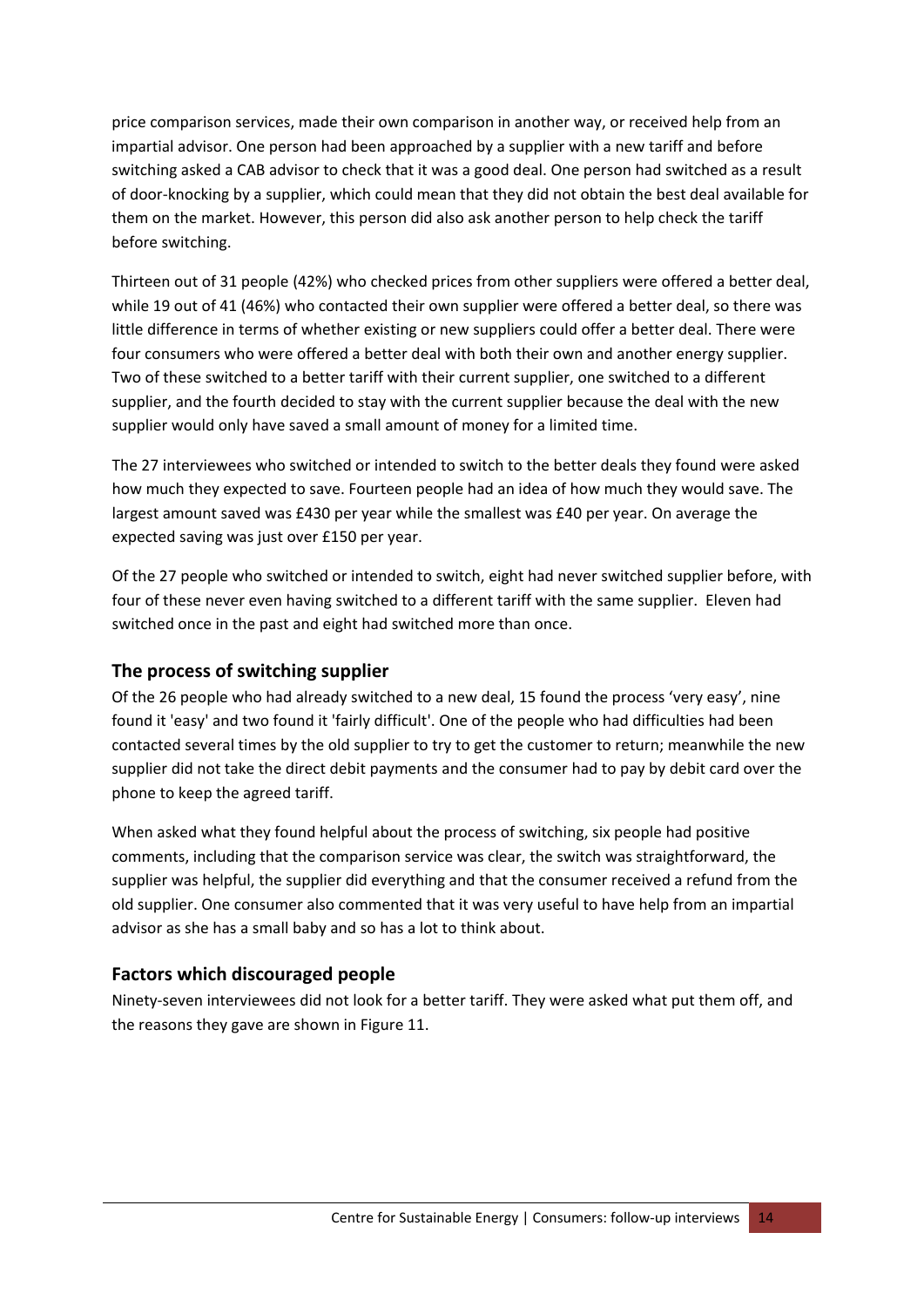

<span id="page-15-0"></span>**Figure 11: Factors which put people off looking for a better deal**

# **Trustworthiness of energy companies**

Interviewees were asked how trustworthy they perceived energy companies to be, in general. They were given the options: very trustworthy, fairly trustworthy, not trustworthy, and 'I think mine is ok, but not all of them are trustworthy'. The responses are shown in [Figure](#page-15-1) 12. A small majority of respondents gave a positive response, with almost a fifth only feeling positive about their own existing supplier.



<span id="page-15-1"></span>**Figure 12: How do you rate the trustworthiness of suppliers?**

# **Payment method**

Five people (3%) had changed the way they paid for their energy since the session, with one more waiting for a prepayment meter to be installed. The majority changed from paying when the bill arrives to direct debit, with two changing to pre‐payment meters. Those who had not changed payment method were asked why they had not done so. The reasons are shown in [Figure](#page-16-0) 13. Only reasons given by more than one person are shown (while some people gave more than one reason).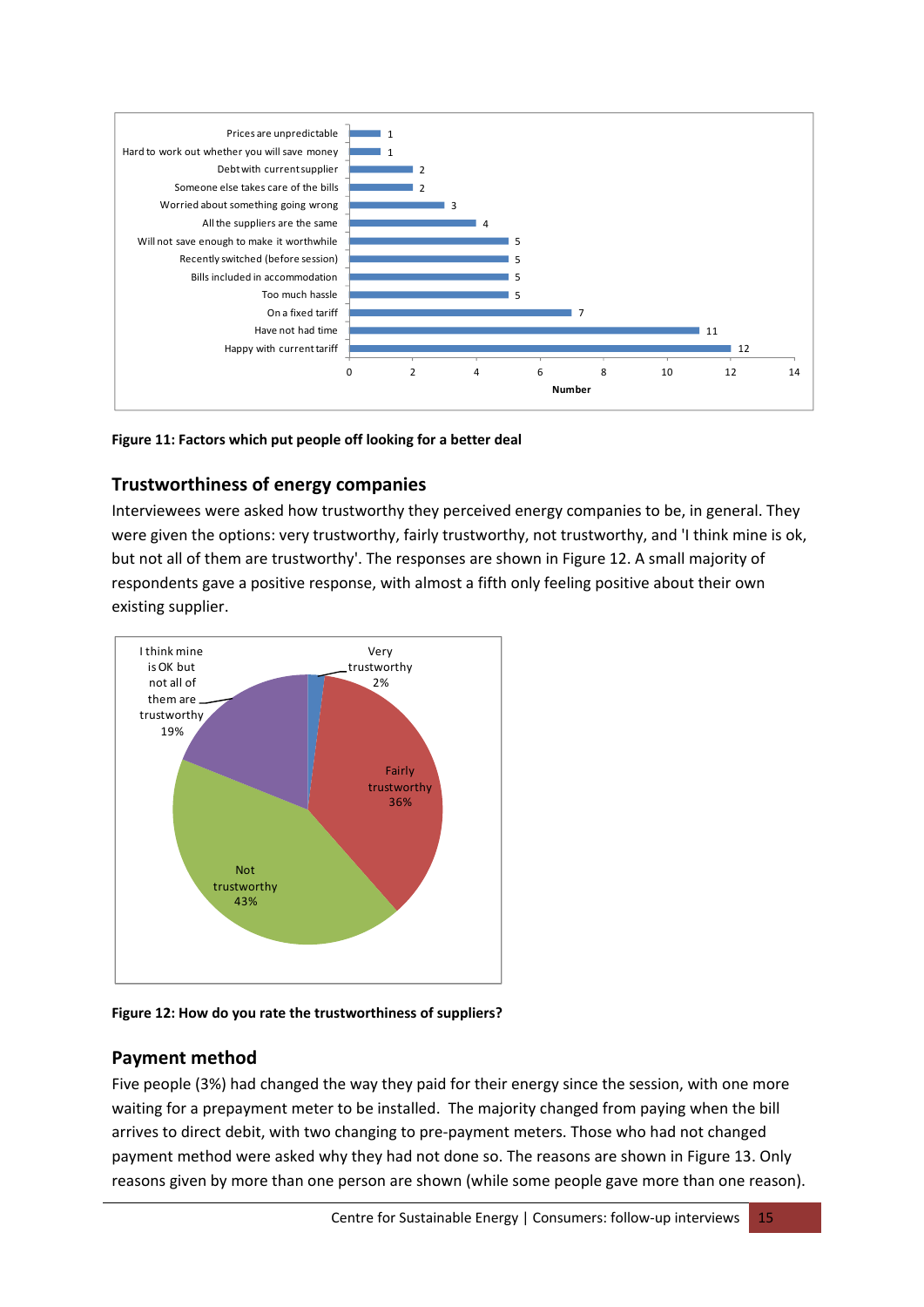A large majority either said they were using the best payment method (which is more widely defined than just cheapest method), or that they were happy with the current payment method. Reasons given by only one person each were:

- Not comfortable with the idea of direct debits
- There is a cost to getting rid of the pre‐payment meter
- The consumer does not want to change anything
- The consumer is on a fixed tariff and assumes that this also means the payment method is fixed
- The consumer is moving house
- The consumer does not want to phone the supplier because it is expensive (and the supplier did not respond to email)
- The consumer has debt on their prepayment meter
- The consumer has previous bad experience of direct debits
- Someone else deals with the bills
- The consumer needs support to make changes, due to ill health



<span id="page-16-0"></span>**Figure 13: Reasons for not changing payment method**

# **Energy efficiency actions**

Interviewees were asked if they had looked for any more information on improving their home energy efficiency or heating system since the session, and whether they had done so as a direct result of the session. Twenty‐eight people had done so (17%), with a further three saying they had looked for information but not as a result of the Energy Best Deal session. [Figure](#page-17-0) 14 shows the sources of information that were used (only covering those who had looked for information as a result of the session). Some people gave more than one answer. The internet and the local council were equally popular sources of information, with 6 people naming each of these sources. There is a marked difference from last year's evaluation, which found that 12 people used the internet for further information but only three looked to their local council.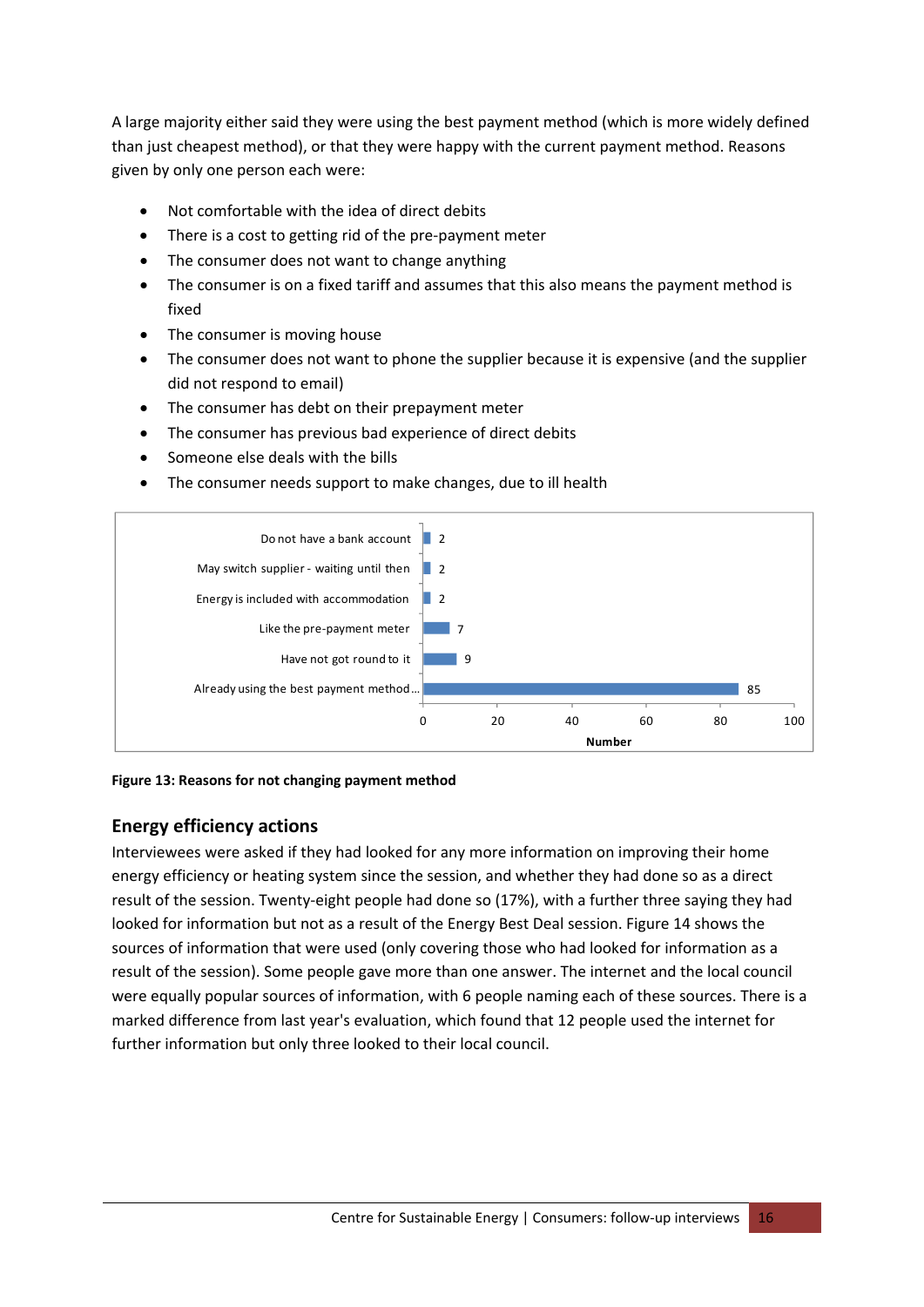

#### <span id="page-17-0"></span>**Figure 14: Sources used to find further information on energy efficiency and heating improvements**

Interviewees were asked if they had taken any steps to save energy in their homes since the session, and whether this was prompted by the Energy Best Deal session. Seventy-two people (48%) said that they had done something as a result of the session, with a further 17 saying they had done something, but not as a direct result of the Energy Best Deal session. [Figure](#page-17-1) 15 shows the actions of those who said they did something as a direct result of the session.



#### <span id="page-17-1"></span>**Figure 15: Energy efficiency actions taken**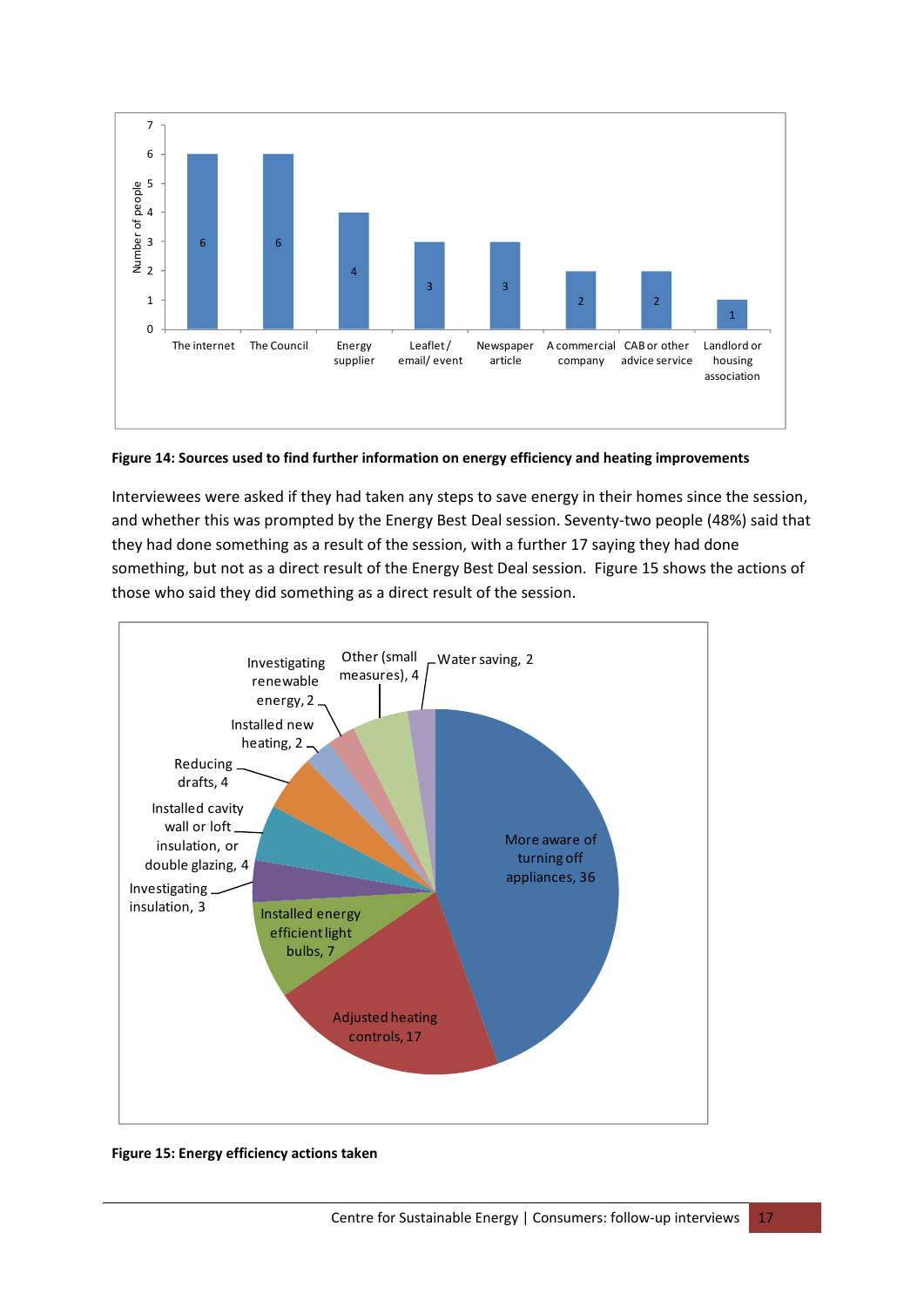# **Identifying consumers qualifying for ECO[6](#page-18-0) Home Heating Cost Reduction Obligation**

Consumers were asked two basic questions about benefits and income, which were designed to identify most people who would be eligible for ECO HHCRO funding for heating measures for their homes.

- Does anyone in your household receive either Pension Credit or Child Tax Credit?
- If the latter, is your household income under £15,860?

There are other qualifying criteria for HHCRO, and so people who answer no to these questions could still be eligible if they claim certain other benefits; however, there was a need to strike a balance between getting useful information and asking so many questions that interviewees would be reluctant to answer, which is a risk when asking what benefits are claimed.

Eighteen interviewees (12%) receive Pension Credit, while 21 (14%) receive Child Tax Credit and have a household income under £15,860, making a total of 26% of interviewees who meet the above criteria. However, for HHCRO, people living in social housing are not eligible<sup>[7](#page-18-1)</sup>. Applying this further criteria leaves seven Pension Credit recipients (5% of all interviewees) eligible and eight Child Tax Credit recipients under the income threshold eligible (5% of all interviewees), making a total of 10% of interviewees likely to qualify for HHCRO.

# **Further actions**

Interviewees were asked about a set of other actions, relating to seeking advice or applying for heating grants, that they had taken since the session. The actions covered and the number of interviewees taking each action is shown in [Figure](#page-19-0) 16 below. Forty-three people (29%) had taken at least one of these actions, with eight taking two or more actions. The most common action was applying for the Warm Home Discount (20 people), followed by seeking advice on debt and money management and applying for free or discounted insulation from a non-energy supplier source.

<span id="page-18-0"></span> <sup>6</sup> Under the Home Heating Cost Reduction Obligation, "suppliers must deliver measures which result in cost savings and which improve the ability of a householder to affordably heat their home. HHCRO (also known as ECO Affordable Warmth) focuses on low income and vulnerable householders, living in private housing (generally), where residents are in receipt of specific benefits and meet other related conditions (the affordable warmth group' or AWG')." (p.55, ECO Guidance for Suppliers, Ofgem, 13 March 2013). See [\(http://www.ofgem.gov.uk/Sustainability/Environment/ECO/guidance/Documents1/Energy%20Companies%2](http://www.ofgem.gov.uk/Sustainability/Environment/ECO/guidance/Documents1/Energy%20Companies%20Obligation%20(ECO)%20Guidance%20for%20Suppliers%20-%2015%20March.pdf) [0Obligation%20\(ECO\)%20Guidance%20for%20Suppliers%20](http://www.ofgem.gov.uk/Sustainability/Environment/ECO/guidance/Documents1/Energy%20Companies%20Obligation%20(ECO)%20Guidance%20for%20Suppliers%20-%2015%20March.pdf)‐%2015%20March.pdf)

<span id="page-18-1"></span> $<sup>7</sup>$  However, the Carbon Saving Communities Obligation, which is another part of the ECO, will be targeted at</sup> specific deprived areas, and in these areas social housing will be eligible.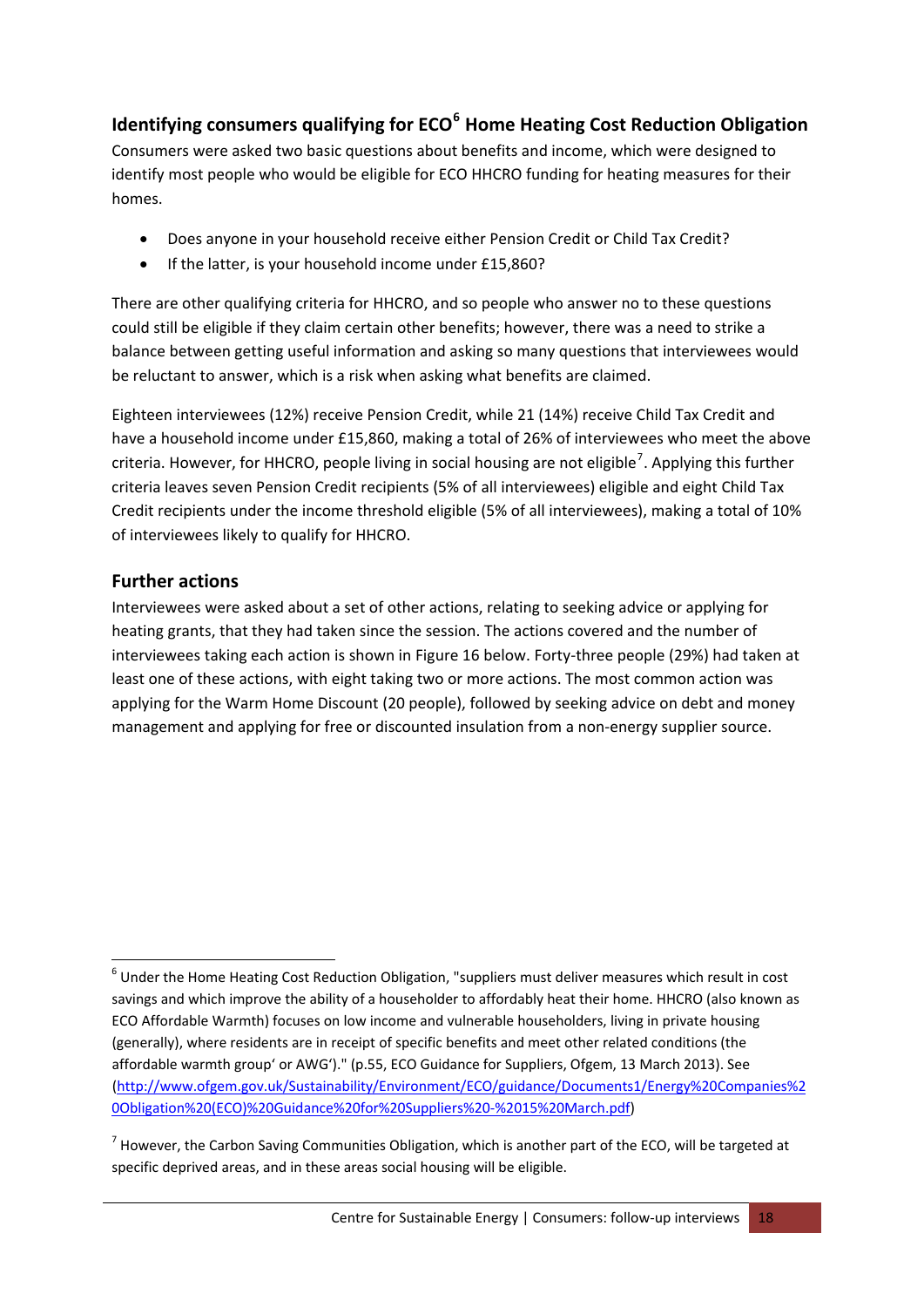

<span id="page-19-0"></span>**Figure 16: Further actions taken by interviewees**

# **Information passed on to friends and family**

Ninety‐four people (63% of consumer interviewees) had passed on something that they had learnt at the Energy Best Deal session to friends and family. The median number of people told was two (in an average space of three months between the Energy Best Deal session and the interview).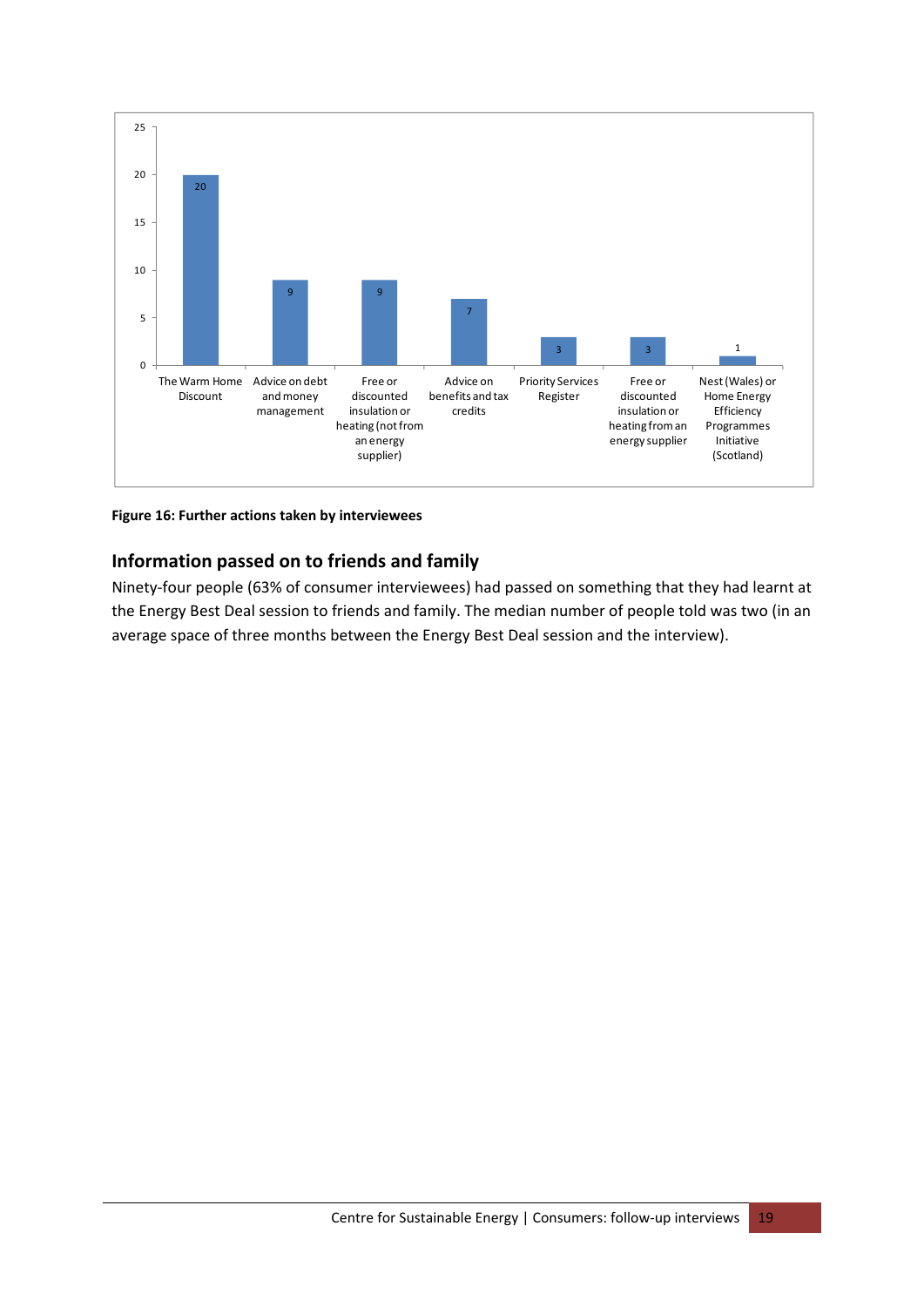# <span id="page-20-0"></span>**Frontline workers: questionnaire responses**

### **Profile**

In total, 5,408 frontline workers attended Energy Best Deal sessions. Questionnaires were received from 3,337 frontline workers, equal to 62% of all attendees<sup>[8](#page-20-1)</sup>. [Figure](#page-20-2) 17 shows how this breaks down between countries.



#### <span id="page-20-2"></span>**Figure 17: Frontline worker questionnaire respondents by country**

[Figure](#page-21-0) 18 shows the organisations represented by the frontline workers. The largest group was advisors from Citizens Advice Bureaux, with the second largest being 'other', which included a wide variety of organisation types including Home Start (a family support charity), mental health support, specialist health services, community development, food banks, lunch club organisers, and Age UK. The third largest group was housing associations with 18%.

<span id="page-20-1"></span><sup>&</sup>lt;sup>8</sup> Not all respondents answered all questions on the questionnaire forms. Throughout this report, the results are shown as percentages of those that answered the specific question.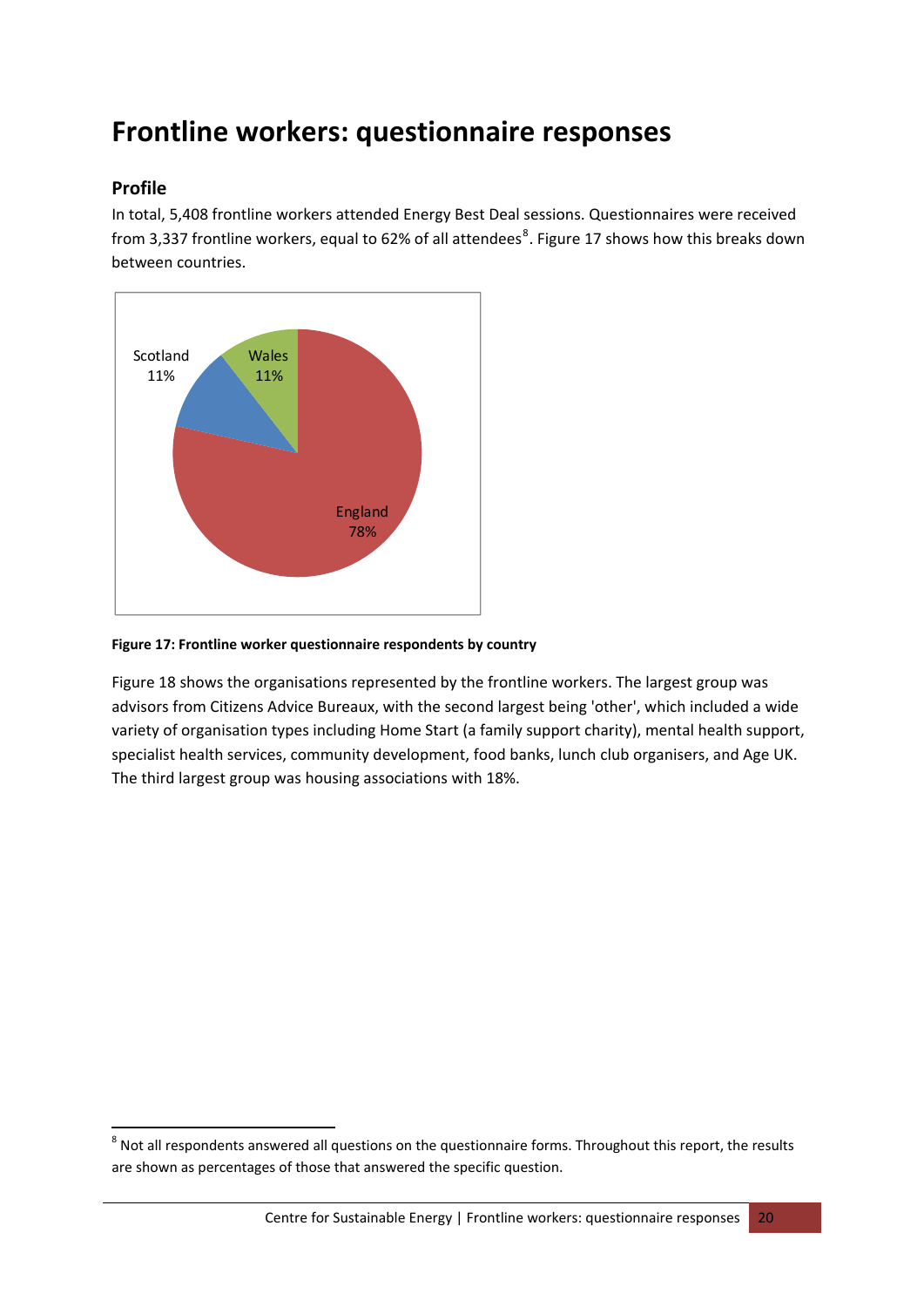

#### <span id="page-21-0"></span>**Figure 18: Frontline worker organisation types**

Frontline workers were also asked if their organisation specialises in supporting specific groups or advising on specific topics. These are shown in [Figure](#page-21-1) 19, as a percentage of the total number of frontline workers who attended sessions (many people chose more than one option and so the total sums to more than 100%). The topics that frontline workers' organisations most commonly specialise in are housing (50% of frontline workers) and debt and money management (44%).



<span id="page-21-1"></span>**Figure 19: Frontline worker organisation: specialisms**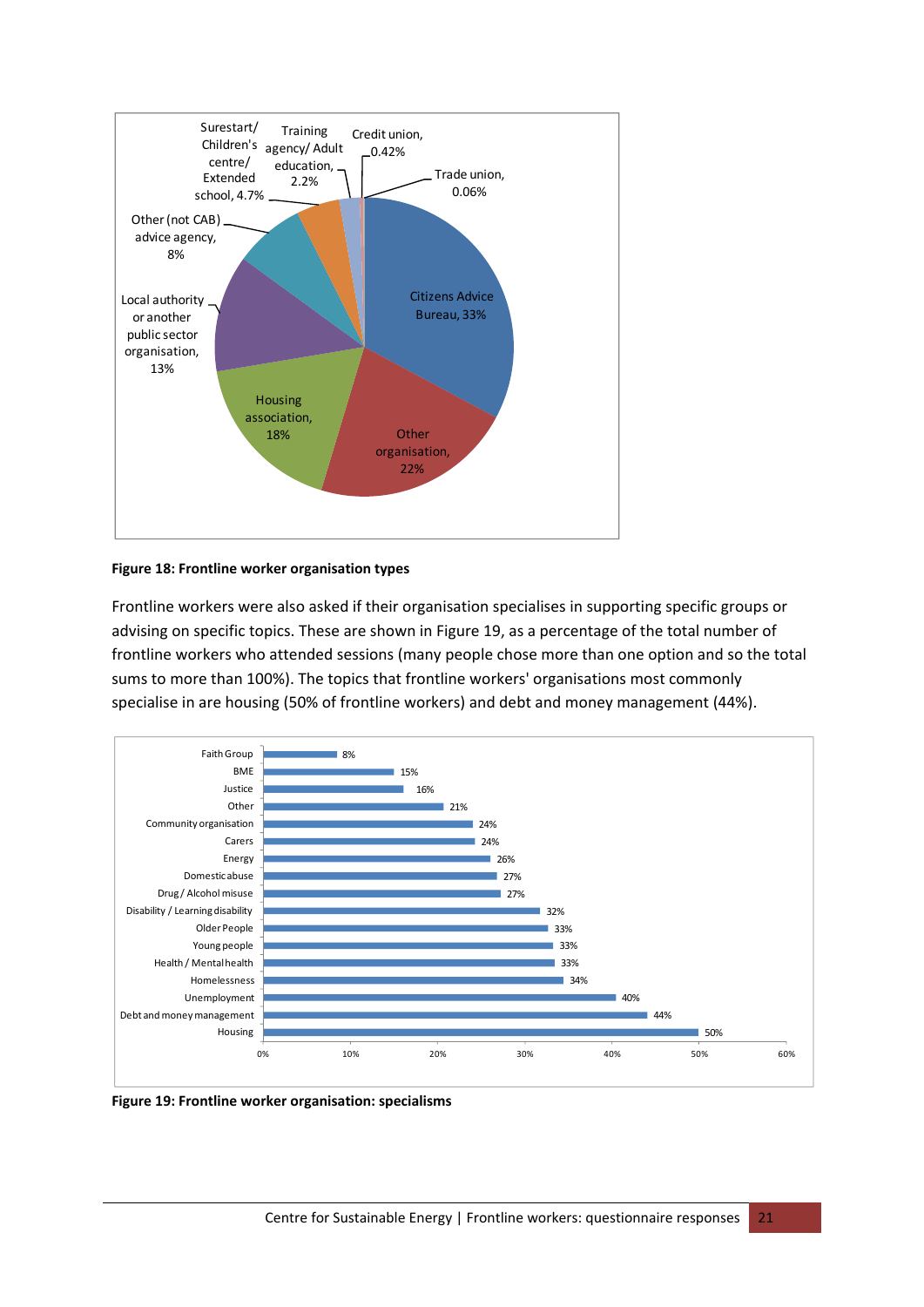# **Previous advice‐giving**

[Figure](#page-22-0) 20 shows the topics which frontline workers had given advice on prior to the session. Just over half had given advice on 'benefits and tax credits' and 'debt and money management'. The least commonly advised‐on topics were specific programmes such as NEST, Home Energy Efficiency Programmes Initiative (HEEPI), ECO and the Green Deal.



#### <span id="page-22-0"></span>**Figure 20: Previous advice‐giving**

### **The impact of the session**

Eighty-one per cent of frontline workers said that the session had changed their opinion on the importance of fuel poverty to their clients. Frontline workers were asked to estimate the proportion of their clients who were in fuel poverty or at risk of fuel poverty. The results are shown in [Figure](#page-22-1) 21. Almost a third estimated that 60‐80% of their clients are in, or at risk of, fuel poverty, while 20% estimate this figure to be between 80% and 100%.



#### <span id="page-22-1"></span>**Figure 21: Estimated number of clients in fuel poverty**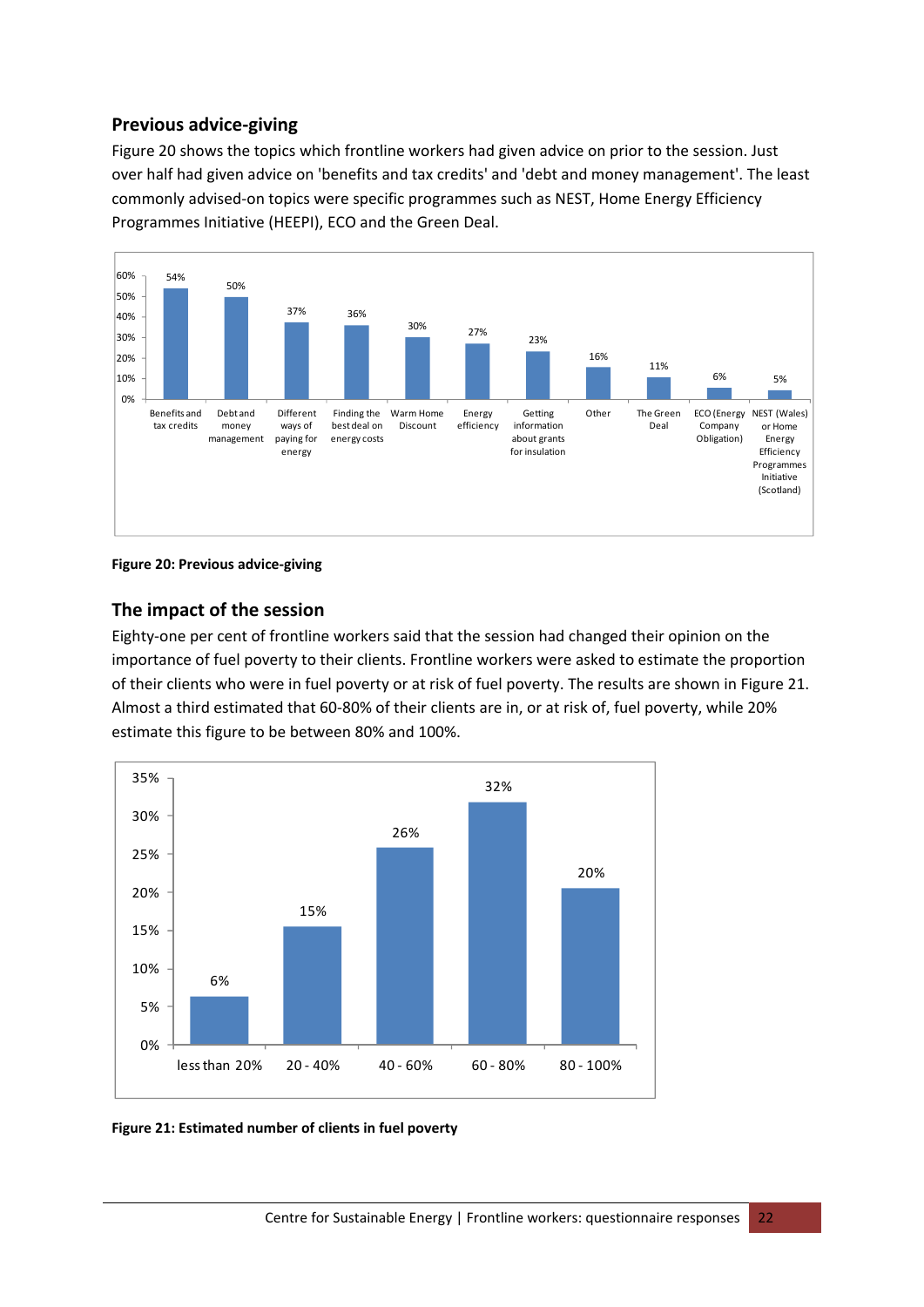Frontline workers were asked if they felt better informed as a result of the session. Ninety‐seven per cent said they did; 52% to a great extent and 45% to some extent. This is illustrated in [Figure](#page-23-0) 22. In addition, 75% of frontline workers said they intended to look for a better deal on their own energy as a result of the session.



#### <span id="page-23-0"></span>**Figure 22: Do you feel better informed as a result of the session?**

Frontline workers were asked if they now felt more or less confident in advising clients about the topics covered in the presentation. The answers are illustrated in [Figure](#page-23-1) 23. The columns showing NEST and HEEPI programmes only show the responses of those located in Scotland and Wales, as this question is not relevant to those working in England. In total, 93% of frontline workers felt more confident in one or more topics following the session, while 6% felt less confident on one or more topics.



#### <span id="page-23-1"></span>**Figure 23: Increases and decreases in confidence after the session**

For most topics, a large proportion of frontline workers felt more confident following the session. This was highest for 'Finding the best deal on energy costs', 'Different payment methods' and 'energy efficiency'. For each topic, a very small number of frontline workers felt less confident following the session.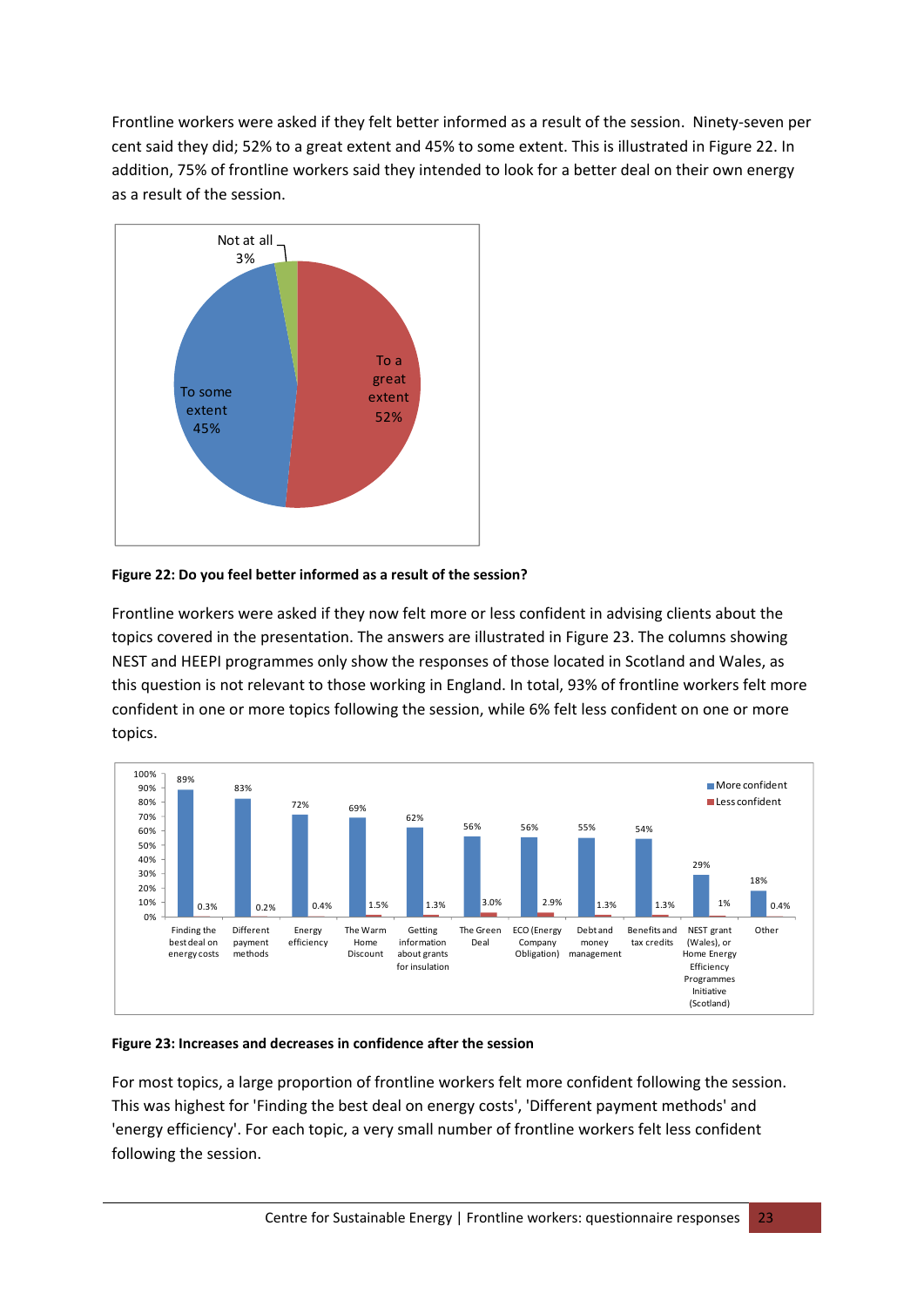Those who felt less confident on any of the topics were asked why. Some said that it was because giving advice is not part of their role, while others said that they had known little about these subjects before the presentation and it was a lot of information to take in. However some commented that they now knew more about where to signpost people for advice. Some people commented that there were some complex topics ‐ in particular benefits and the Green Deal ‐ so they felt that they would need more information, or to study the topic more themselves, before they could be confident. Some people felt that they would not want to advise on the Green Deal, in some cases because it is a loan and in some cases just because they felt it was not a good scheme.

# **Passing on information**

Frontline workers were asked to estimate the number of *clients* to whom they would pass on information learnt at the session. The distribution is shown in [Figure](#page-24-0) 24. The answers ranged from 0 to 9,500 (with the higher numbers being workers at housing association who plan to disseminate the information through a newsletter), with a median of 15. The question was left unanswered by 32% of all those frontline workers who returned a questionnaire.



#### <span id="page-24-0"></span>**Figure 24: Number of clients information will be passed on to**

Frontline workers were then asked if they thought they would pass on information from the session to *colleagues*, and if so, approximately how many they would pass information on to. Ninety‐five per cent said they would pass on information (66% definitely and 29% probably). The distribution of number of colleagues the information would be passed on to is shown in [Figure](#page-25-0) 25. The answers ranged from 0 to 500. The answer given here reflects the number of colleagues each frontline worker would usually work with, with the majority belonging to small organisations or working with a few people within a larger organisation. The larger estimates are cases where frontline workers can communicate information to many people via a newsletter or other media. The median number of colleagues was 18. The question was left unanswered by 24% of all those frontline workers who returned a questionnaire.

In the case of both clients and colleagues, face-to-face dissemination will be more effective than dissemination through newsletters because there is no guarantee that people will read the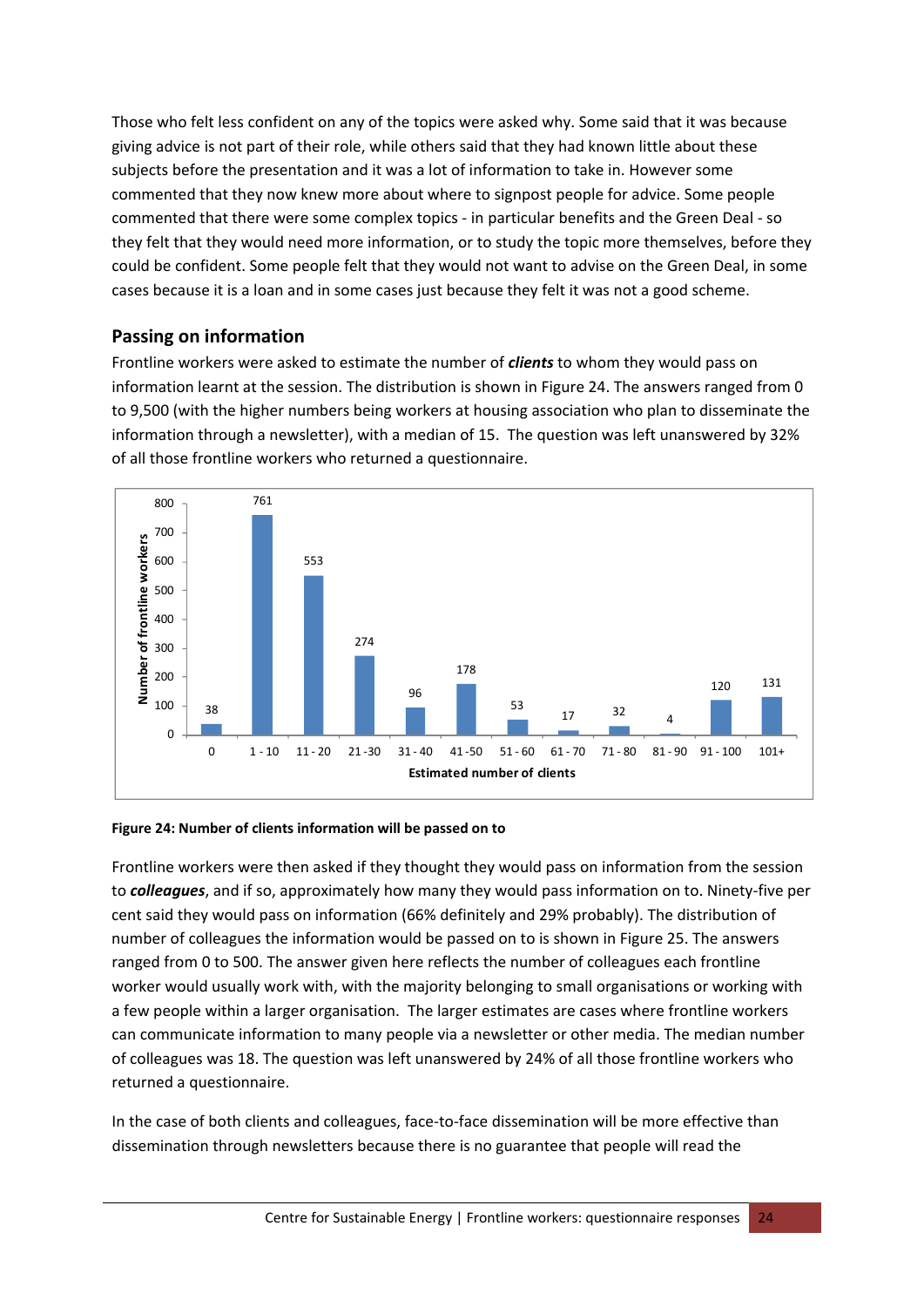newsletters, and so the quality of dissemination is likely to be uneven across the estimated numbers of clients and colleagues.



<span id="page-25-0"></span>**Figure 25: Number of colleagues information will be passed on to**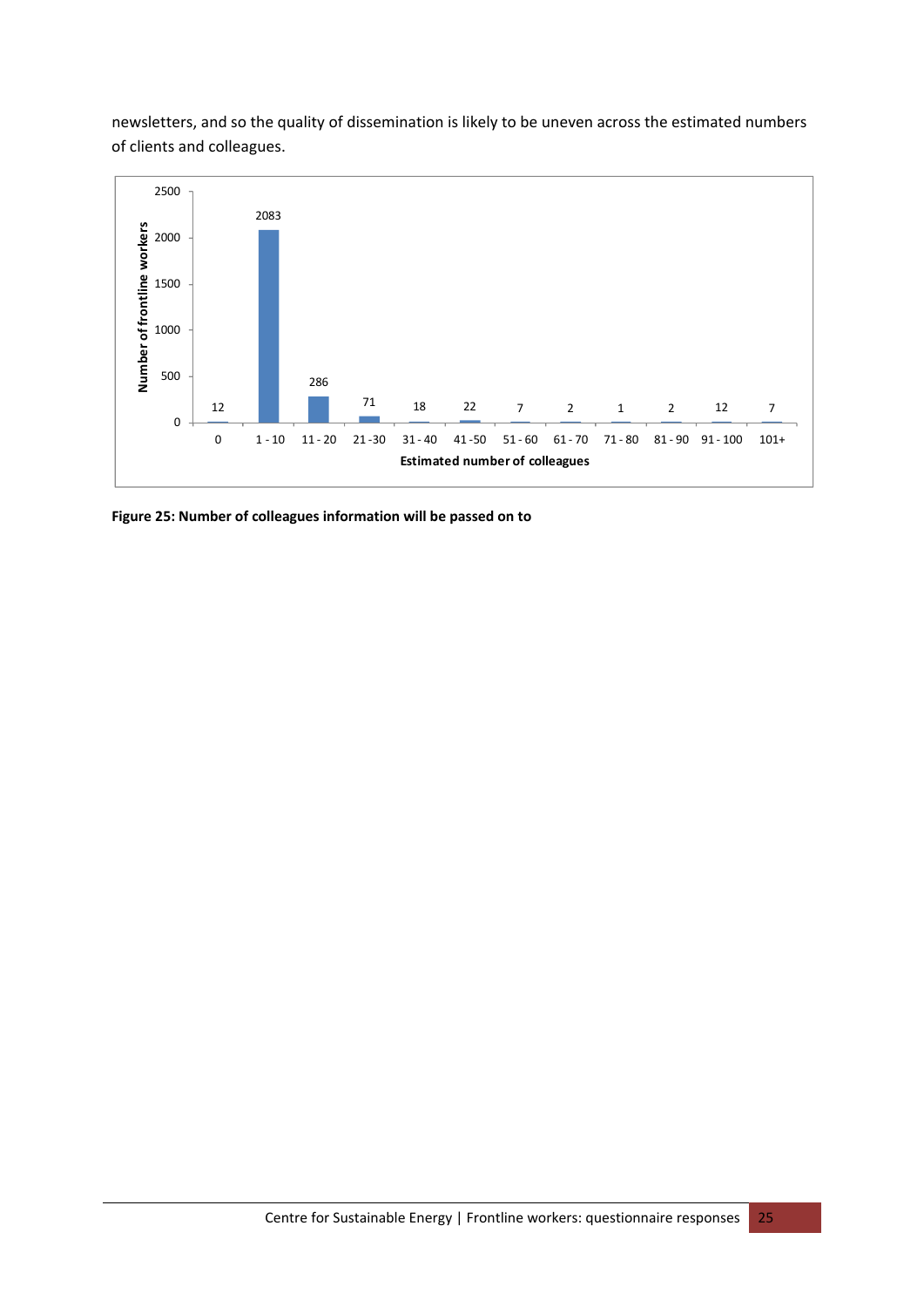# <span id="page-26-0"></span>**Frontline workers: follow‐up interviews**

A total of 150 frontline workers were contacted an average of three months after the session for a follow‐up interview. Their distribution between the three countries is shown in [Figure](#page-26-1) 26.



#### <span id="page-26-1"></span>**Figure 26: Frontline worker interviews ‐ country**



The organisation type of the frontline worker interviewees is shown in [Figure](#page-26-2) 27.

#### <span id="page-26-2"></span>**Figure 27: Frontline worker interviews ‐ organisation type**

The specialisms of the frontline workers' organisations are shown in [Figure](#page-27-0) 28. These are almost the same as those for the wider group of frontline workers represented in the questionnaire results.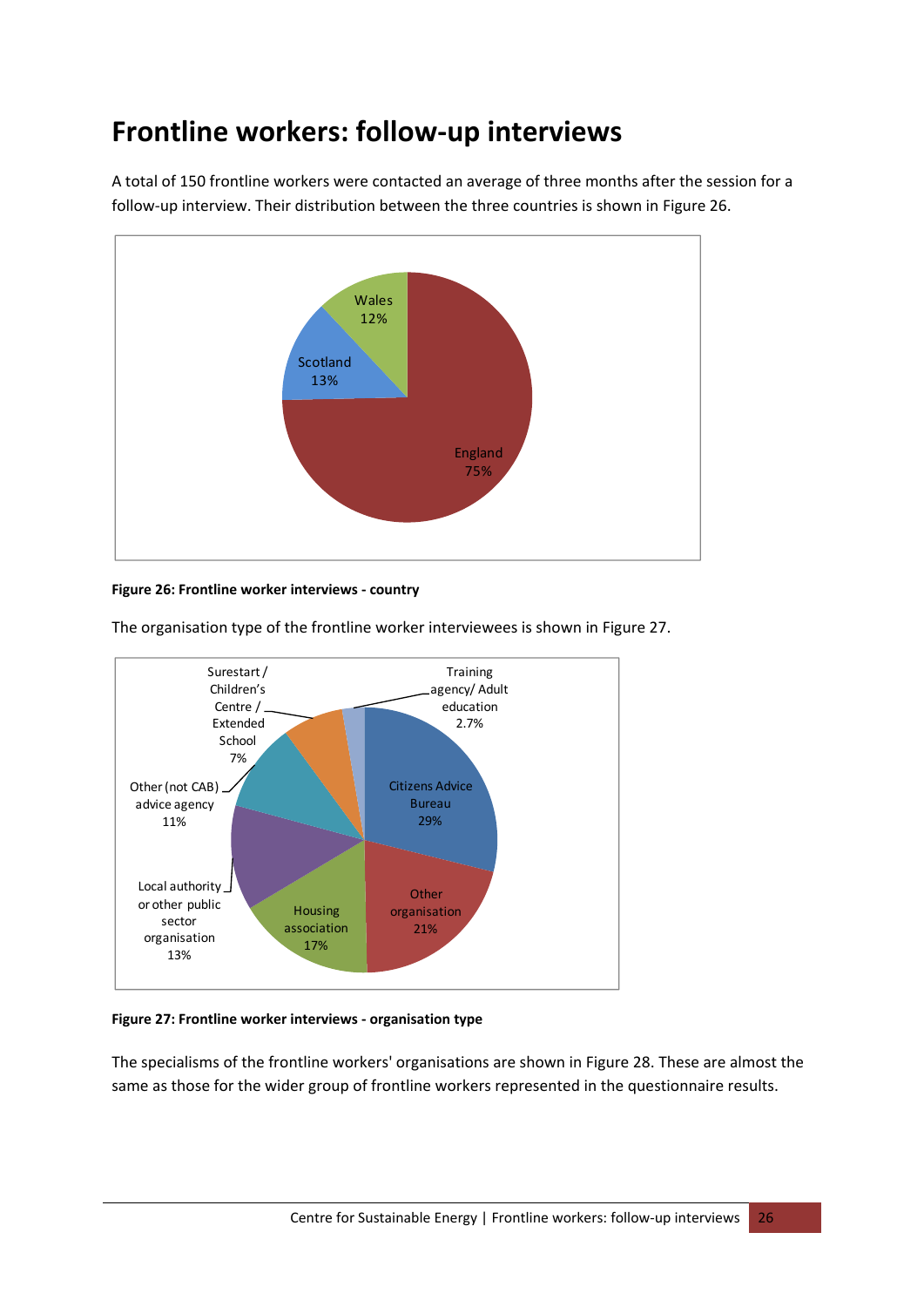

<span id="page-27-0"></span>**Figure 28: Frontline worker interviews ‐ organisation specialisms**

# **Advice‐giving on Energy Best Deal topics**

Frontline worker interviewees were asked to rate each of the five main Energy Best Deal topics in terms of their own level of knowledge before and after the presentation, using a scale of one to five where 1 is no knowledge and 5 is highly knowledgeable. [Figure](#page-27-1) 29 shows the average score for levels of knowledge before and after the presentation. The largest increase in average score was in the topic 'Grants for insulation and heating', followed by 'Finding the best deal on energy and dealing with suppliers'.



#### <span id="page-27-1"></span>**Figure 29: Levels of knowledge in topics covered in the session: average scores before and after**

Interviewees were asked to rate the main Energy Best Deal topics in terms of importance to their job role, with 1 being 'not important' and 5 being 'highly important'. The responses are shown in [Figure](#page-28-0) [30](#page-28-0). For each topic, 'highly important' was the most commonly chosen option. For 'benefits and tax credits' and 'Debt and money management', the majority chose 'highly important'.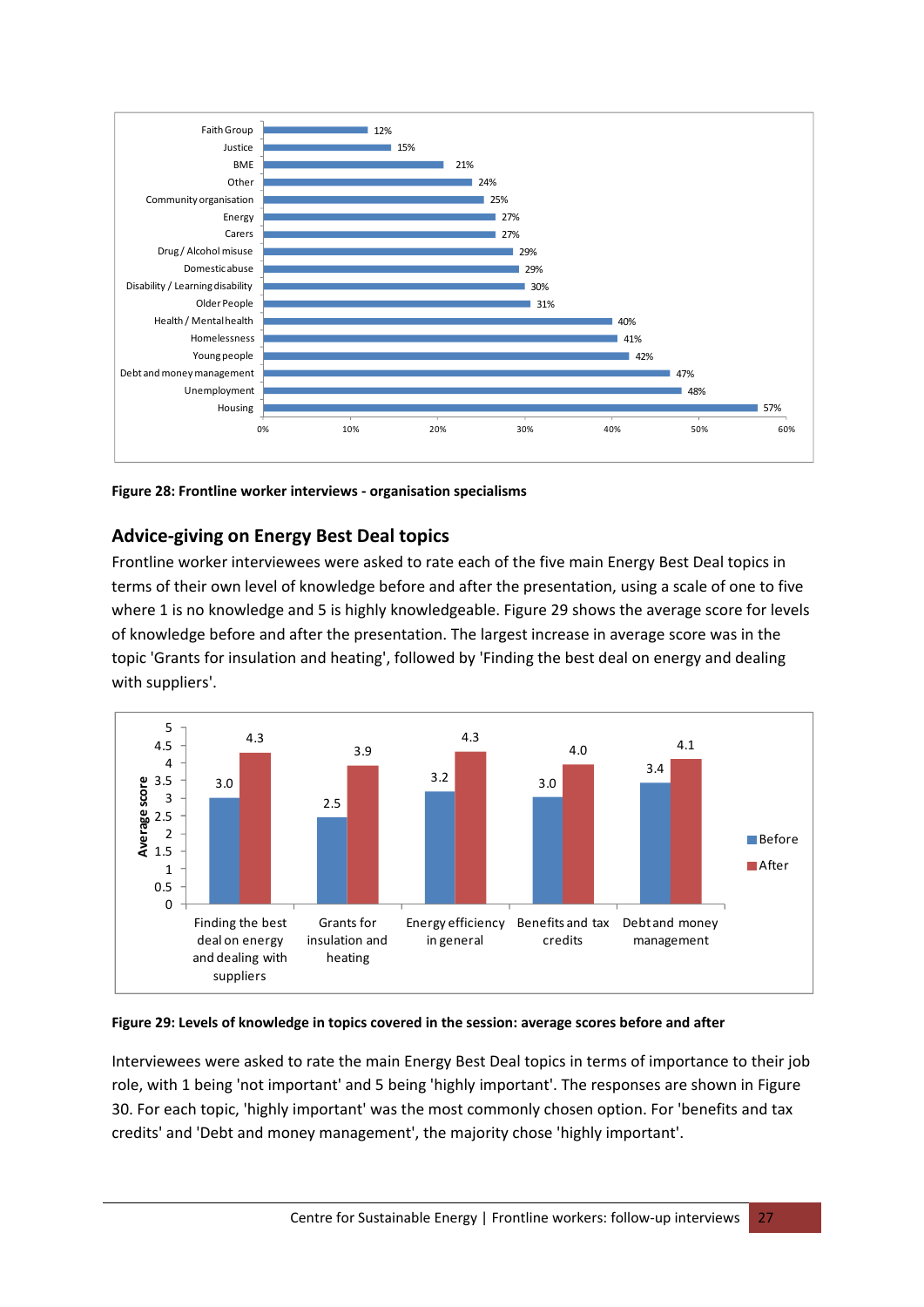

#### <span id="page-28-0"></span>**Figure 30: Importance of session topics in terms of interviewees' job roles**

To get more detail on the previous question, interviewees were also asked whether any part of the presentation was particularly useful in helping them do their job. The responses are shown in [Figure](#page-28-1) [31](#page-28-1). Some frontline workers also identified specific aspects they found useful, such as information about grants and white goods available from suppliers, the ability to request money back when energy bills are in credit, how to deal with suppliers, finding out how much energy different appliances use and how much they cost, and the information pack provided at the end of the session.



#### <span id="page-28-1"></span>Figure 31: Did you find any part of the presentation particularly useful in helping you do your job?

Interviewees were given a set of statements about the effect of the presentation on the advice they were able to give to clients. They were asked to say whether the statements were applicable to them 'to a great extent', 'to some extent', or not at all. These are shown in [Figure](#page-29-0) 32.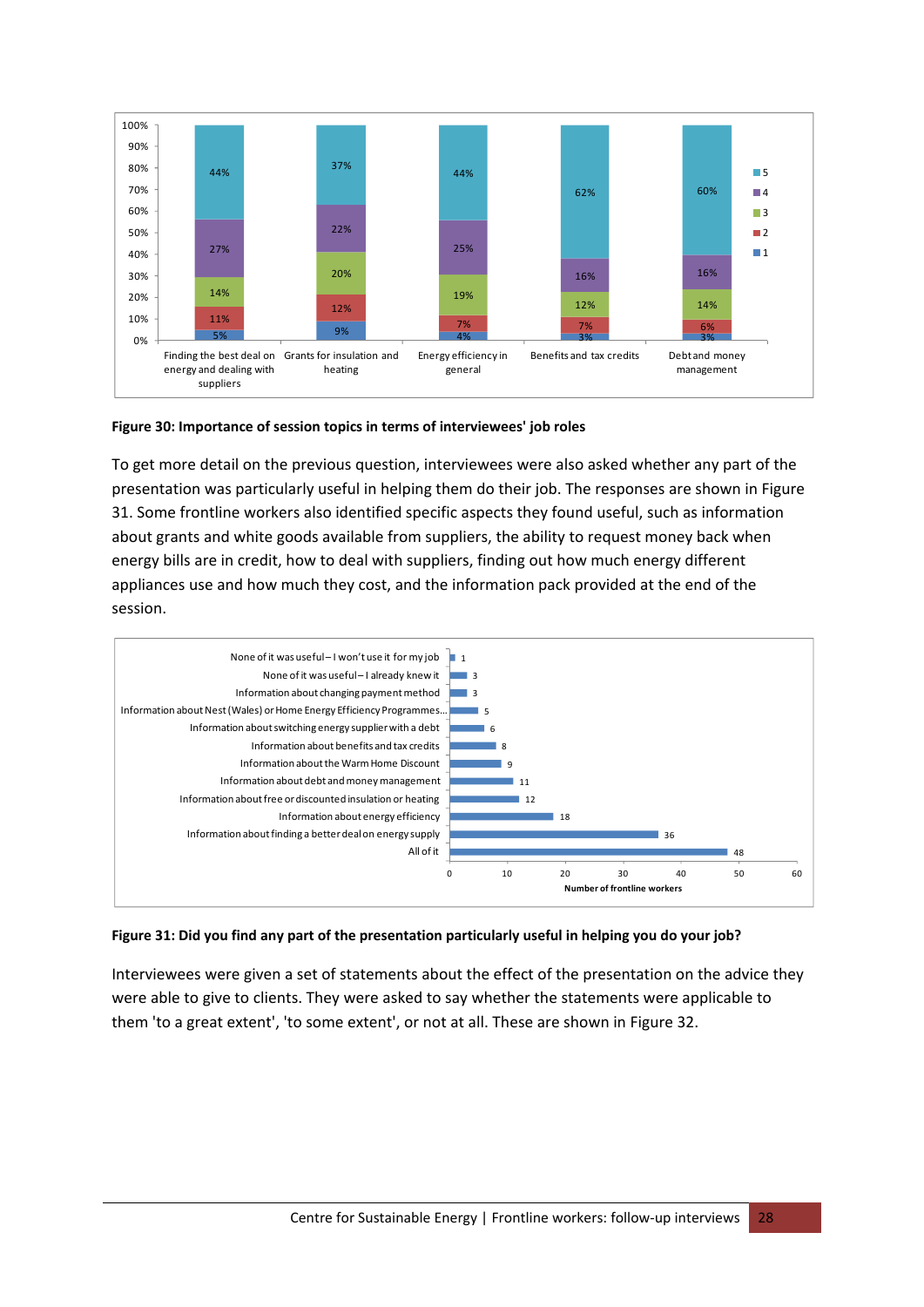

#### <span id="page-29-0"></span>**Figure 32: Effect of session in terms of advice giving**

The majority of interviewees found that the session helped them to a great extent in terms of allowing them to provide more accurate or detailed advice, expanding the range of help and advice that they were able to give to clients, and giving them more confidence in dealing with energy‐ related topics.

Nine percent (13 people) found that the session did *not* increase their knowledge of topics that they were already advising on; however, five of these people found that the session did give them knowledge of *new* topics. Eleven percent of interviewees (16 people) found that the session did not give them knowledge of new topics that they were not previously advising on; however, 12 of these people found that the session did increase their knowledge of topics they were previously advising on.

Interviewees were asked which topics they had given advice on since the presentation. The answers are shown in [Figure](#page-29-1) 33. For the question about NEST and Home Energy Efficiency Programmes Initiative, the result is shown only as a percentage of those frontline workers located in Scotland or Wales, as the question is not relevant to those working in England.



#### <span id="page-29-1"></span>**Figure 33: Topics advised on since the presentation**

Seventy one percent of interviewees had given advice on getting a better deal on energy supply, while sixty-nine percent had given advice on energy efficiency. Eighty-seven percent had given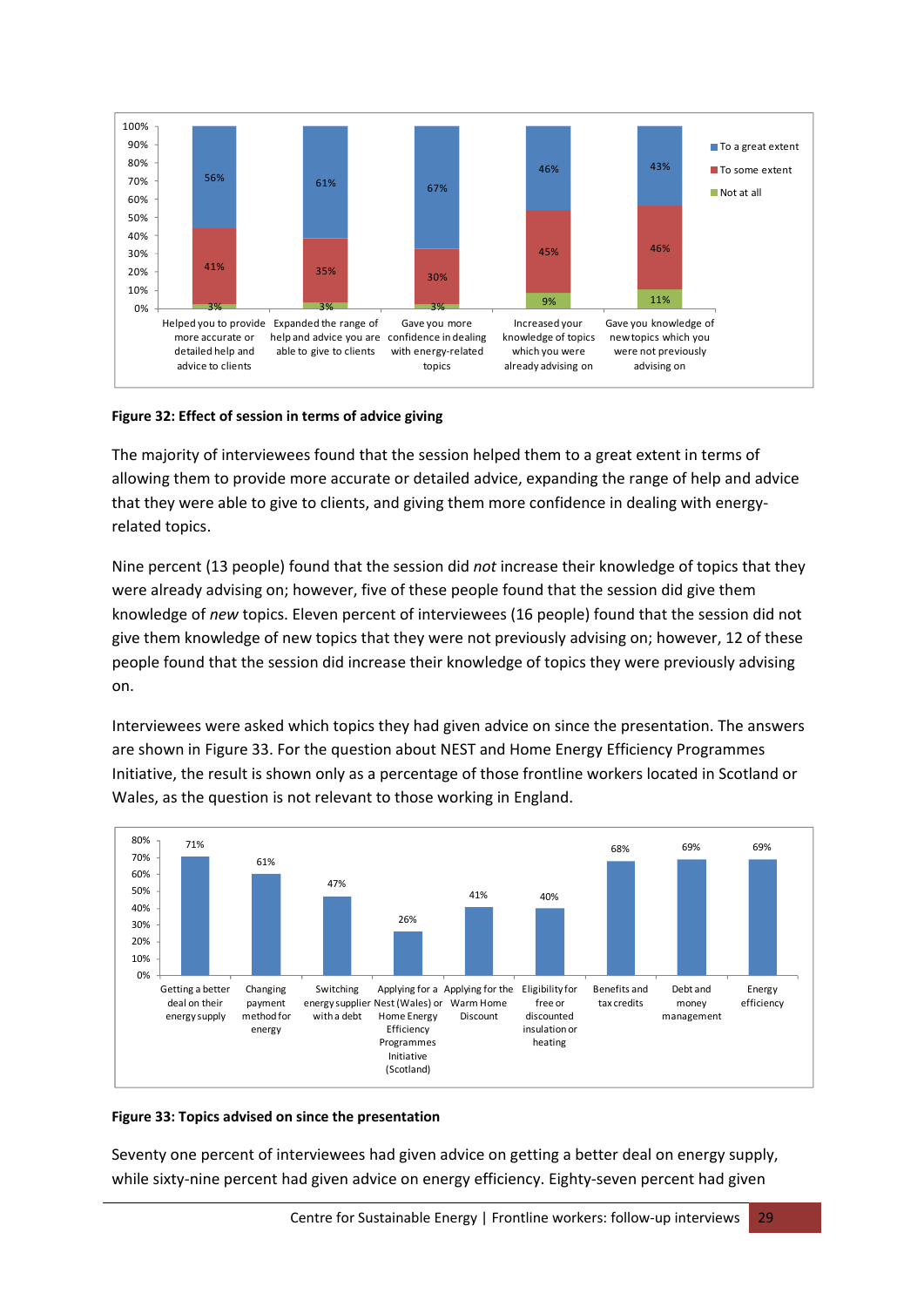advice on at least one Energy Best Deal topic since the session, and 60% of these said they would not have been able to provide as much information if they had not attended the session.

Interviewees were asked to estimate how many clients they had provided information to since the session. The total number across interviewees was 4,750, but this was skewed by some large numbers where interviewees were including members of the public spoken to at events and the number of clients reached by a group of other frontline workers managed by the interviewee. Six people had not passed information on to anyone while ten said the question was not applicable, for example where the interviewee was a trainee who had not yet started giving advice, and in addition two people did not want to estimate a figure. The median number of clients that information was passed on to was thirteen people per frontline worker<sup>[9](#page-30-0)</sup>. The distribution is shown in [Figure](#page-30-1) 34.



#### <span id="page-30-1"></span>**Figure 34: Number of clients information has been passed on to since the session**

Frontline workers were also asked what percentage this represented of the total number of clients they had seen in this time. The mean was 50% of clients<sup>[10](#page-30-2)</sup>. The distribution is shown in [Figure](#page-31-0) 35.

<span id="page-30-0"></span> $^{9}$  Including those who had not passed information to anyone, but excluding those who said the question was not applicable to them.

<span id="page-30-2"></span> $10$  As above, including those who had not passed information to anyone, but excluding those who said the question was not applicable to them.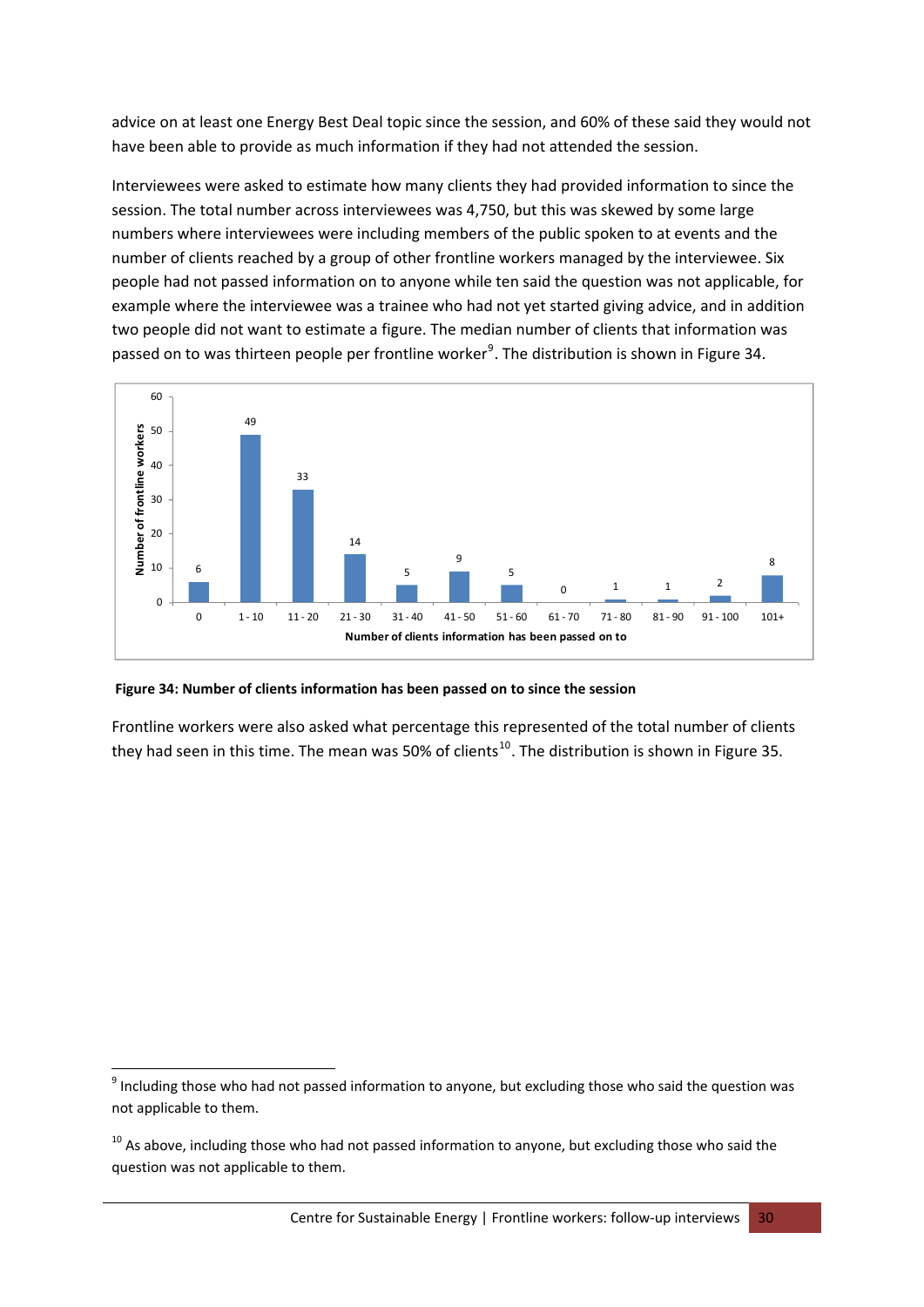

<span id="page-31-0"></span>

Sixty-one percent of the interviewees said that they would not have provided as much information to as many clients without attending the session, while 26% said they would have provided the information even if they had not attended the session, and 13% were not sure. However, two‐fifths of those who said they would have provided the information anyway said that the session enabled them to do so more effectively. Reasons for this were that the session refreshed their knowledge, that they would have had to do more of their own research which would have taken longer and that they would not have been have been able to provide the information with as much confidence without having attended the presentation.

Ninety‐seven percent of interviewees said that they would use information from the presentation to help clients in the future.

Four people had said on their questionnaire responses that they felt less confident on one or more topics following the session. Two of these said in the interview that they could not remember the reason, although one thought that it might have been because the other people in the room felt insulted that debt was covered in the presentation when they were all in employment (from which we can infer that this frontline worker attended a session targeted at consumers). The third person found that a higher level of knowledge was assumed at the session than he had, while the fourth said that it would have been helpful to have a handout summarising the information. The booklet which is provided at the sessions is already quite long and includes links to further sources of information. The booklet is designed to be used by consumers and frontline workers from many different backgrounds and so it is not appropriate to add more detail to it. Therefore it could be useful to provide a separate handout to cover more detailed information about the ECO and Green Deal, and links to more detailed information, for those who request it.

Frontline workers were asked what the most common energy-related issue was that their clients seek help with. By far the most common answers were affordability of energy and dealing with energy debt.

Interviewees were also asked if there were any energy-related issues that their clients seek help with which were not covered in the presentation. Most said that all issues were dealt with. Eleven people thought of specific issues. Some of these were things which should have been covered in the presentation but were not covered in enough detail for that individual frontline worker's needs: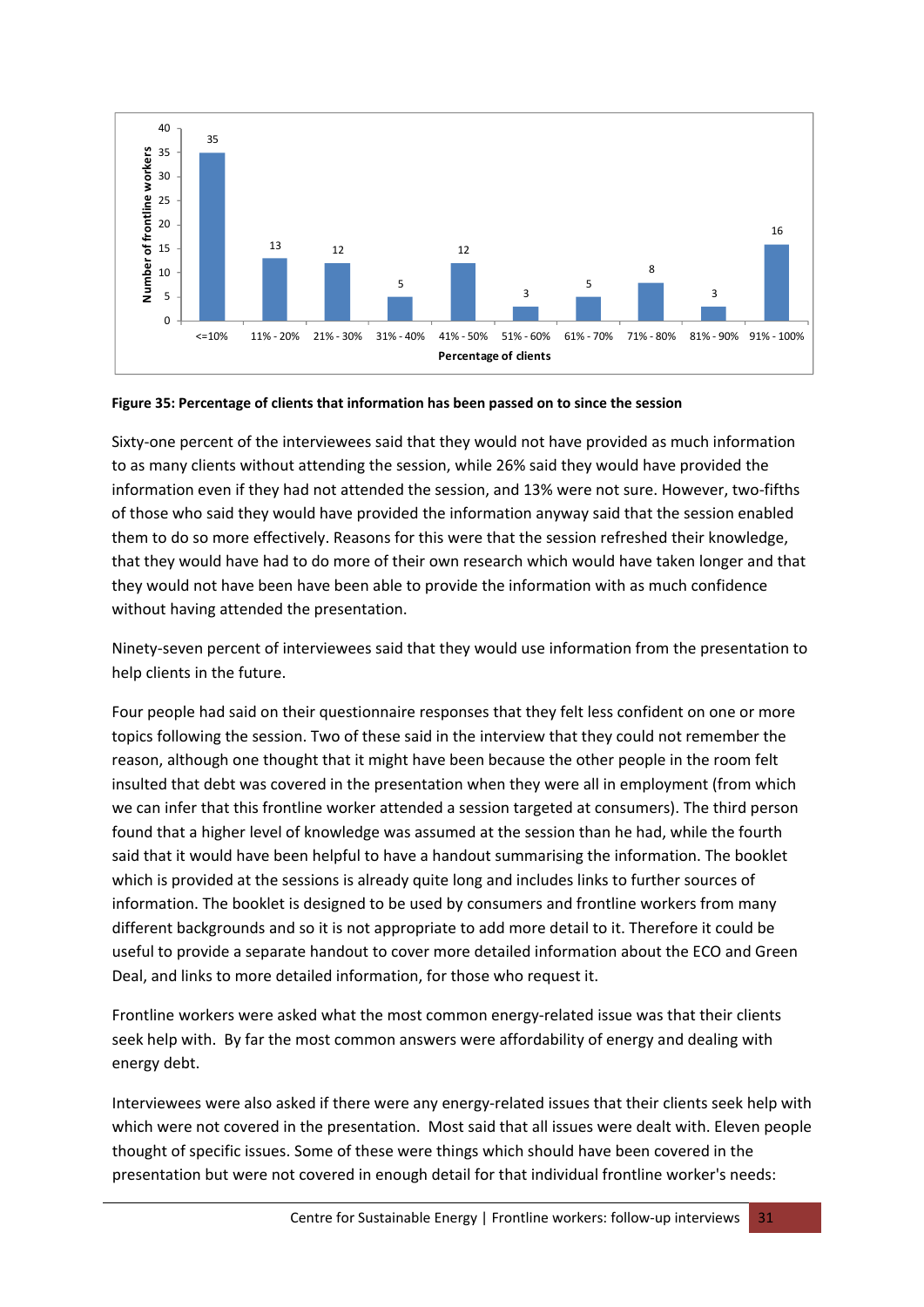- Negotiating a change of meter with supplier (including changing *to* prepayment meter)
- Dealing with debt and negotiating payment with energy suppliers
- Money management
- More detail on dealing with debt
- Most efficient ways of heating the home

Other things which frontline workers identified as energy related issues which were not covered in the presentation were much more specific:

- Dealing with a faulty meter
- More information about energy companies
- Dealing with door knocking / telesales people selling energy tariffs and misleading 'free boiler' offers
- More information about PV, such as tariffs and 'rent a roof' schemes
- Specifics about speaking to landlords for private rented homes
- Upgrading the existing heating system in housing association properties

The fact that some frontline workers needed more detailed information than others on the topics covered in the presentation, while others had specific queries which would have been too much detail for most attendees, suggests that it could be useful to have an online resource or forum where frontline workers can ask these questions (although in some cases this information will already be available, for example in Citizens Advice's adviceguide.org.uk)

### **Passing information on to colleagues**

Seventy-four frontline workers (49%) said that they had passed some information from the Energy Best Deal session on to their colleagues. A further four people said they had passed on information but only by leaving the paperwork in a place where colleagues could look at it or by sharing via Facebook. Thirty‐five more people (23%) said that all of their colleagues had been at the presentation or had attended previous Energy Best Deal sessions, so they had no opportunity to pass on information.

The mean number of colleagues the information was passed on to was six, and the median was two (if those who did not pass on information are included). If those who did not pass on information are excluded the mean rises to twenty (due to several people passing on the information via staff meetings and training sessions to groups of 20‐40 people) and the median to four.

In addition, 73% of frontline workers had passed on information from the Energy Best Deal session to friends and family.

#### **Frontline workers' own energy use**

Since the session, 52% of frontline workers had looked for a better deal on their own energy supply. Of these, 35 people (23% of all frontline workers interviewed) had switched either tariff or supplier, or were in the process of doing so. This figure was not very different to the figure for consumers (27 consumers, 18% of all those interviewed, had switched or were about to).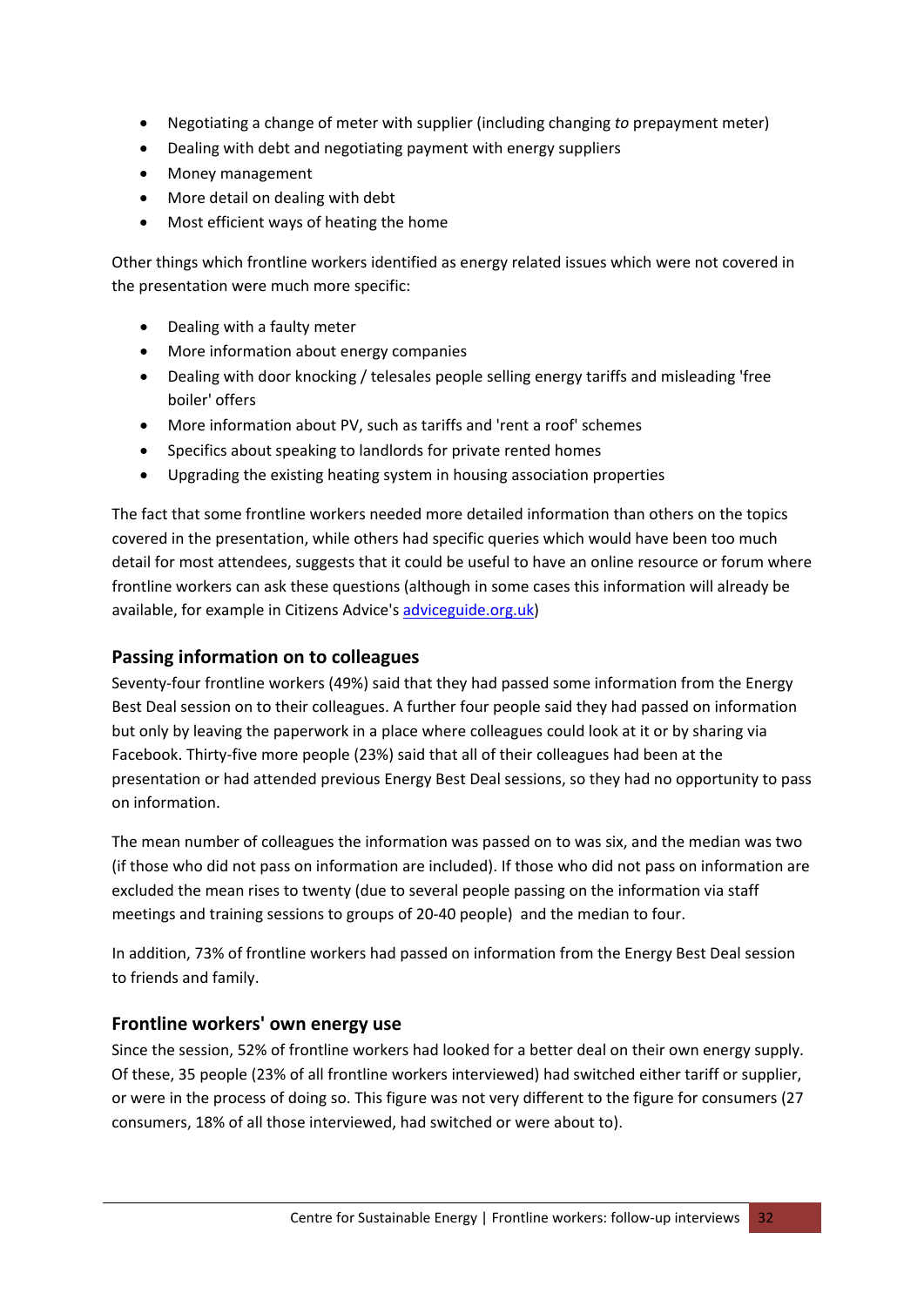Frontline workers were asked if the presentation had prompted them to save energy in their home. Seventy‐nine people (53%) said that it had. These people were mainly taking small actions to reduce electricity consumption from appliances and to reduce heating use, such as draughtproofing, buying energy saving bulbs, insulating the hot water tank, and not over-filling the kettle. In terms of larger scale actions, one person had insulated their loft and another had taken advice about solid wall insulation and solar panels. Twenty‐two people said they were already saving energy at home before the session.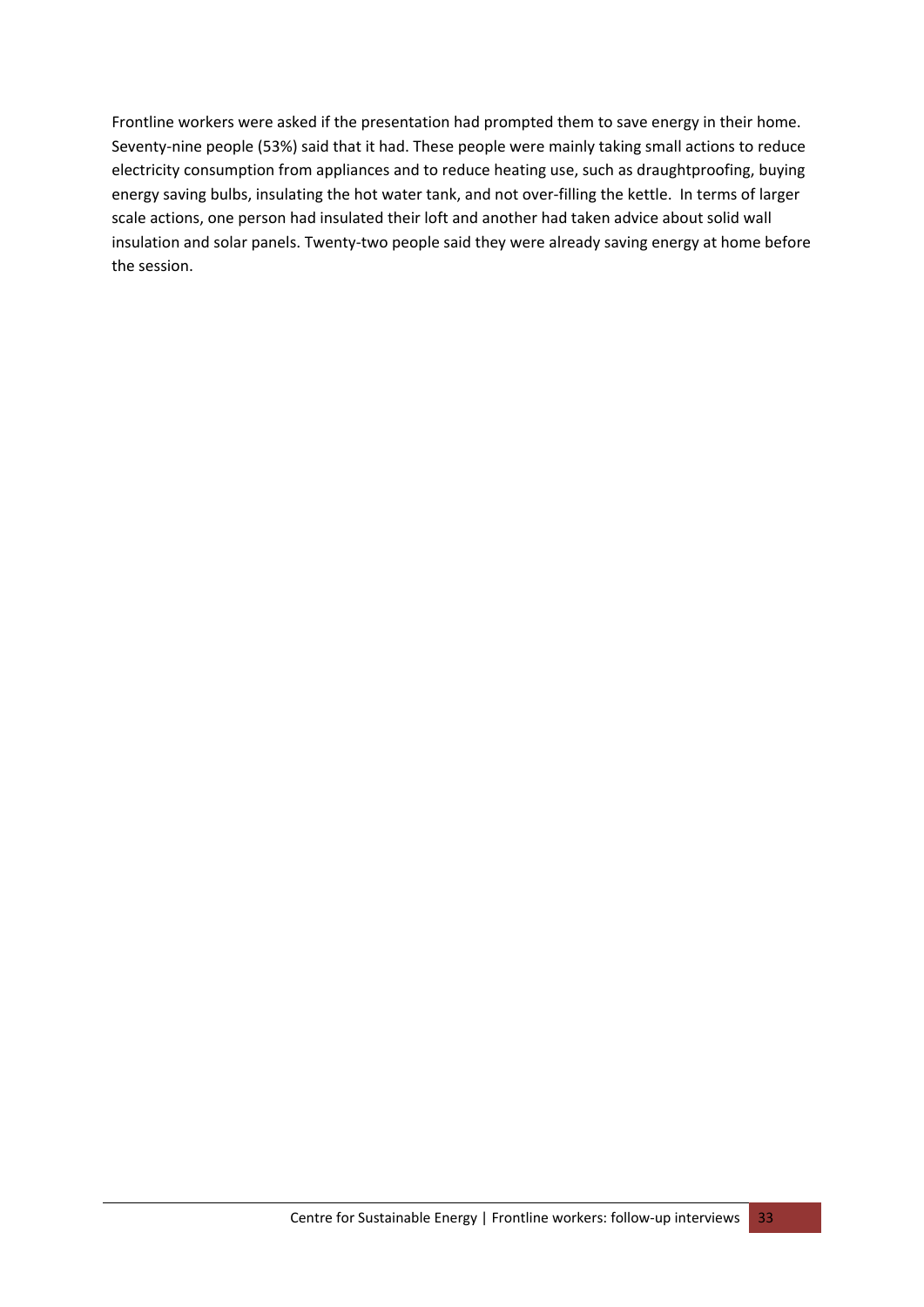# <span id="page-34-0"></span>**Quality of the presentation and materials**

Immediately following the session, participants were asked to rate the presentation skills of the trainer, the quality of the materials used during the session (which consisted of a PowerPoint presentation and any handouts provided by the individual presenters), and the quality of the materials provided to take away. The materials provided to take away were a booklet produced by Citizens Advice and Ofgem, with useful information such as how to deal with problems with suppliers, details of grant schemes, and telephone and website details of further sources of information. Individual trainers also often added their own additional materials. The responses to these three questions are shown in [Figure](#page-35-0) 36 to [Figure](#page-36-0) 38. Consumers and frontline workers both gave very similar answers. In terms of the presentation skills of the trainer [\(Figure](#page-35-0) 36), the majority found these to be excellent, with almost all of the remainder rating them as good. Comments about the quality of the presentation reflected the variety of different locations and circumstances that the presentation was delivered in: some people said that the trainer did well to make themselves heard with a noisy audience (in some cases this was because attendees had their children with them). Many said that their trainer had a clear voice, although there were also people who were hard of hearing who struggled to hear what the trainer was saying. Some comments praised the location while others found the location of their presentation uncomfortable or hot / cold, with one commenting that this was due to a lack of community buildings in their area.

Several attendees commented that the trainer had turned a boring subject into a fun and interesting presentation. However one frontline worker interviewee complained that the session had just consisted of the trainer reading out the slides, so they could have saved time by just reading it themselves.

One person commented that there was too much focus on using the internet to find information, at a presentation where most people were elderly and were unlikely to be comfortable using computers. Another commented that the session was fitted to local needs by providing an interpreter as some of the audience did not speak English as their first language.

Consumer interviewees were full of praise for the presenters of their session, with comments such as 'brilliant, very approachable', 'engaging', 'very supportive', 'very helpful', 'very clear', 'informed', 'thorough' and 'very good listener'.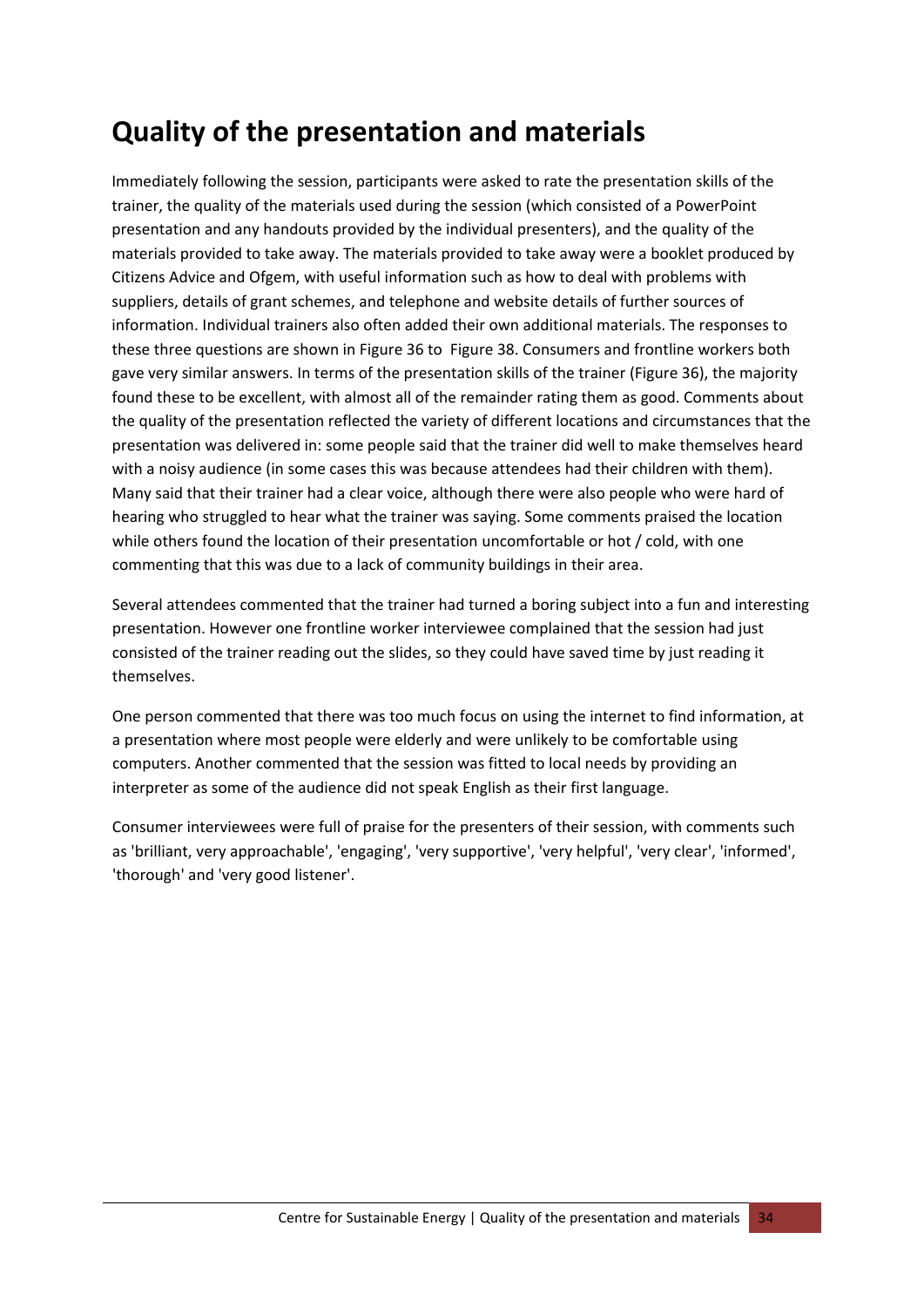

#### <span id="page-35-0"></span>**Figure 36: Ratings of the presentation skills of the trainer**

The majority of attendees rated the materials used during the session [\(Figure](#page-35-1) 37) as good, with most others rating them as excellent. Six percent of consumers and seven percent of frontline workers rated them as acceptable.



#### <span id="page-35-1"></span>**Figure 37: Ratings of the quality of the materials used during the session**

The majority of consumer attendees rated the materials provided to take away ([Figure](#page-36-0) 38) as 'good', with most others rating them as 'excellent'. Almost equal numbers of frontline workers rated the materials as either 'excellent' or 'good'. Five percent of consumers and five percent of frontline workers rated them as 'acceptable'. The wide range of ability and confidence among consumers was evident, with some saying they were useful and others saying they would need more help to take the actions discussed at the presentation (which is why Energy Best Deal Extra has been developed; see p[.45](#page-45-1)).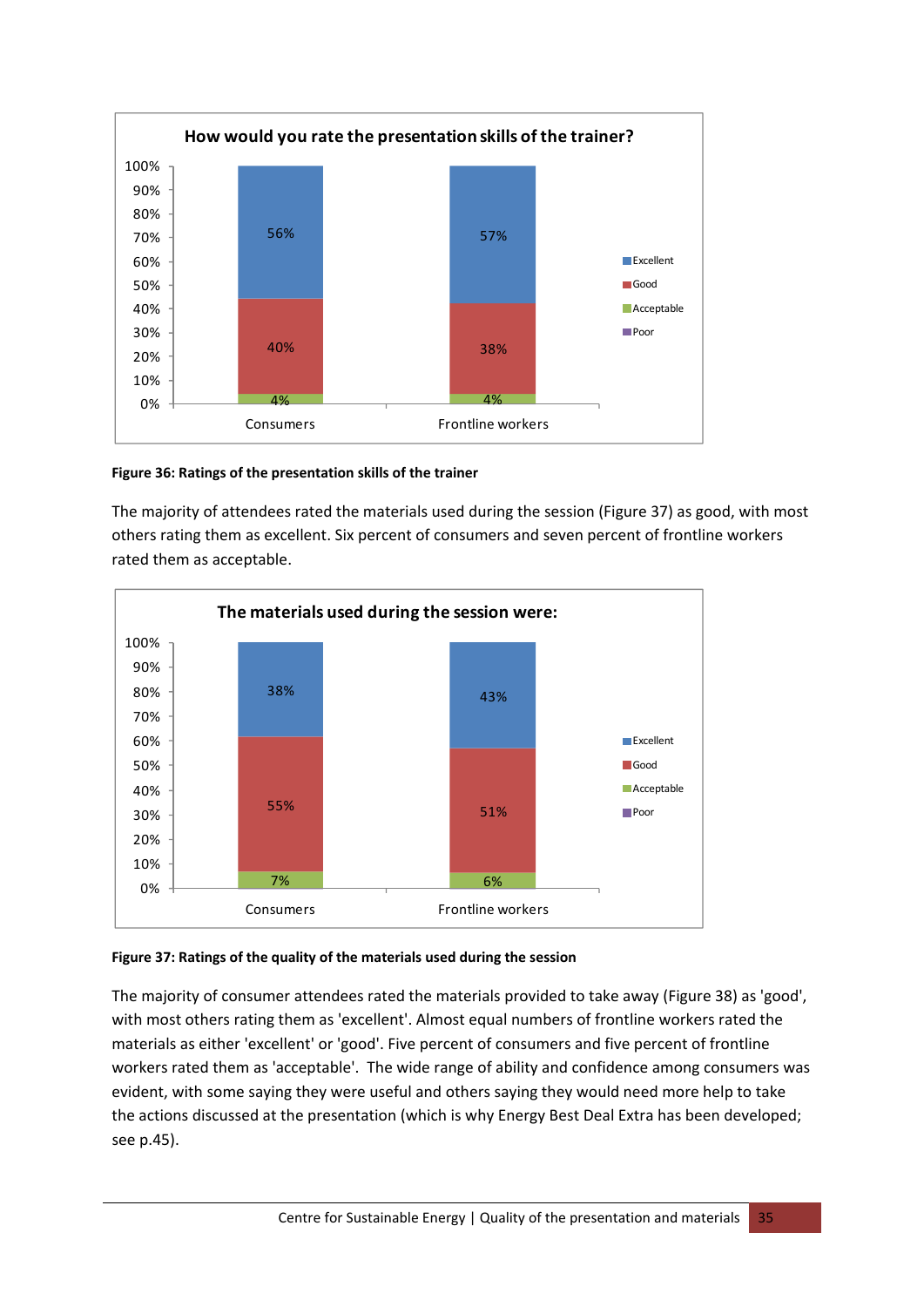

<span id="page-36-0"></span>**Figure 38: Ratings of the materials provided to take away.**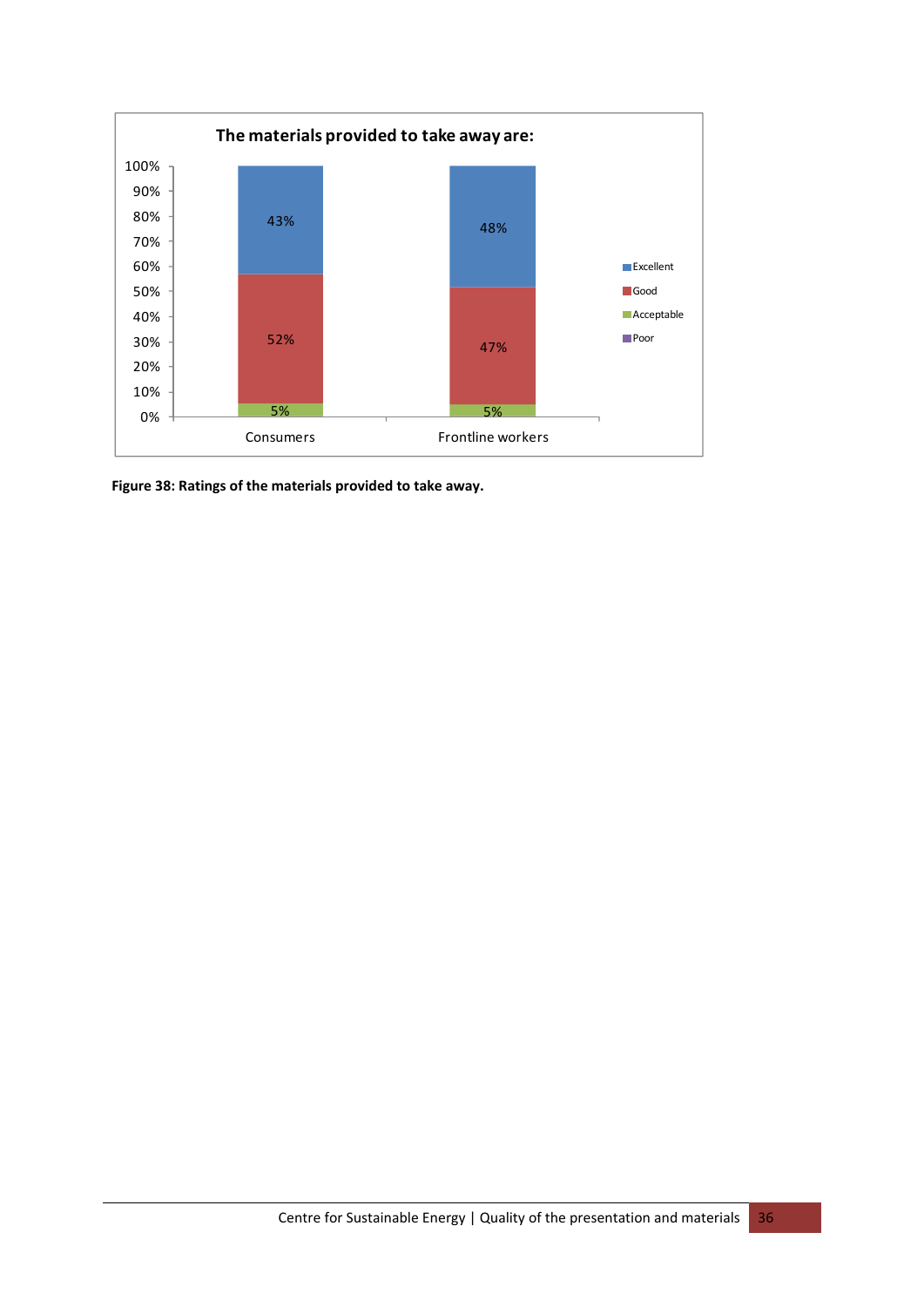# <span id="page-37-0"></span>**2012/2013 participant interviews – consumers**

In order to look at the ongoing impact of the Energy Best Deal session, twenty‐five consumers who had attended Energy Best Deal sessions in 2012/2013 were contacted by telephone for an interview. They were randomly selected from the consumers who were interviewed for last year's Energy Best Deal evaluation. The second interview took place an average of 14 months after the first interview and an average of 17 months after the session.

# **Looking for a better deal**

Of this group of 25 consumers, when they were first interviewed 12 months ago:

- Ten had looked into getting a better deal. Of these:
	- o Five had switched tariff or supplier (group A)
	- o Five had looked into getting a better deal but did not end up switching (group B)
- Fifteen had not looked into getting a better deal (group C)

#### **Group A**

A year later, all five consumers who had switched are all still happy with that decision. However, two do not know if they saved money by switching, while three know that they have saved money. Those who saved money made annual savings of £50, £70, and 'a couple of hundred pounds'.

One of these five consumers (the one who had saved the most money) was in the process of changing tariff again. Three of the others had not checked prices again, while the fifth person had looked at other tariffs but decided to stay with the one she has. Three of the five consumers planned to check prices again in the future, while two did not plan to check again.

#### **Group B**

Of the five who had looked into getting a better deal but did not end up switching at the time of the first interview, four had since checked prices again. One of these had done so because they remembered something from the Energy Best Deal session, while the others had been prompted by another source. All four of these people contacted their existing supplier, while two also checked prices by using a comparison website and phoning suppliers. One ended up switching to a different supplier, and another switched to a new tariff with their existing supplier.

#### **Group C**

Of the fifteen people who had not looked into getting a better deal at the time of the first interview, eleven had not done anything further since then to look for a better deal on their energy. Four people had done something; for two of them it was because their fixed deal was coming to an end, while one person was prompted by Energy Week at CAB, and the fourth person heard something from another source that prompted him to take action. All four of them contacted their existing supplier *and* checked prices from other suppliers. Most used a price comparison website but one had further help from an advisor at CAB. Two switched to a different tariff with the same supplier and two switched to a new supplier. All of these people it 'fairly easy' or 'very easy' to work out if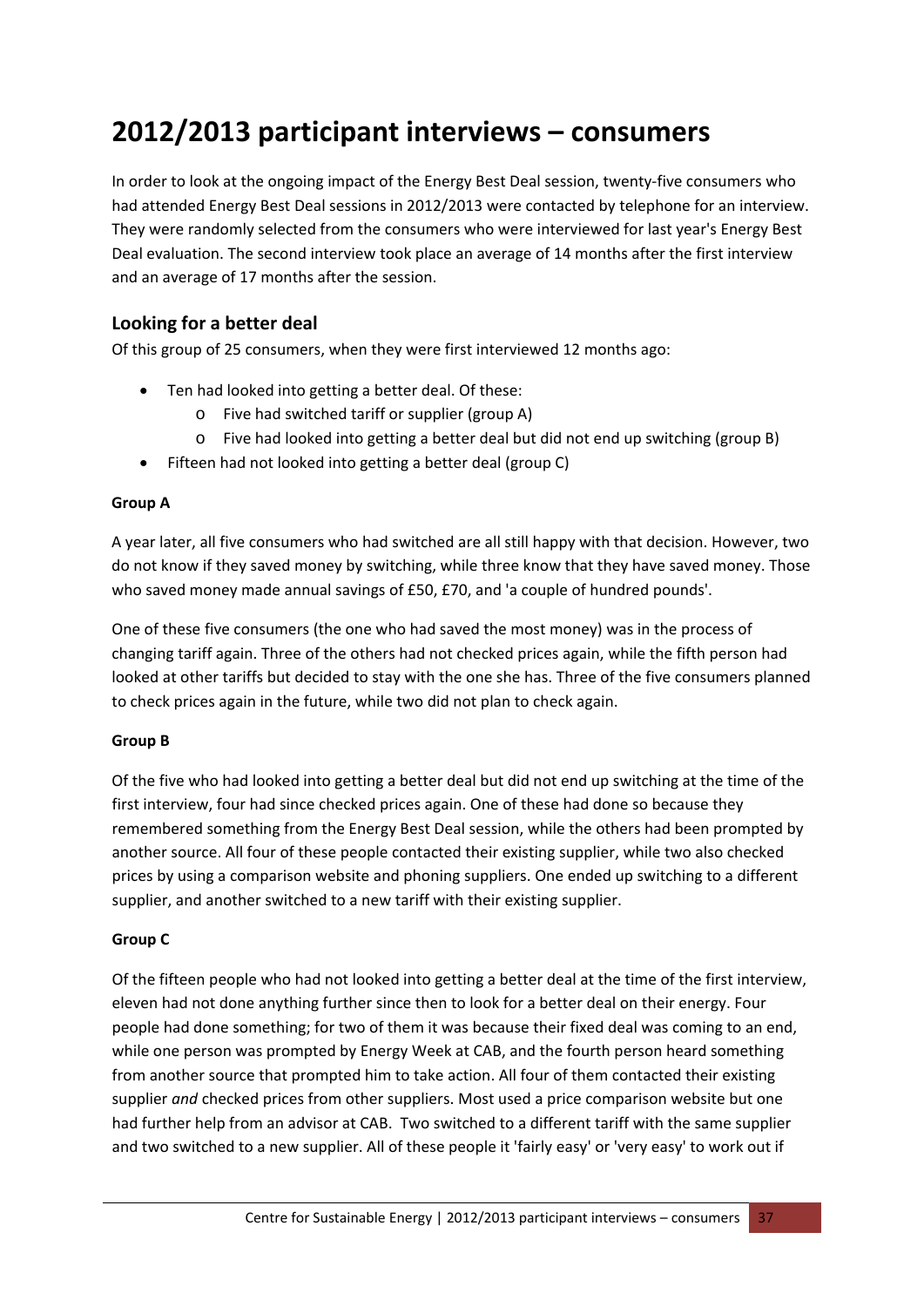they would save money by switching. However, one of the people who switched to a new supplier found the process difficult.

# **Payment method**

Last time we spoke to this group of 25 consumers, four had changed their payment method as a result of the Energy Best Deal session, and they were all still happy with that decision. The remaining 21 people had not changed their payment method between the session and the first interview, and had still not changed payment method. Eighteen of these believed they were already using the best payment method, while two were on fixed tariffs and so had not looked into changing payment method, and one person said they did not want to change.

# **Other actions**

At the time of the previous interview, nine of the 25 interviews had taken other actions, such as applying for the Warm Home Discount, since the session. Since then, two had received the Warm Home Discount, but one other was ineligible. Two people were investigating benefits, although one person had found out that their income was too high for benefits. One person had received a boiler upgrade organised by their Housing Association, and another had had their loft insulation topped up.

# **Overall comments**

Other comments that this group of interviewees had, more than a year after the session, included:

- One person had reduced his direct debit and found that he could make his house warmer in the winter. He attributed these outcomes directly to the Energy Best Deal session.
- One person said that she found the session very useful and has become much more aware of saving energy.
- Another person said that the session had made him more aware of his energy consumption.
- Another person said that the session definitely gave her the help she needed.
- One person said that the session was very good because it gave her the option to ask questions, hear other people's questions, and it had made switching less scary.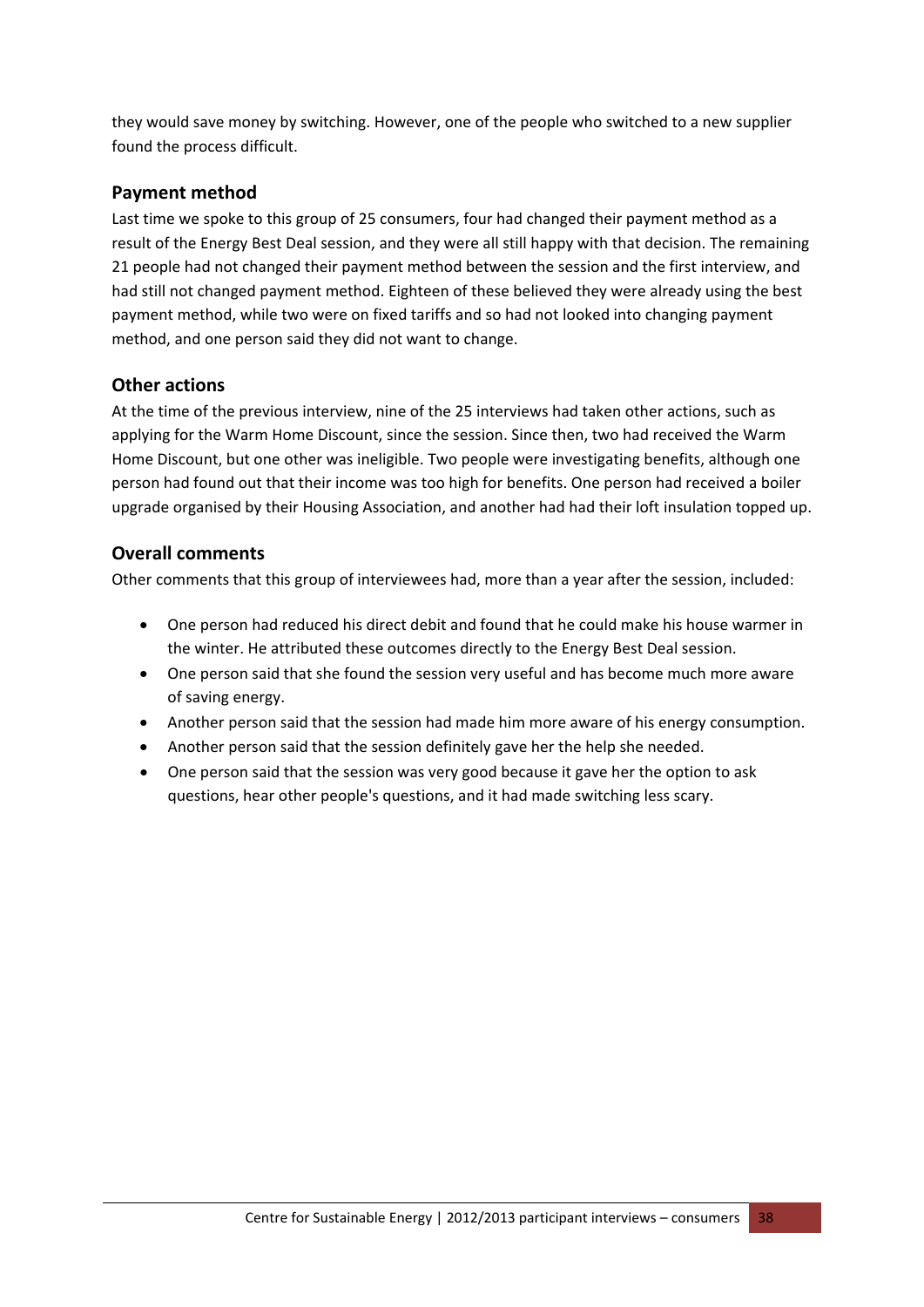# <span id="page-39-0"></span>**2012/2013 participant interviews – frontline workers**

Twenty five frontline workers who attended the Energy Best Deal sessions in 2012/13 were contacted by telephone, an average of 16 months after they attended a session. They were first asked what they remembered most clearly from the Energy Best Deal session. The answers given were:

- That it's possible to change energy supplier with greater levels of debt than the frontline worker previously thought (2 people).
- Where to go for debt advice (1 person).
- Information about switching how to do it, the need to check regularly, tariffs and standing charges, ease of switching supplier, different ways to find the best deal, the variety of energy suppliers available, how to check what your tariff is on your energy bill (11 people).
- That the presentation gave lots of good new information (1 person).
- That there is aid available for a lot of people who need it (1 person).
- How cold damp homes affect health, e.g. asthma (1 person).
- How energy is lost in the home: for example, how much is lost through the walls compared to the windows (1 person).

In addition, six people could not remember much about the session and one person's main memory of the session was that there were language difficulties as the presenter's first language was not English.

Interviewees were asked if there was anything in particular they learnt at the session that has been useful to them in their work since the session. Responses were:

- Information about finding a better deal on energy supply (10 people)
- Information about energy efficiency (4 people)
- Everything (3 people)
- Information about switching energy supplier with a debt (2 people)
- Information about debt and money management (2 people)
- Information about changing payment method (1 person)
- Information about the Warm Home Discount (1 person)
- The literature provided (1 person)
- How to check bills (1 person)
- Identification of needs via assessments (1 person)
- Dealing with damp homes (1 person)
- Information on the Green Deal (1 person)

In addition, 3 interviewees could not remember enough about the session to give an answer here, while one person said that the session was not directly relevant to her job, as she is a manager but does not give advice herself. She attended the training so that she knew what advice was being given by the people that she manages. In addition one person said she was no longer a frontline worker.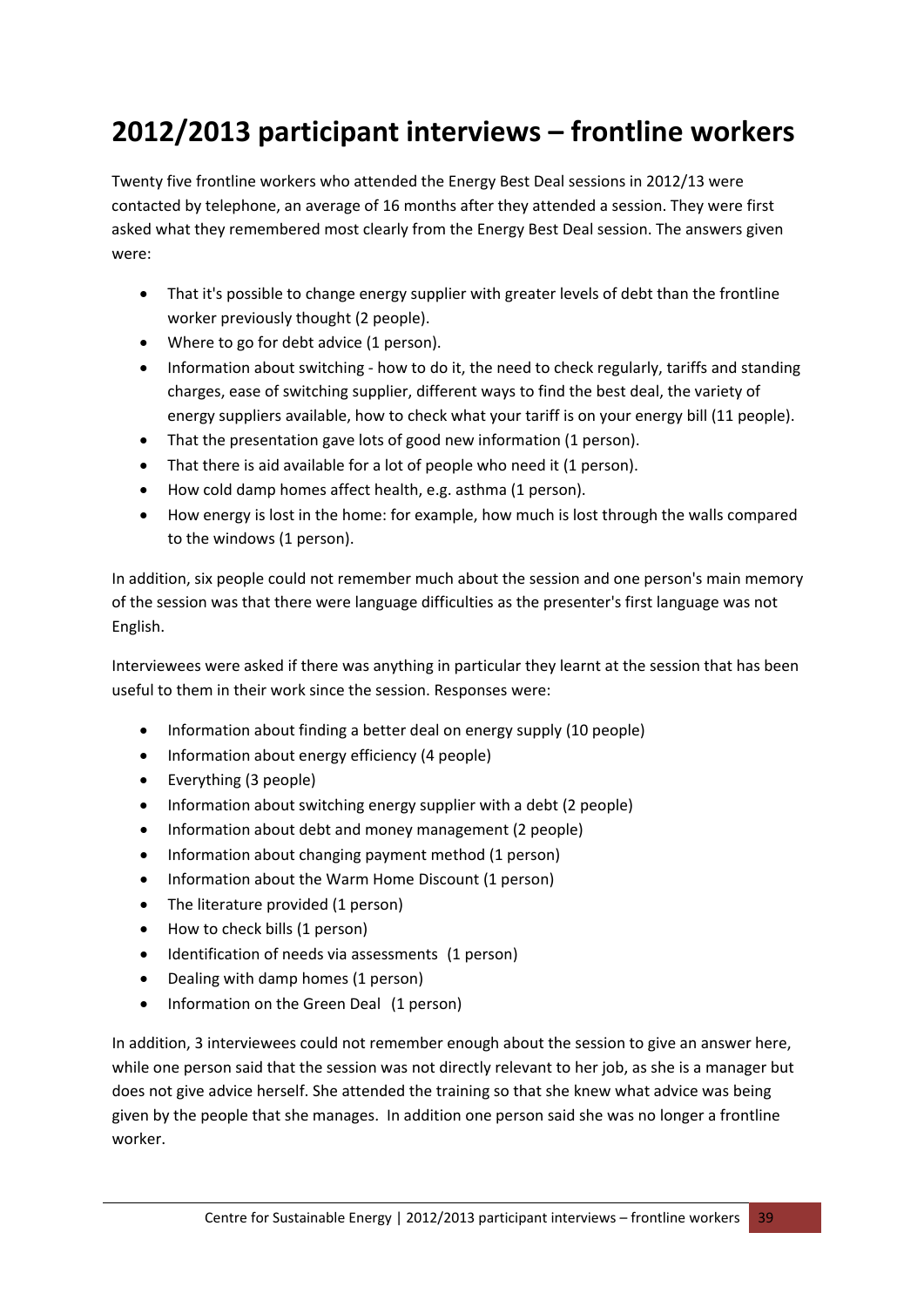Twenty-two interviewees said that the session had given them more confidence in dealing with topics that they were already advising on. Three people said it did not, with one of these saying that the message they had received from the presentation had been a bit confused.

Sixteen people said the presentation enabled them to help clients with issues which they were not advising on previously, while nine said it did not. New issues the presentation helped them with were:

- Switching and how to get the best deal (3 people)
- Giving real‐world examples on energy efficiency (1 person)
- Signposting clients, for example to energy efficiency programmes (1 person)
- Information on cavity wall insulation (1 person)

One person also commented that the presentation had helped them with new information at the time but now government programmes have changed the information is out of date.

Seventeen people said they have continued to use information from the presentation. Seven people said they had not, and one person said they might use the information but cannot be sure that the information was sourced from the Energy Best Deal presentation.

Of those that are continuing to use information from the presentation, four people are using it more frequently than they did following the session, six people are using it less frequently, and six people are using it with about the same frequency. One other person is still using it but she said that it was now not as fresh in her mind and so she found it harder to use than she did immediately following the session.

Interviewees were asked to give the most common energy-related issue that their clients had encountered since the session. Responses were:

- Debt (5 people)
- Getting gas meters removed (that is, dealing with disconnection) (1 person)
- How to use less energy (2 people)
- High energy cost, bills not affordable (8 people, with 1 of these specifically linking affordability to changes in the benefits system)
- Managing key meters (1 person)
- Understanding bills (1 person)
- Switching suppliers (2 people)
- Dealing with shared bills (1 person)
- Grant / energy supplier funding (1 person)
- Damp homes (2 people)

One person commented that recently it has become more common for his clients to seek advice on water bill arrears than energy bills.

Interviewees were asked if their clients had sought help with any energy-related issue which were not covered in the presentation. Only one person gave an answer here, which was how to deal with gas disconnections.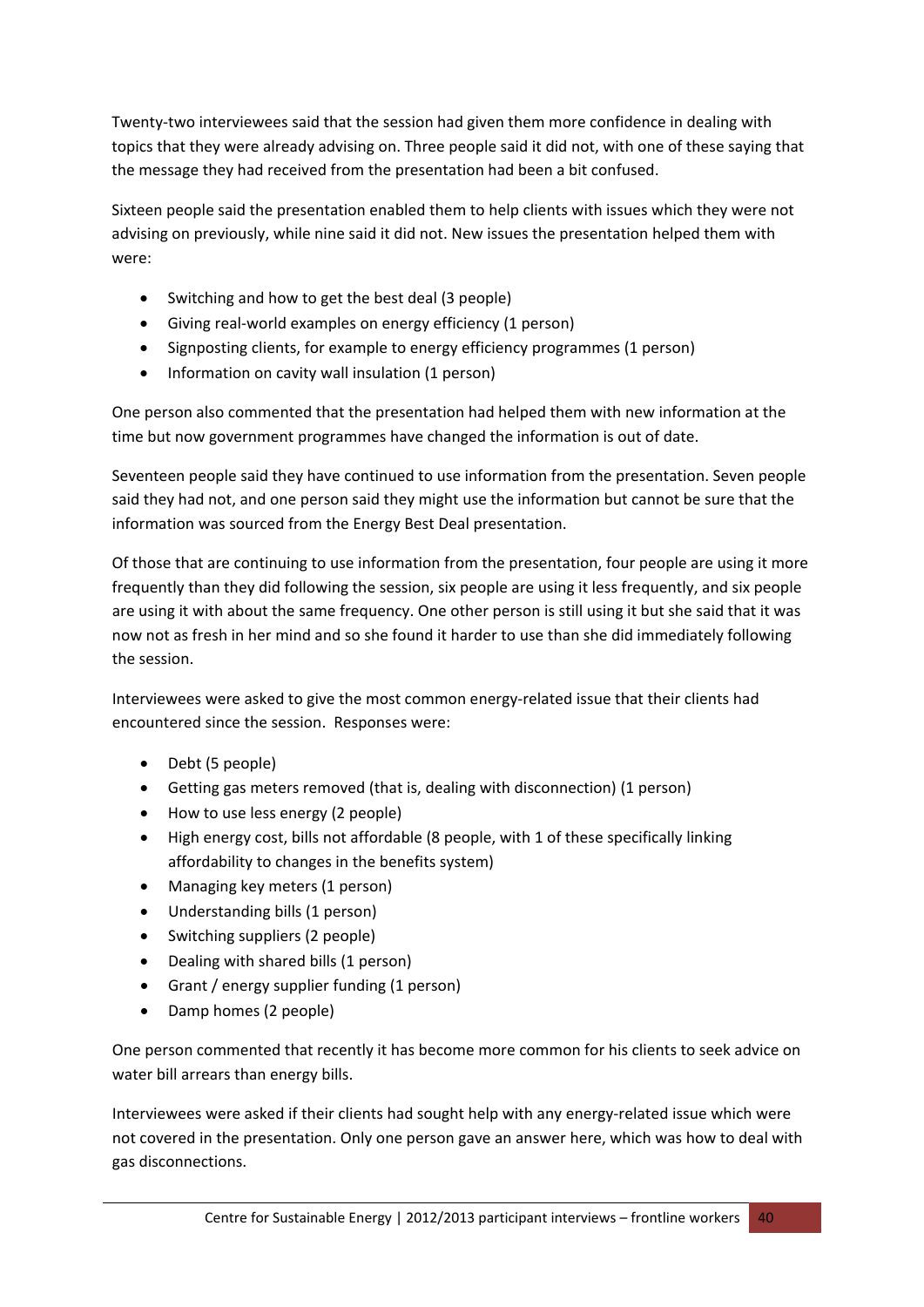Interviewees were asked to think about how they had used the information from the presentation since the session and in light of that think of any ways in which the presentation could be improved. Those who could think of improvements gave the following answers:

- Send out follow-up information emails to cover new developments
- More handouts and literature
- More information on the different schemes
- Information on time lines for getting things done. For example, how long should clients expect to have to wait following an application for funding or for heating or insulation measures?
- More examples (e.g. on how much energy different appliances use). These were found to be useful because they help to get points across to clients.

One person commented that the person delivering the session had not known much about renewables being used by the local council (such as district heating and air source heat pumps). However technical information on renewables is not a core part of the presentation and the presenter cannot really be expected to know about this.

In addition, one person commented that there should be more sessions. Another commented that the handouts were very good and helpful for clients. The interviewee was not sure if the handouts were standard or just provided by the presenter of the session she attended.

One interviewee commented that due to his role it would have been more helpful to him to have an overview of what help is available locally and nationally, rather than the more practical content of how to find the best deal, etc. Again this is not the focus on the Energy Best Deal session.

Frontline workers were asked to estimate the number of clients that they had provided information on Energy Best Deal topics to since the session. This is illustrated in [Figure](#page-41-0) 39. The median estimate was 20. The highest number was 250, which the interviewee said was mostly through talking to clients at coffee mornings.



<span id="page-41-0"></span>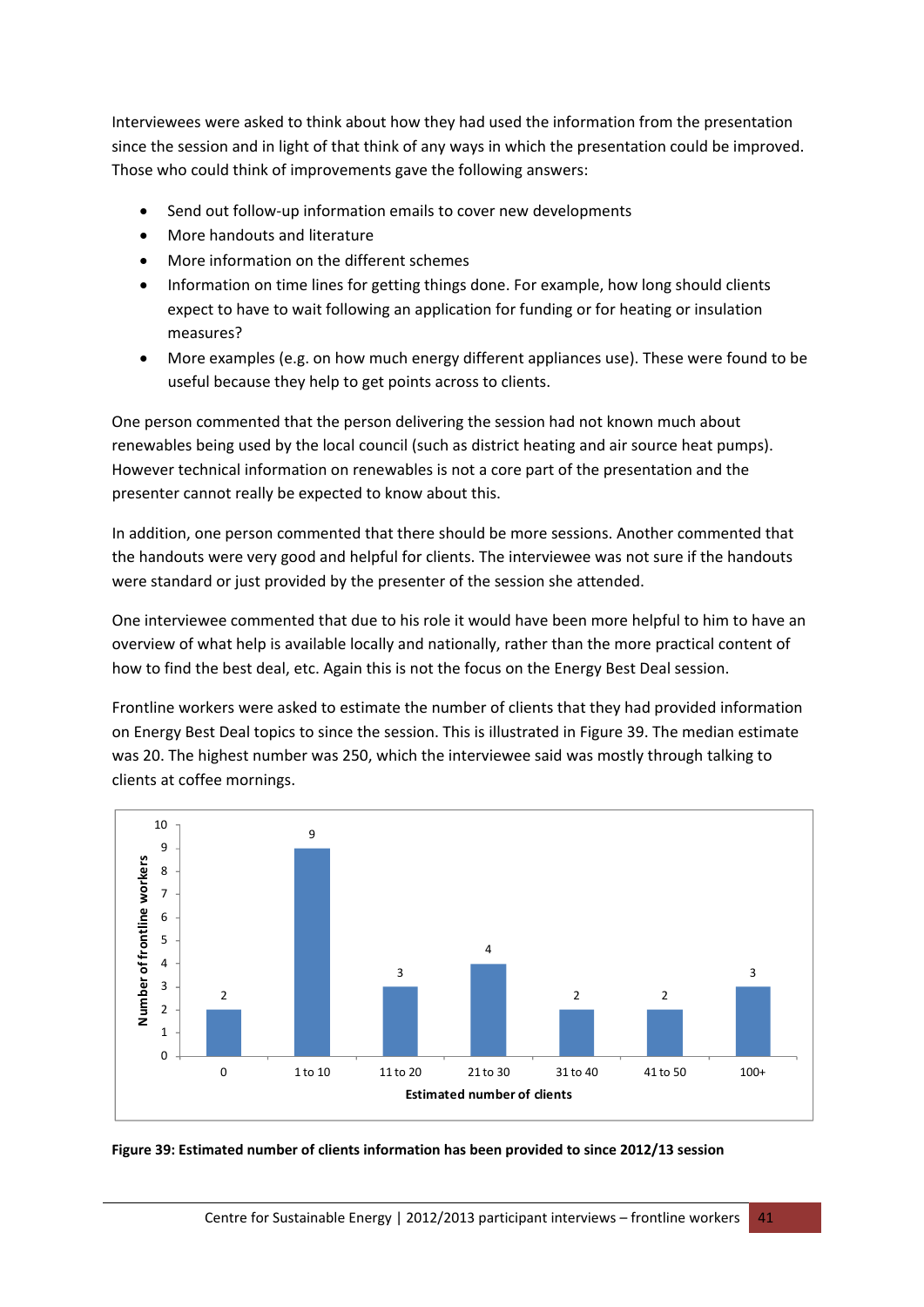Only two people said they had not passed on the information to anyone, but six people had said that they did not remember the session clearly. These six people also gave quite high estimates for the number of clients that information was passed on to, basing these estimates on the number of people they had talked to about energy rather than specifically thinking about Energy Best Deal topics, which they did not remember clearly. On average this represented around 25% of the clients the frontline workers had seen in that time. One interviewee who works for a housing association said that it is now their policy to give energy advice to all of their clients.

Twenty‐one interviewees thought that they would continue to use information from the presentation in the future, while three thought that they would not and the remainder did not know.

When asked whether they thought they would benefit from a refresher session on the same topics, three people said no (one due to having a new job role), 14 said yes, four said probably or possibly, one said they would if there was new information, and the remainder were not sure.

Interviewees were also asked if they thought they would benefit from another session taking some of the Energy Best Deal topics into more detail. Eleven people said no, with two of these commenting that it was the right level of detail, one noting that with the contacts given in the booklet it is possible to find out more if required, and one saying that he had found additional information himself. Four people were not sure if they would benefit from a more in‐depth session, and seven people said yes with one saying possibly. Topics that people specified were: energy consumption reduction, updates on government energy saving schemes, and more information on night storage heaters. One person said he would like more information on the bigger picture, in terms of policy and schemes, rather than practical advice for individuals.

One interviewee commented that the session was useful and she thought a lot of people would benefit from it. Another commented that the session was very relevant and he felt it was a good use of his time. One other commented that the sessions should be more regular, with a fourth person saying that the sessions should be available to more people.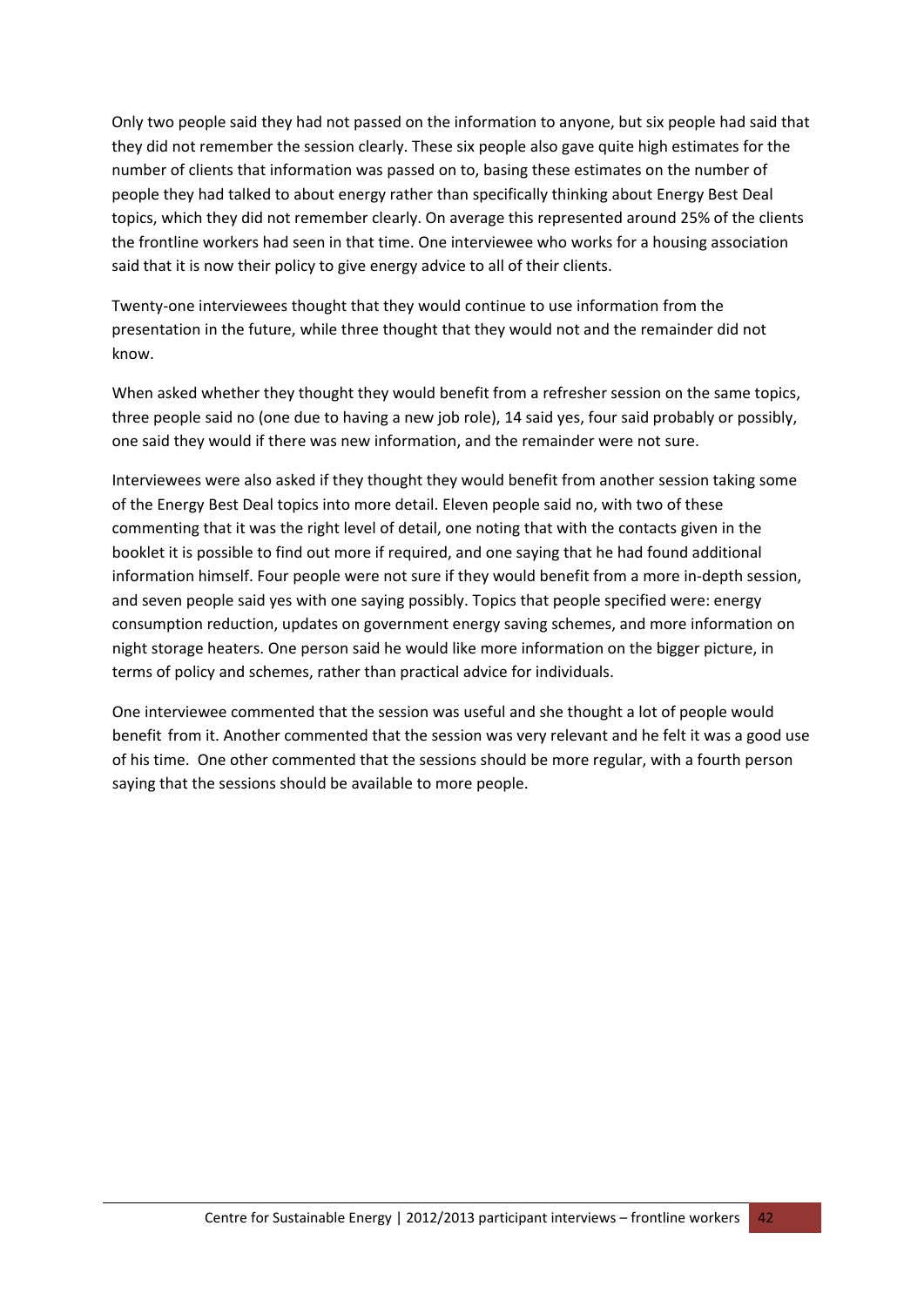# <span id="page-43-0"></span>**Case studies**

This section provides some brief case studies drawn from the interviews with consumers and frontline workers.

# **Successful switch following session**

Ms A had a successful switching experience. She was approached by Npower to switch, and then checked with CAB about the deal before going ahead. She had previously had a negative experience of switching, but this time the process was seamless. Ms A did not have to contact her suppliers at all, she was given a refund without question on excess direct debit payments and all communication was very straightforward and done by email. She has saved more than £70 a year on her bills.

# **Confidence to research tariffs**

Mr B receives a war pension, and is disabled, suffering from arthritis and an old spinal injury. He feels the cold, and the damp cold weather over the winter aggravates his condition. Attending the Energy Best Deal event gave him and his wife the confidence to find out about alternative energy tariffs. He had already started thinking about changing tariff, and the training showed him that he was on the right track. He switched to a fixed rate tariff untill October 2014 with his existing supplier and will save £110 per year.

# **Fuel bills cut**

Ms C lives in an 1890's home with solid walls. She found the Energy Best Deal session very useful in helping to cut her fuel bills, so much so that her direct debit has been reduced from £200 a month to £150. She also found out about the Warm Home Discount and Priority Services Register from her fuel supplier. The house used to be "colder than the fridge", but things are improving.

# **Warm Home Discount information passed on**

Ms D applied for the Warm Home Discount following the session, and although her application was not successful, she told four friends about it, and two of them made successful applications.

# **Cheaper tariff and energy monitor**

Following the session, Ms E called her supplier, who offered her a better deal after she mentioned that she was considering switching. She was pleased to find a cheaper tariff from her current supplier but then began to feel that the company was not very trustworthy because they did not offer the lower tariff but waited until she asked. During the discussion with her energy company Ms E was offered an energy monitor. This helped her find out which appliances in her home were using the most electricity. Ms E also passed a leaflet from the session to a colleague, who looked into her own energy tariffs.

# **Improved heating control 1**

After attending the session, Mr F started using his heating system programmer to make his heating come on at set times instead of leaving it on all the time. As a result his monthly gas direct debit payment reduced from £93 down to £68 (a 27% reduction).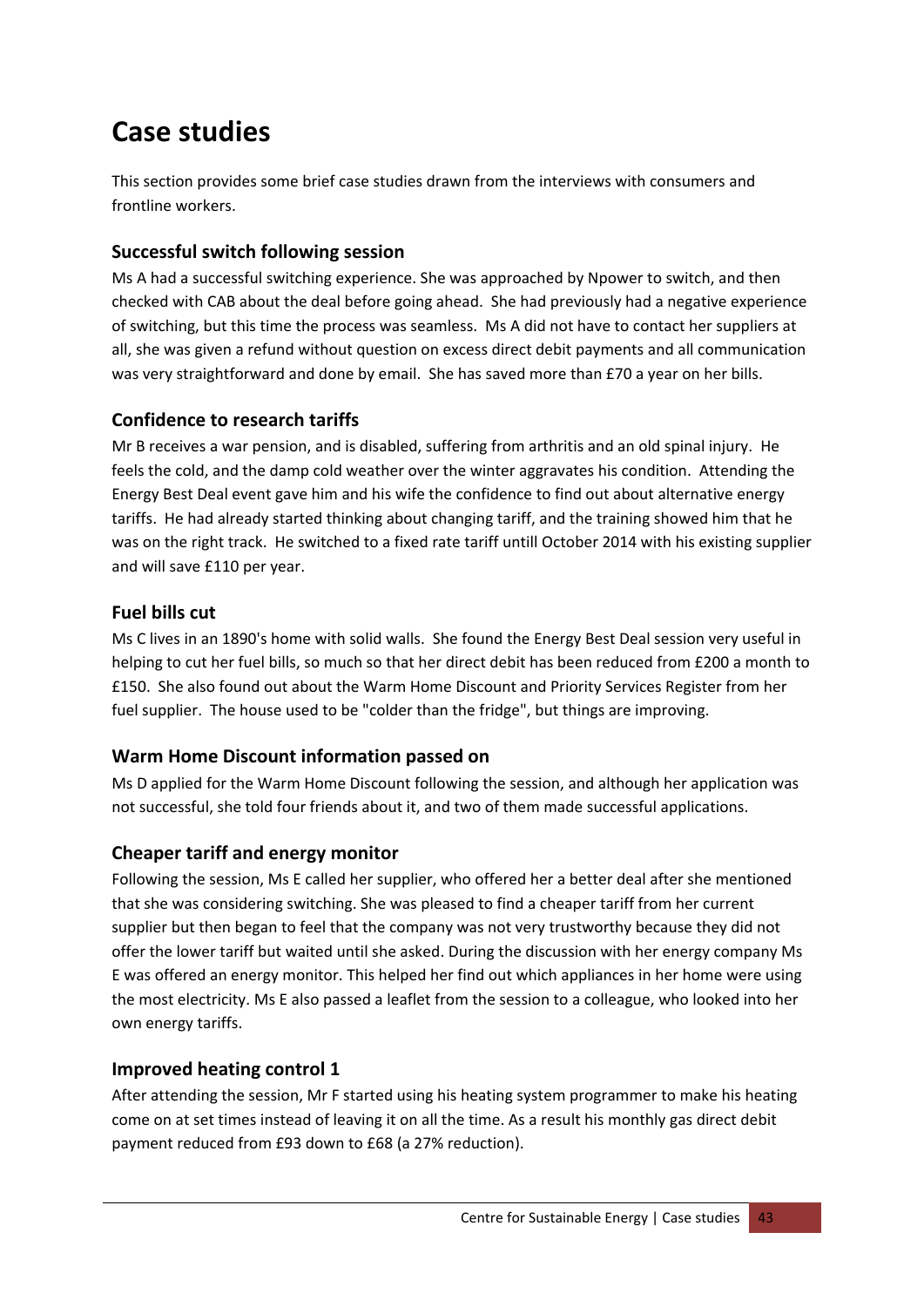# **Improved heating control 2**

At the session, Ms G learned about reducing night time heating by using her programmer to turn the heating on before she gets up. As a result, she saw large savings in her oil bills.

# **Switch using comparison site**

Following the session Ms H used a comparison website and switched to a tariff with a different energy provider. As a result she expects to save more than £200 per year.

# **Better tariff and rebate**

Frontline worker A has a client with Multiple Sclerosis who is on benefits, has debt, and suffers from concentration and memory problems. She approached the CAB because she was being chased for a debt. The frontline worker completed a financial statement with the client. Using what she had learnt from the Energy Best Deal session, she realised that the client's energy use was high, although she was unsure whether this was due to the client having a disability. They discussed reducing energy consumption but the client is a private tenant so it is difficult for her to get energy saving measures installed. The frontline worker suggested contacting the supplier to make sure she was on the right tariff. The client found a better tariff, saving around £60 per month, and also discovered that she was in credit on her energy bill and was given a rebate by the supplier.

# **Frontline worker's own bills**

After the session, frontline worker B realised that her energy supplier had not billed her properly and they also had not made the appropriate change from when she had switched tariff. The session therefore helped her with her own bills as well as helping her to advise clients.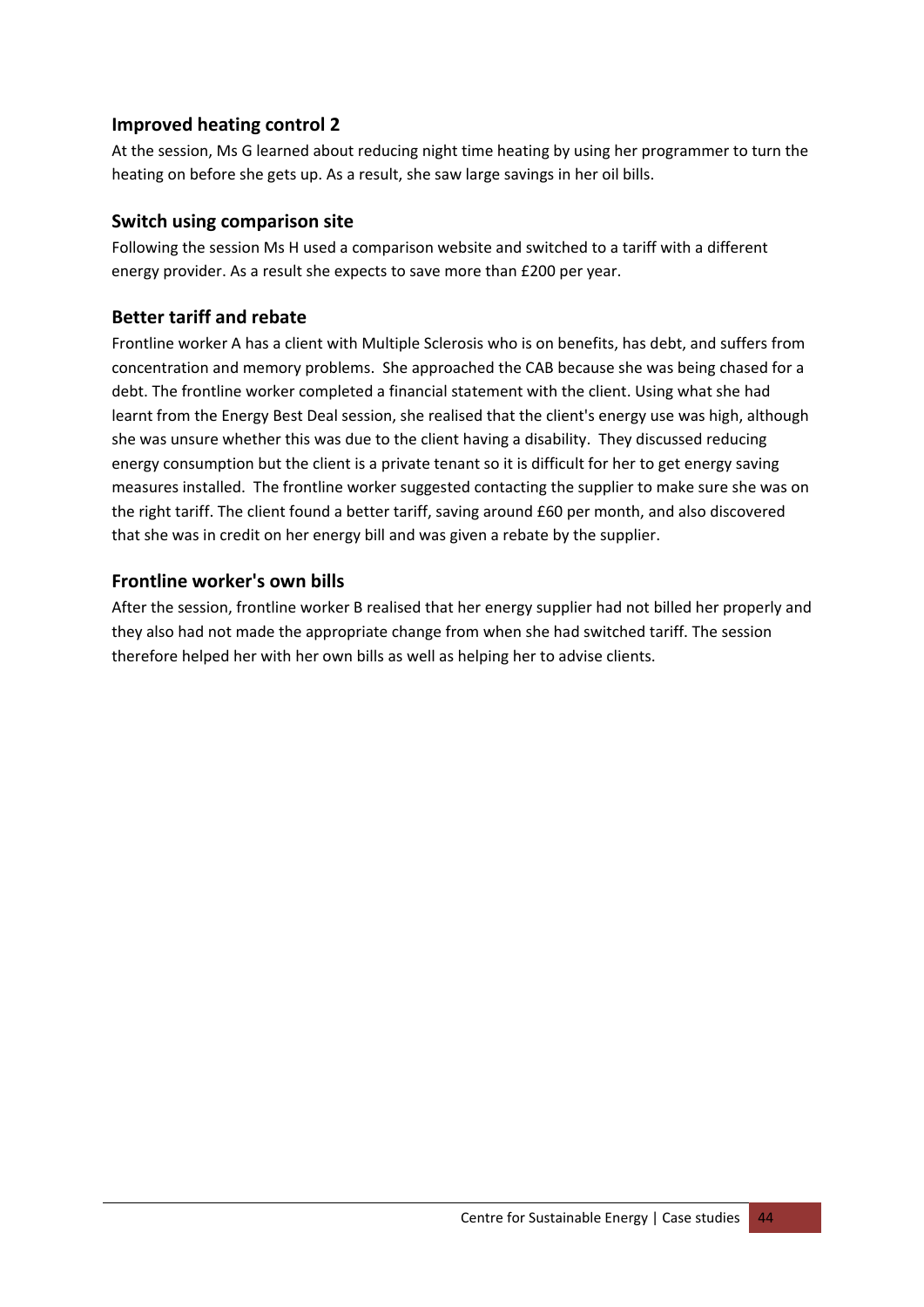# <span id="page-45-1"></span><span id="page-45-0"></span>**Energy Best Deal Extra**

Citizens Advice obtained funding for 99 Bureaux to provide one‐to‐one follow‐up advice appointments, called 'Energy Best Deal Extra' (EBDx). These were offered to attendees of Energy Best Deal sessions, as well as via other channels such as referral by a case worker or attendance at a Financial Capability session.

Energy Best Deal Extra ran from October 2013 to April 2014. In total 4,318 one‐to‐one advice appointments took place. Of these, 46% were 'warm contacts' who had come to the EBDx appointment via Energy Best Deal group sessions held by the CAB, via a Financial Capability group learning session held by the CAB, or as a result of a recommendation by someone else who had attended an Energy Best Deal session. Fourteen per cent had come via Energy Best Deal group sessions, while 27% had been referred to EBDx by someone who had attended an Energy Best Deal session and 5% had attended a Financial Capability group session.

In order to evaluate the impact of the Energy Best Deal Extra advice appointments, 52 telephone interviews were undertaken with people who had attended an EBDx advice appointment (the target number was 50). The advice appointments could cover a wide variety of topics and situations and so the telephone interviews used very open questions in order to capture this.

Forty‐eight interviewees (92%) said they found the advice appointments helpful, with 27 making comments which indicated that it had been a particularly positive experience.

"All good for me. I did not realise being on Job Seekers Allowance for 6 months that I may be eligible for the Warm Home Discount. I applied online and got it. £135 is a lot of money - I would *not have known about that. Checked on switching, but I'm happy with my supplier. Very good outcome and delighted."*

"I've recommended lots of people to CAB, they've been so good to me, I'd come back to you if I *ever needed to."*

The majority of the advice appointments covered switching energy supplier, and other support offered included benefits checks, debt advice, Warm Home Discount applications, and energy efficiency. Five interviewees gave specific examples of how they were reducing energy waste in their homes since the advice appointments.

[Figure](#page-46-0) 40 shows the count of topics covered in the advice appointments.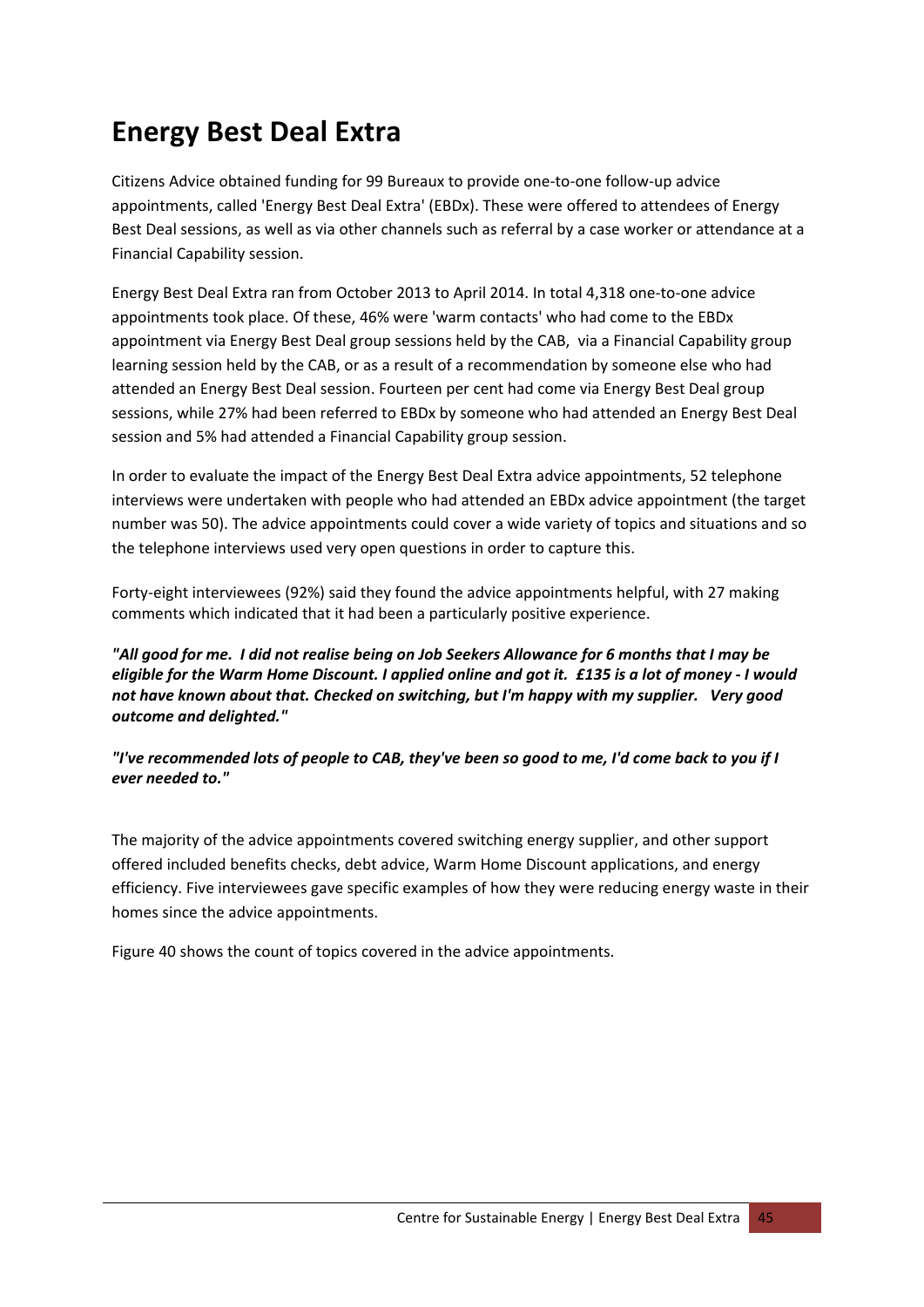

<span id="page-46-0"></span>**Figure 40: Topics covered in the EBDx advice appointments**

Twelve people switched supplier or tariff as a result of the advice appointment, and two people switched from prepayment meters to credit meters. Six people received the Warm Home Discount as a result of the EBDx advice appointment, with one other person waiting to hear about their application and another about to apply.

There was evidence in the interview responses that the multifaceted approach offered by CAB through Energy Best Deal Extra in terms of support regarding benefits, debt advice, switching, and energy efficiency was a successful and much appreciated strategy. The signposting to additional help and resources was of significant benefit to some consumers. This included resources such as electrical appliances courtesy of energy companies, or in calling landlords about essentials like cookers.

The service offered by CAB advisors in supporting clients with limited or no internet access was also apparent. Frequently it was not simply a lack of computer access that was a problem, but that clients found comparison websites confusing and were not confident using them. This was partly due to the fact that the various comparison websites give differing results. One interviewee said that he felt that as advisors have more experience he preferred that they compare tariffs on his behalf.

The advice appointments helped some clients to become more confident in dealing with suppliers and comparison services. Two felt that after discussion with an advisor they could contact suppliers and use comparison phone services themselves. Although not all clients switched supplier after comparing tariffs if the financial benefits were minimal, they felt reassured after having checked prices. Some clients were locked into fixed term tariffs but said that they would recheck the comparison sites when their contracts were coming to an end.

Also of note was an appreciation of the empathetic approach of advisors.

# "I'm saving around £150 a year on fuel bills. I could not thank the advisor enough, she was very *helpful. I've recently been bereaved as well so she was very sympathetic to me."*

One interviewee who is partially deaf was extremely grateful for the help she received. The conversation facilitated by the advisor with the supplier had been put on loud speaker so the client could hear it. The client said that she was somewhat daunted about talking to suppliers especially having a hearing impairment, as she found it difficult to talk on the phone. She said that the EBDx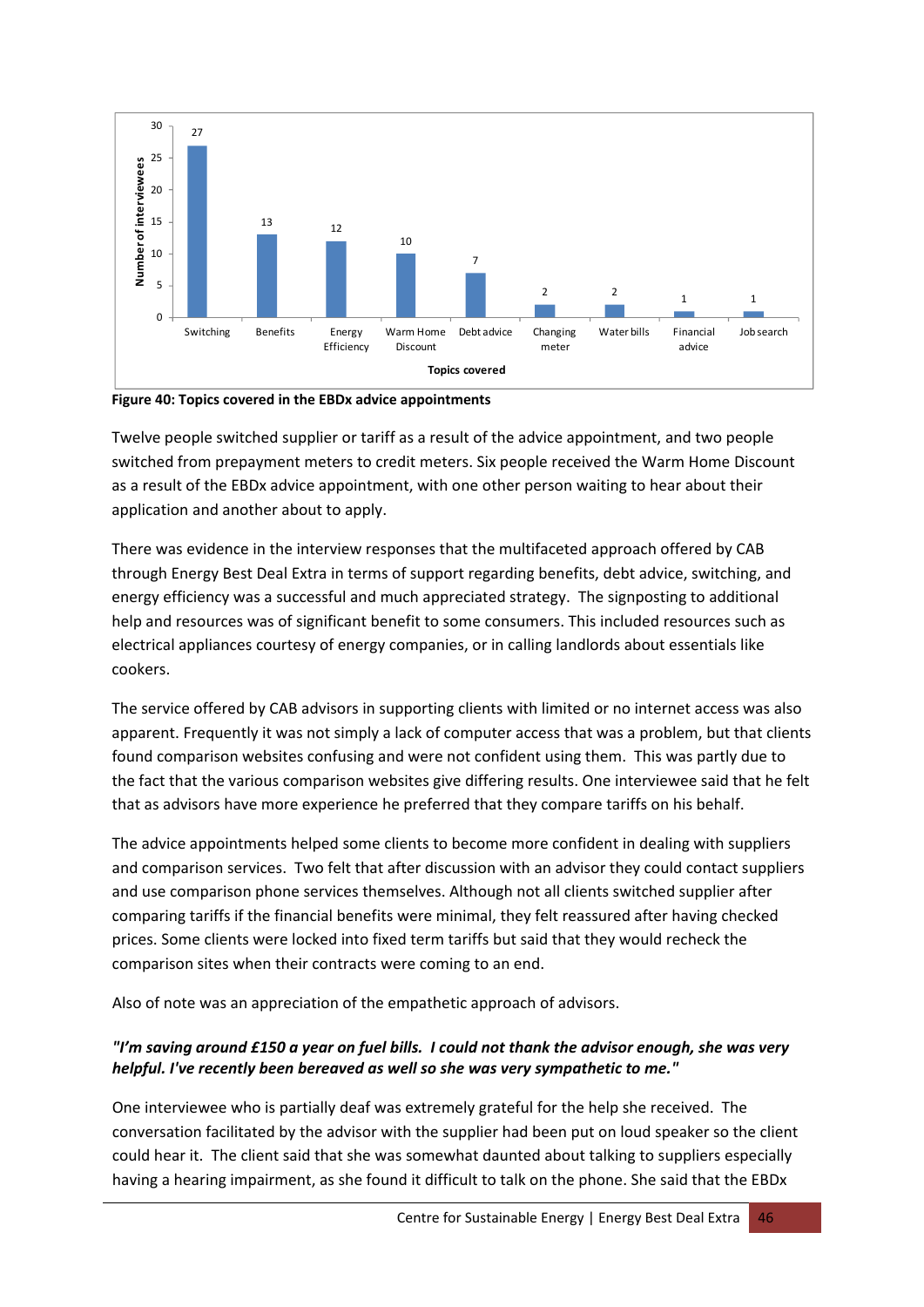advice appointment was an important service for people who are hard of hearing. She thought EBDx was an excellent service, and could not think how to improve it.

In various ways many people expressed a sense of frustration in their dealings with utility companies, or a sense of relief in being able to access additional resources. This 'stress reduction' undercurrent of advice work may have health impacts that are difficult to trace, but are worth noting, especially where people are under a great deal of stress due to debt, unemployment, ill health or other issues. For example one interviewee, who was on benefits, said that the previous occupant of his property had left a huge debt for gas and other utilities. In the advice appointment the advisor had helped him to apply for the Warm Home Discount, and it seemed that the good news of the application being approved had helped him to have a more positive attitude to these worries.

Other ways in which people were helped in the EBDx advice appointment were:

- A client who had severe energy debt was helped to apply for working tax credit and for a grant through Charis Trust Fund. They are awaiting the outcome of the application.
- The client was helped to apply for the Warm Home Discount (the application was successful). The advisor also gave her advice on managing her home energy use.
- Following an in‐depth discussion with the advisor about changing energy supplier, the client is more confident about contacting the supplier and using a comparison phone service.
- The advisor contacted the supplier to find out the client's exact energy usage (this would have been estimates made by the supplier based on the most recent readings, but would be the most accurate information available) and used it to look on comparison sites (the interviewee noted that different comparison sites gave different results, which was confusing). The client then used this information at home to contact suppliers to find the best deal.
- The advisor helped the client to switch supplier, saving £230 per year. The advisor also referred the client to a third party organisation who did an energy survey of the client's home.
- The advisor helped the client, who is partially sighted, to have a safety check of her home, as a result of which hand rails and a smoke alarm have been fitted.
- The client had found out from the Energy Best Deal group session that she would be eligible for the Warm Home Discount because of the benefits she receives. However when she phoned her supplier they told her she was not eligible. At the EBDx advice appointment the advisor phoned DWP to confirm which benefits the client receives, and using this information found out which suppliers would give her Warm Home Discount. As a result she switched supplier and received the Warm Home Discount, plus a lower energy tariff.
- The advisor assisted the client to change energy supplier, reducing his monthly bill from £60 to £36 per month. He was in credit with his previous supplier, and the credit has been refunded promptly.
- The client found the advisor to be very thorough. The advisor helped the client to obtain the Warm Home Discount, and also saved £150 a year on his fuel bills. The advisor also arranged for an energy auditor from SWALEC to visit his home, produce an EPC and give him energy saving tips.
- The advisor did a comparison and assisted the client in switching supplier, saving the client £230 a year. They also contacted a local organisation to do an energy survey. As a result the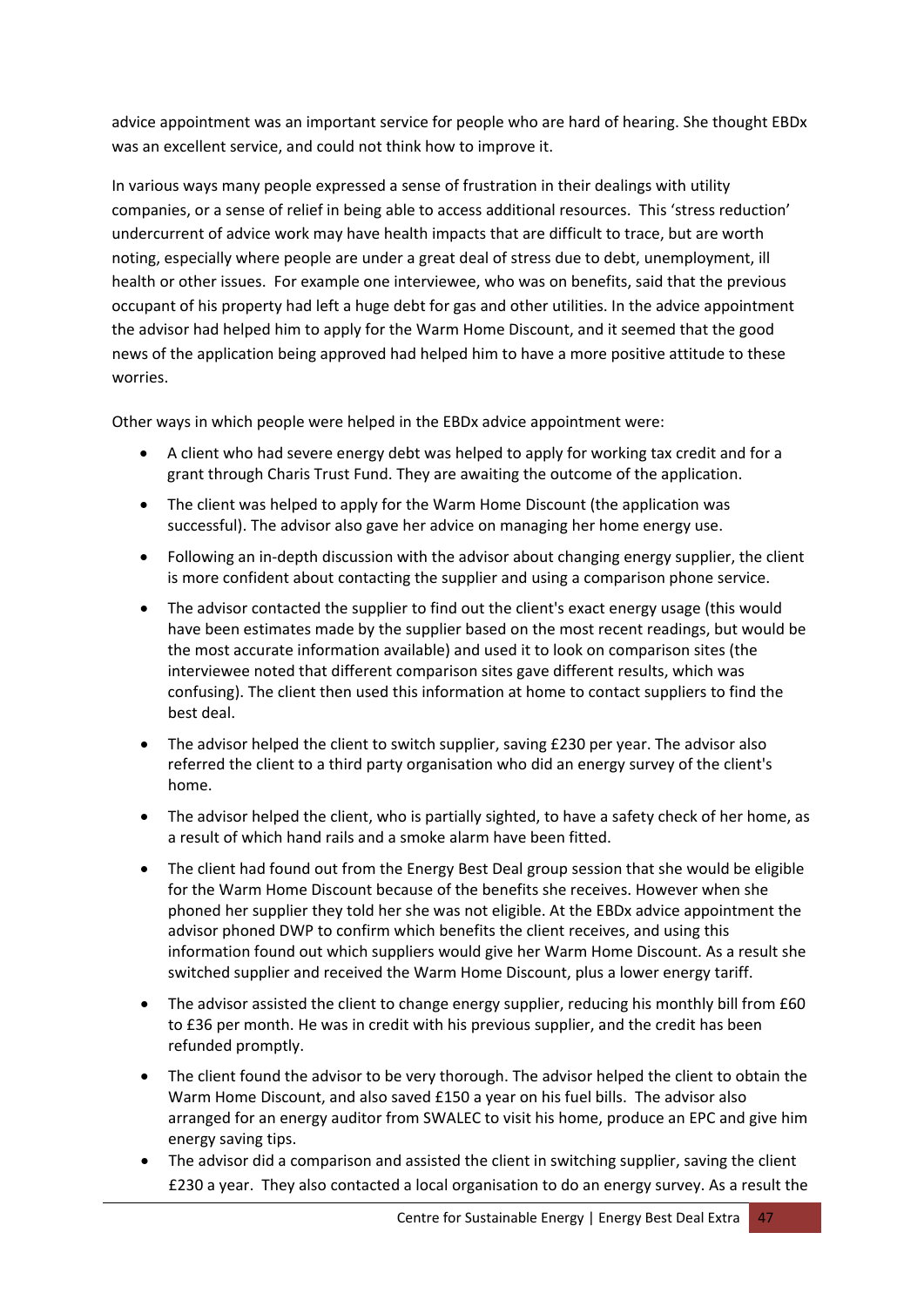client has installed LED lighting. The advisor checked on social tariffs for water, which were of interest as an ill elderly relative lives in the home. The client also found out about white goods and discounts available for those on low income from energy companies. The client was very happy with the help received.

• The advisor helped the client to switch from Job Seekers Allowance to Employment and Support Allowance, and also helped to get her landlord to agree to switch from a prepayment meter to a credit meter for gas.

One person we spoke to had attended an Energy Best Deal group session in a different London borough to the one where she lived, but had been given the phone number of her local CAB so that she could organise an EBDx advice appointment. However she had not managed to make an appointment. The client appeared to be quite vulnerable and should have been able to attend an advice appointment in the same CAB as where she attended the session, or referred directly without having to phone to make an appointment afterwards; unfortunately in this case this client slipped through the net.

Four of the 52 people interviewed said that they did not find the EBDx advice appointments helpful. One person said that this was because the advisor seemed to be new to the job and had to repeatedly check details with other advisors; the client's problems were quite complex. Two people said they were not helped to look on comparison websites, which was what they wanted help with ‐ one of these people also said the advisor seemed to be new. The fourth person said that she received a home visit but that the advice given at the visit was not very useful. However, the home visit would have been a referral to a third party and so the quality of this advice is somewhat outside the control of the Bureau.

One person found the advice appointment useful because the advisor had phoned the supplier with a meter reading and asked for an updated bill; they had been let down by the supplier because the supplier had not provided an updated bill after several months.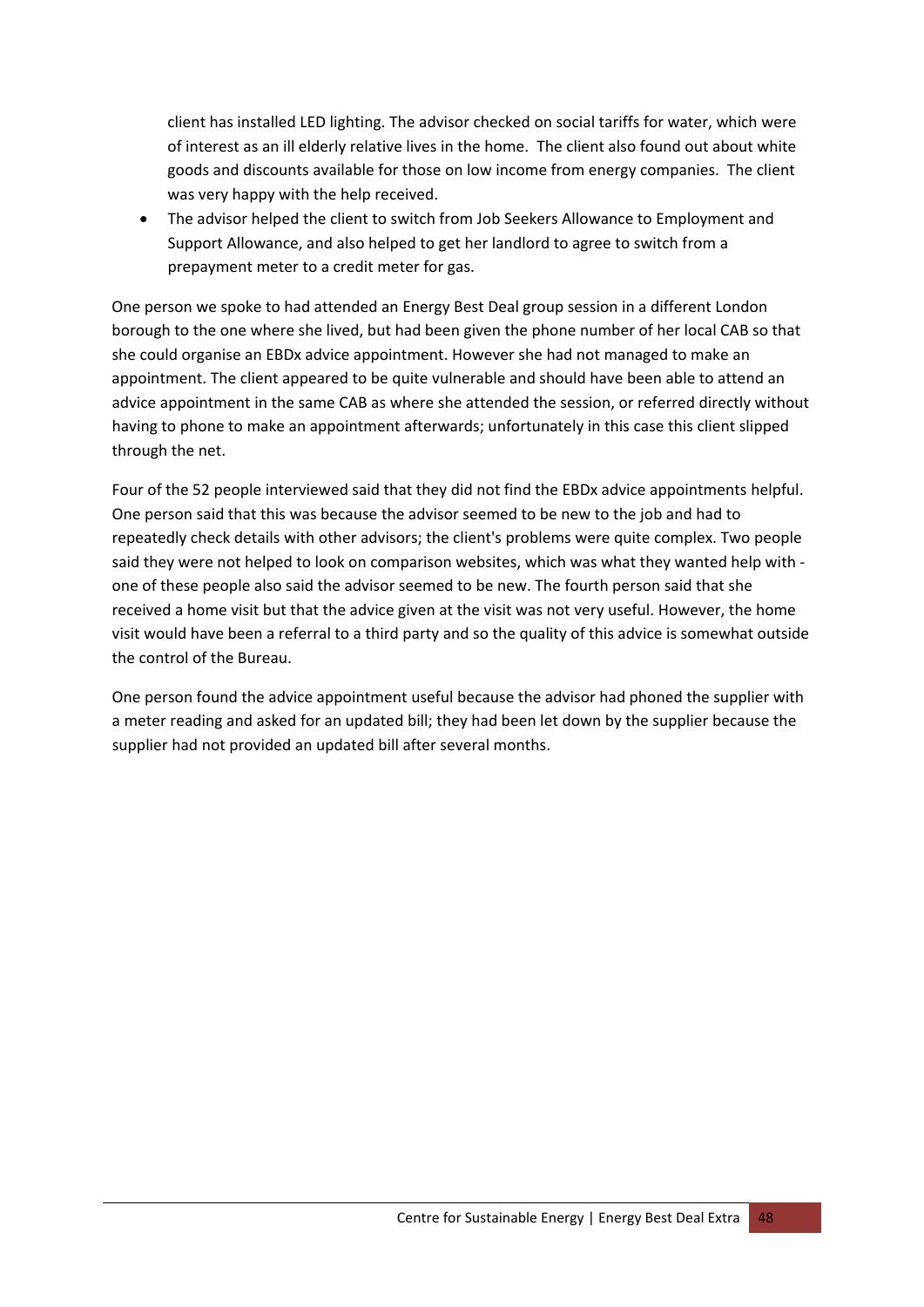# <span id="page-49-0"></span>**Summary and conclusions**

# **Consumers: 2013/2014 sessions**

Consumers were asked to complete a questionnaire following the session, and responses were received from 6,086 people, 59% of all consumers who attended sessions.

Just over half (53%) of questionnaire respondents were aged 60 or over, and 47% of respondents were retired. Thirty-eight percent of respondents said they were not able to heat their home to a comfortable level in winter. Twenty‐one percent found their winter fuel bills to be a financial strain or impossible to manage. A further 57% said that they worried or were concerned about winter fuel bills, even though they were able to manage them without skimping on other important household bills, meaning that 79% of respondents had worries about their fuel bills.

Eighty‐nine percent of respondents already knew that it was possible to switch supplier before the session, and 50% had switched supplier in the past. Nearly three-quarters of those who had switched supplier in the past were proactive switchers, having switched on their own initiative to get a better deal, while just over a quarter of those who had switched in the past were reactive switchers, switching in response to an approach from a fuel company salesperson.

Ninety‐seven percent of those who answered the question said that they found the session useful. Information about how to find the best deal was found to be useful by the largest proportion of respondents, followed by information about how to switch, information about dealing with energy suppliers and information about energy efficiency.

Seventy-five percent of respondents said they would probably or definitely do something as a result of the session, with the most popular planned actions being related to finding a better tariff, and telling other people what they had learnt at the session. Twenty percent of respondents planned to find out more about saving energy at home, 18% planned to apply for the Warm Home Discount, and 16% planned to ask to be placed on the Priority Services Register.

Follow up interviews took place with 150 consumers who had returned questionnaires, an average of three months after the session. Interviewees were asked about different actions that they may have taken following the session. Seventy-five percent had taken at least one kind of action following the session, and sixty-three percent had told friends and family about something they had learnt at the session.

Thirty‐five percent of interviewees (53 people) had looked for a better energy tariff following the session. Seventeen of the people who looked for a better tariff had never switched supplier before. Of the 53 people who looked for a better tariff, 28 were offered a better deal, and 27 had switched or planned to switch tariff or supplier, with the majority choosing a different tariff with the same supplier. The average expected saving across those who had switched was £150 per year, although only 14 people were able to estimate how much they would save.

Of those who did not look for a better deal, the most common reasons were that they were happy with their current tariff (12 people), that they had not had time (11 people) or that they were currently on a fixed tariff (7 people).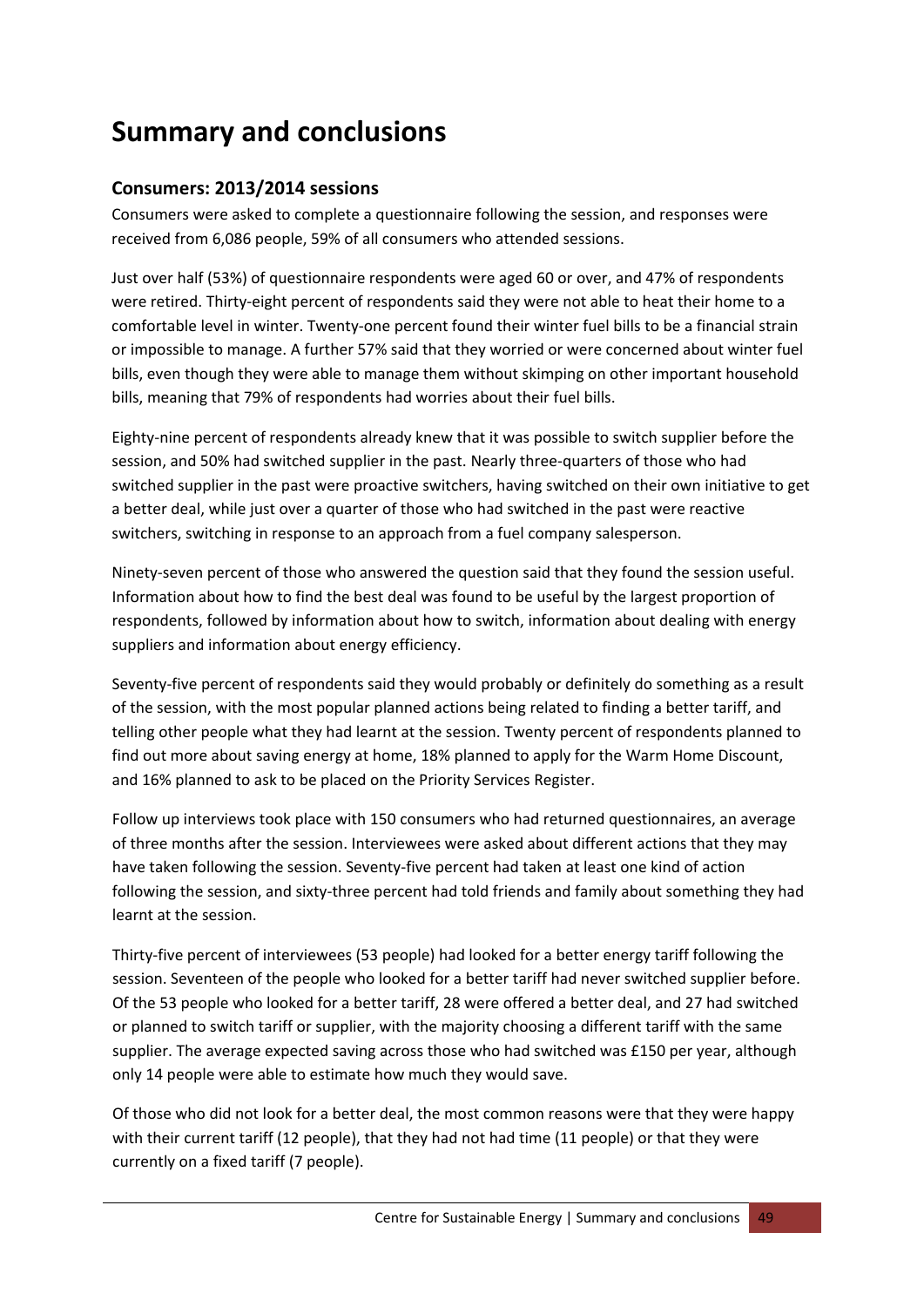Five people had changed payment method since the session, and one person was waiting for a prepayment meter to be installed, making a total 4% of interviewees changing payment method.

Twenty‐eight people (17%) had looked for more information on improving their home energy efficiency or heating system as a result of the Energy Best Deal session. Forty‐eight percent of interviewees had taken steps to save energy in their homes since the session; the majority had taken no‐cost actions such as switching off appliances and adjusting the heating controls.

Interviewees were asked some basic questions about the benefits that they receive, and based on this it is estimated that 10% of interviewees are likely to qualify for the ECO funding for heating measures.

Twenty people (13%) had applied for the Warm Home Discount since the session.

Sixty-three percent of interviewees had passed on something they had learnt at the session to friends and family. This is a higher percentage than that estimated by consumer questionnaire respondents (28%).

# **Frontline workers: 2013/2014 sessions**

Frontline workers were asked to complete a questionnaire following the session, and responses were received from 3,337 people, 62% of all frontline workers who attended sessions. The largest proportion of frontline workers were from Citizens Advice Bureaux (33%).

Eighty‐one percent of frontline workers said that the session had changed their opinion of the importance of fuel poverty to their clients. Fifty-two percent of frontline workers estimated that 60% or more of their clients were in fuel poverty.

Ninety‐seven percent of frontline workers said they felt more confident on advising on specific topics as a result of the session. The most common topic that frontline workers felt more confident about was 'finding the best deal on energy costs' (89%) followed by 'different payment methods' (83%) and 'energy efficiency' (72%). Some frontline workers also felt less confident about giving advice on some topics, particularly the Green Deal (3%) and the Energy Company Obligation (2.9%), due to the complexity of these relatively new topics, and also in the case of the Green Deal because some frontline workers did not want to advise their clients on a scheme which involves taking out a loan, and in some cases because they did not think it was a good scheme. Generally across all topics, a very low percentage of frontline workers said that they felt less confident following the session, and in many cases this was because giving advice was not part of their job role.

Follow up interviews took place with 150 frontline workers who had returned questionnaires, an average of three months after the session. Interviewees were asked to rate their level of knowledge of specific topics before and after the session. Overall knowledge on all topics had increased as a result of the session, with the greatest increase occurring in 'grants for insulation and heating' and 'finding the best deal on energy and dealing with suppliers'.

When asked if any part of the presentation was particularly useful in helping them do their job, 48 people (32%) said all of the presentation was useful, 36 (24%) people said that information on finding a better deal on energy supply was most useful, and 18 people (12%) said that information about energy efficiency was most useful.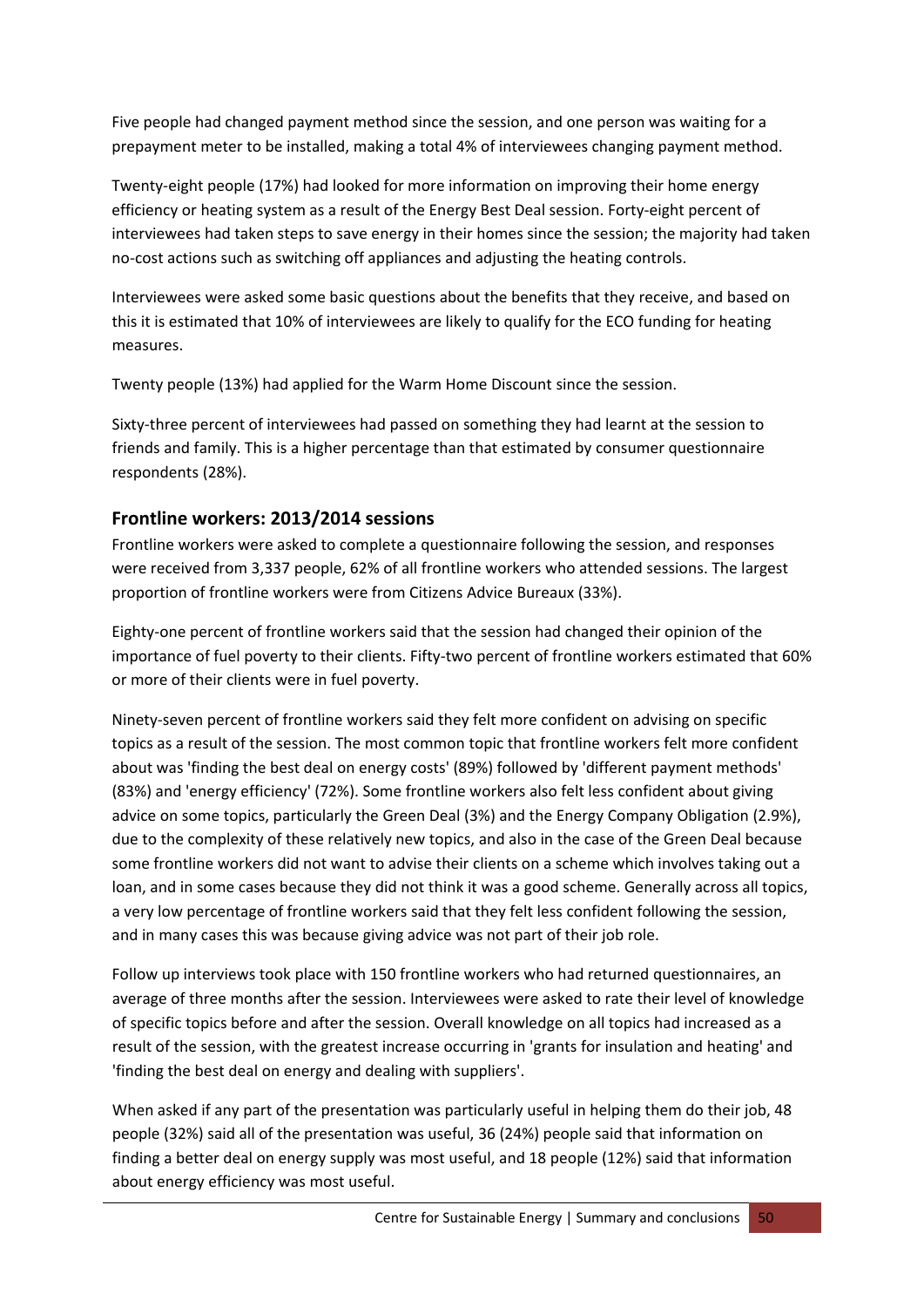The majority of interviewees thought that the session helped them to a great extent in terms of providing more accurate or detailed advice, expanding the range of help and advice that they were able to give to clients, and having more confidence in dealing with energy-related topics. However, 9% found that the session did not increase their knowledge of topics that they were already advising on and 11% found that the session did not give them knowledge of new topics that they were not previously advising on.

Since the session, information from the presentation had been provided to 4,750 clients across all frontline workers (some frontline workers had reached large numbers of clients via speaking to people at events and by passing the information on to colleagues who were managed by the interviewee, who then used this information to help their clients). The median number of clients reached per frontline worker was thirteen.

Sixty-one percent of interviewees said they would not have provided as much information to clients without attending the session.

Forty-nine percent of interviewees had passed on information from the presentation to their colleagues, while 23% said they could not do this because all of their colleagues were also at the presentation.

# **Quality of the presentation and materials: 2013/2014 sessions**

Fifty-six percent of consumers and 57% of frontline workers rated the presentation skills of the trainer as excellent with most of the remainder rating them as good. Consumer interviewees were full of praise for the presenters of their session, with comments such as 'brilliant, very approachable', 'engaging', 'very supportive', 'very helpful', 'very clear', 'informed', 'thorough' and 'very good listener'.

The majority of consumers (55%) and the majority of frontline workers (51%) rated the materials used during the session as good, with 38% of consumers and 43% of frontline workers rating them as excellent.

The majority of consumer attendees rated the materials provided to take away as good, with most others rating them as excellent. Almost equal numbers of frontline workers rated the materials as either excellent or good.

# **Consumers: 2012/2013 sessions**

In order to look at the ongoing impact of the Energy Best Deal session, twenty‐five consumers who had attended Energy Best Deal sessions in 2012/2013 were contacted by telephone for an interview. They were randomly selected from the consumers who were interviewed for last year's Energy Best Deal evaluation. The second interview took place an average of 14 months after the first interview and an average of 17 months after the session.

Of this group of 25 consumers, when they were first interviewed 12 months ago:

- Ten had looked into getting a better deal. Of these:
	- o Five had switched tariff or supplier (group A)
	- o Five had looked into getting a better deal but did not end up switching (group B)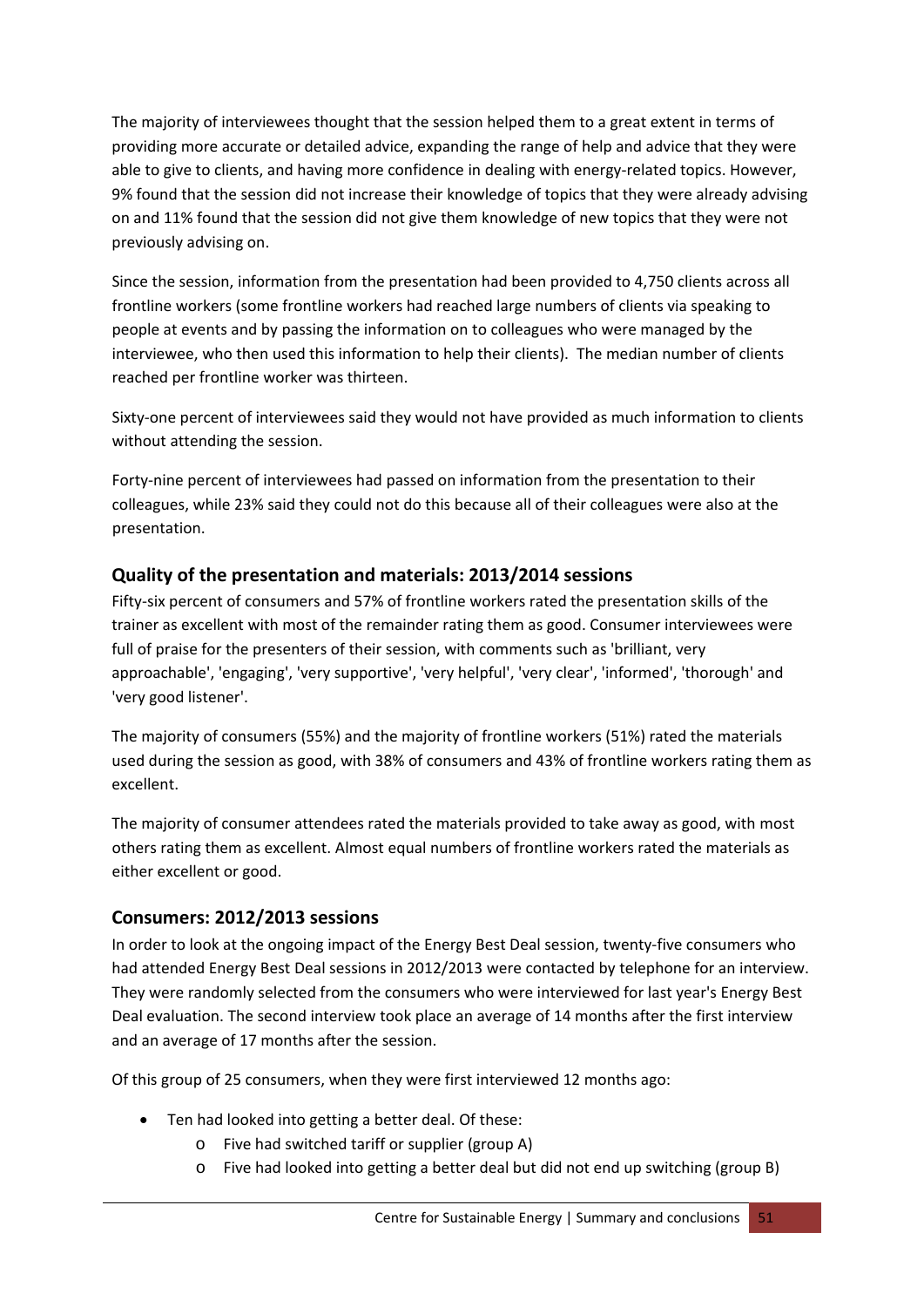• Fifteen had not looked into getting a better deal (group C)

A year later, all five consumers who had switched (group A) are all still happy with that decision. One of these five consumers (the one who had saved the most money) was in the process of changing tariff again.

Of the five who had looked into getting a better deal but did not end up switching at the time of the first interview (group B), four had since checked prices again. One ended up switching to a different supplier, and another switched to a new tariff with their existing supplier.

Of the fifteen people who had not looked into getting a better deal at the time of the first interview (group C), eleven had not done anything further since then to look for a better deal on their energy. Four people did take action; for two of them it was because their fixed deal was coming to an end, while one person was prompted by Energy Week at CAB, and the fourth person heard something from another source that prompted him to take action.

At the time of the previous interview, nine of the 25 interviewees had taken other actions, such as applying for the Warm Home Discount, since the session. Since then, two had received the Warm Home Discount, but one was ineligible. Two people were investigating benefits, although one person had found out that their income was too high for benefits. One person had received a boiler upgrade organised by their Housing Association, and another had had their loft insulation topped up.

# **Frontline workers: 2012/2013 sessions**

Twenty‐five frontline workers who attended sessions in 2012/13 were contacted by telephone for a follow‐up interview, an average of 16 months after attending a session. When asked what they remembered most clearly from the session, eleven people said information about switching, two people said they remembered learning that it's possible to change supplier with a higher level of debt than they thought, and a variety of other topics were mentioned, such as the fact that cold, damp homes can affect health, and ways that energy is lost in the home. Six people could not remember the Energy Best Deal session clearly.

When asked if there was anything they learnt at the session that had been particularly useful to them since the session, ten people said information about getting a better deal on their energy supply, four people said information about energy efficiency, and other answers included how to check bills, information about the Warm Home Discount, and dealing with damp homes.

Twenty-two interviewees said that the presentation had given them more confidence in dealing with topics which they were already advising on, while sixteen said it had enabled them to help clients with issues which they were not previously advising on. Seventeen people said they had continued to use the information from the presentation in their work.

Interviewees were also asked if they thought they would benefit from another session taking some of the Energy Best Deal topics into more detail. Eleven people said no, with two people commenting that it was the right level of detail, one noting that with the contacts given in the booklet it is possible to find out more if required, and another saying that he had found additional information himself.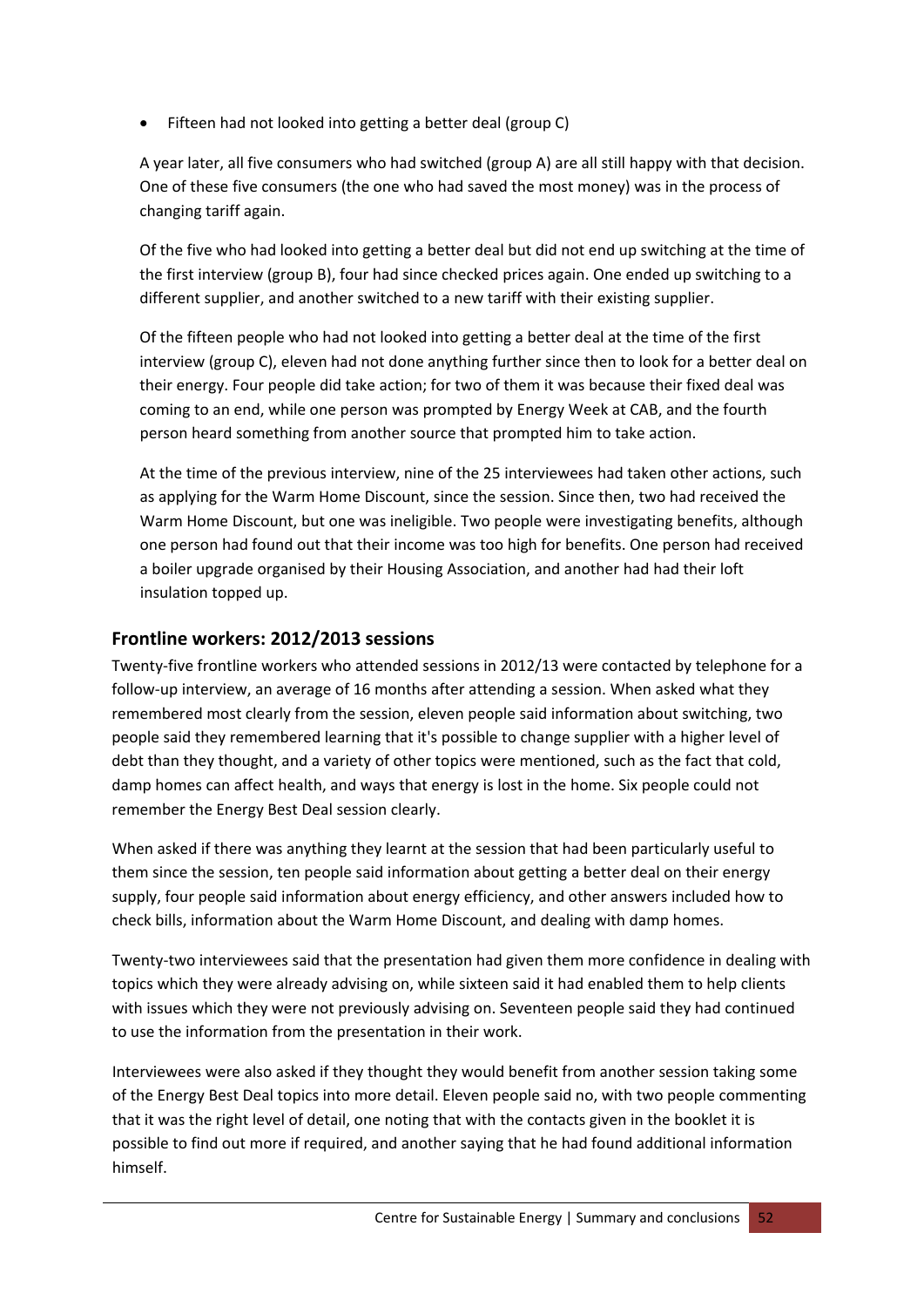Four people were not sure, and seven people said yes with one saying possibly. Topics that people specified were: energy consumption reduction, updates on government energy saving schemes, and more information on night storage heaters. One person said he would like more information on the bigger picture, in terms of policy and schemes, rather than practical advice for individuals.

One interviewee commented that the session was useful and she thought a lot of people would benefit from it. Another commented that the session was very relevant and he felt it was a good use of his time.

# **Energy Best Deal Extra**

Fifty-two people who attended Energy Best Deal Extra advice appointments were interviewed by telephone. In the appointments they had been given advice and help on switching (27 people), benefits (13 people), energy efficiency (12 people), Warm Home Discount (10 people), debt (7 people), changing their meter (2 people), water bills (2 people), money management (1 person) and job search (1 person). Many received advice on more than one topic.

Forty‐eight interviewees said that they found the advice appointment helpful. Twelve people switched supplier or tariff as a result of the advice appointment, and two people switched from prepayment meters to credit meters. Six people received the Warm Home Discount as a result of the EBDx advice appointment, with one other person waiting to hear about their application and another about to apply.

# **Conclusions**

A large majority of consumers and frontline workers found the sessions useful. There was a large amount of praise for the presenters, particularly from consumers.

Follow up interviews with consumers found that 75% had taken at least one action and more than half (63%) had told friends and family about something they learned at the session. Eighteen percent of interviewees switched or were about to switch as a result of the session. As well as the more tangible results of the session, comments show that in general consumers felt that it was helpful to have better knowledge of what actions and routes were available, what their rights were, and what help was available, even if they did not take action directly following the presentation.

Finding out about the Warm Home Discount was notably something that people benefited from in the session, with eighteen percent of consumer questionnaire respondents intending to find out about this following the session, and twenty interviewees (13%) applying for it. The Energy Best Deal Extra one to one advice appointments also helped ten out of 52 interviewees (19%) with applying for the Warn Home Discount.

Digital inclusion is an issue for consumers in the energy market. Sixty-one percent of people who checked prices from a different supplier used a website. Older people can be put off looking for better deals if they are not comfortable with using a computer. This is something that Energy Best Deal Extra advice appointments are helping with. Two other common issues when dealing with suppliers is that those who are hard of hearing find it difficult to talk to the supplier over the phone, and for many people of all ages, contacting the supplier when you only have a pay‐as‐you‐go mobile phone is unaffordable, especially when having to wait in a queue to speak to someone.